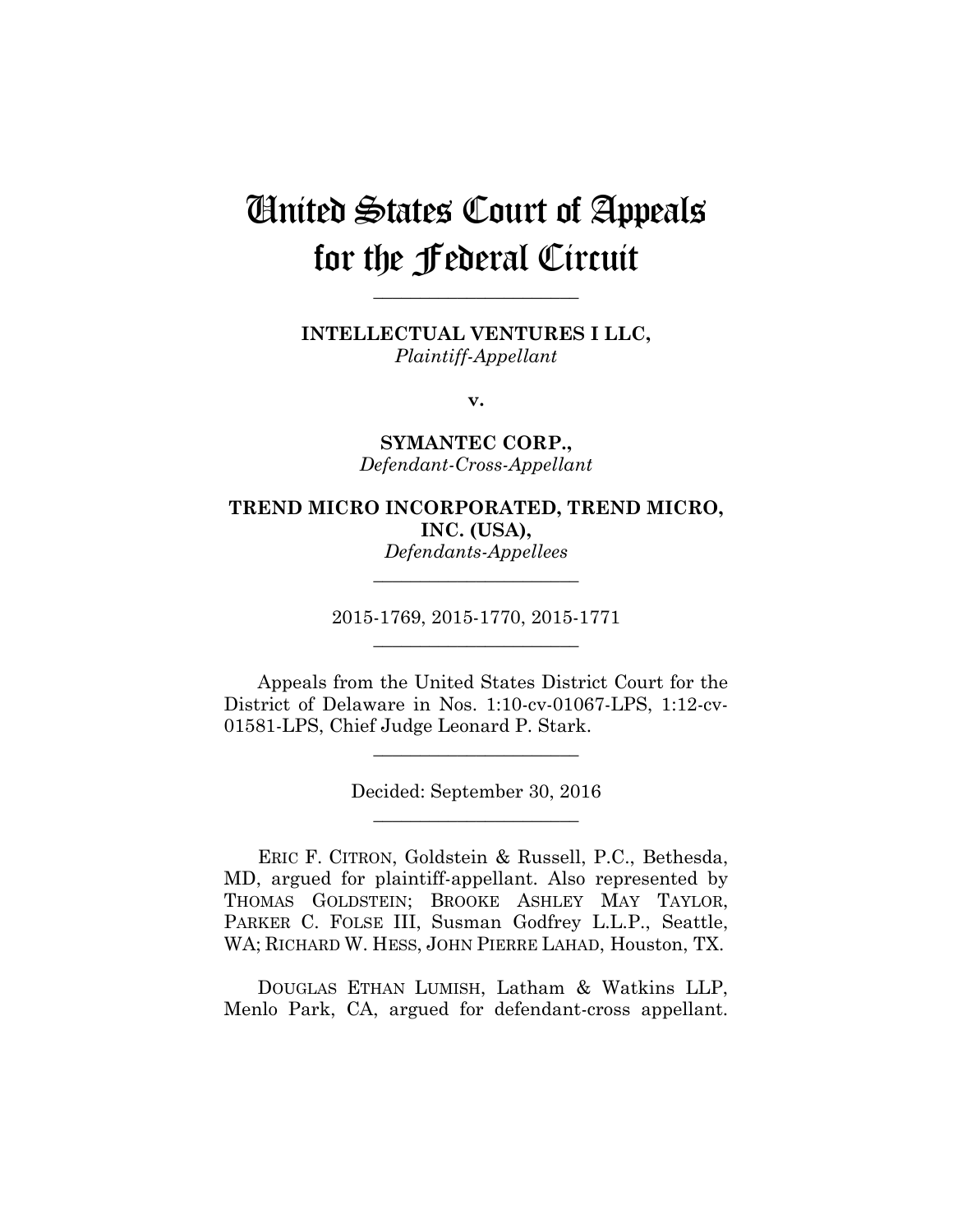Also represented by JEFFREY G. HOMRIG; DEAN G. DUNLAVEY, Costa Mesa, CA; GABRIEL BELL, ROBERT J. GAJARSA, Washington, DC.

YAR ROMAN CHAIKOVSKY, Paul Hastings LLP, Palo Alto, CA, argued for defendants-appellees. Also represented by DARYL STUART BARTOW, BRYAN KEITH JAMES; BLAIR MARTIN JACOBS, Washington, DC.

JAY P. KESAN, University of Illinois, College of Law, Champaign, IL, for amici curiae Jay P. Kesan, Shubha Ghosh, Richard Gruner, Carol M. Hayes, Adam Mossoff, Kristen Osenga, Michael Risch, Mark F. Schultz, Ted Sichelman.

Before DYK, MAYER, and STOLL, *Circuit Judges.*

**\_\_\_\_\_\_\_\_\_\_\_\_\_\_\_\_\_\_\_\_\_\_** 

Opinion for the court filed by *Circuit Judge* DYK.

Concurring opinion filed by *Circuit Judge* MAYER.

Opinion dissenting-in-part filed by *Circuit Judge* STOLL.

DYK, *Circuit Judge*.

1

Intellectual Ventures I LLC ("IV") sued Symantec Corp. and Trend Micro1 (together, "appellees" or "defendants") for infringement of various claims of U.S. Patent Nos. 6,460,050 ("the '050 patent"), 6,073,142 ("the '142 patent"), and 5,987,610 ("the '610 patent"). The district court held the asserted claims of the '050 patent and the '142 patent to be ineligible under § 101, and the asserted claim of the '610 patent to be eligible. We affirm as to the

<sup>1</sup> We refer to Trend Micro Incorporated and Trend Micro, Inc. (USA) together as a singular defendant "Trend Micro."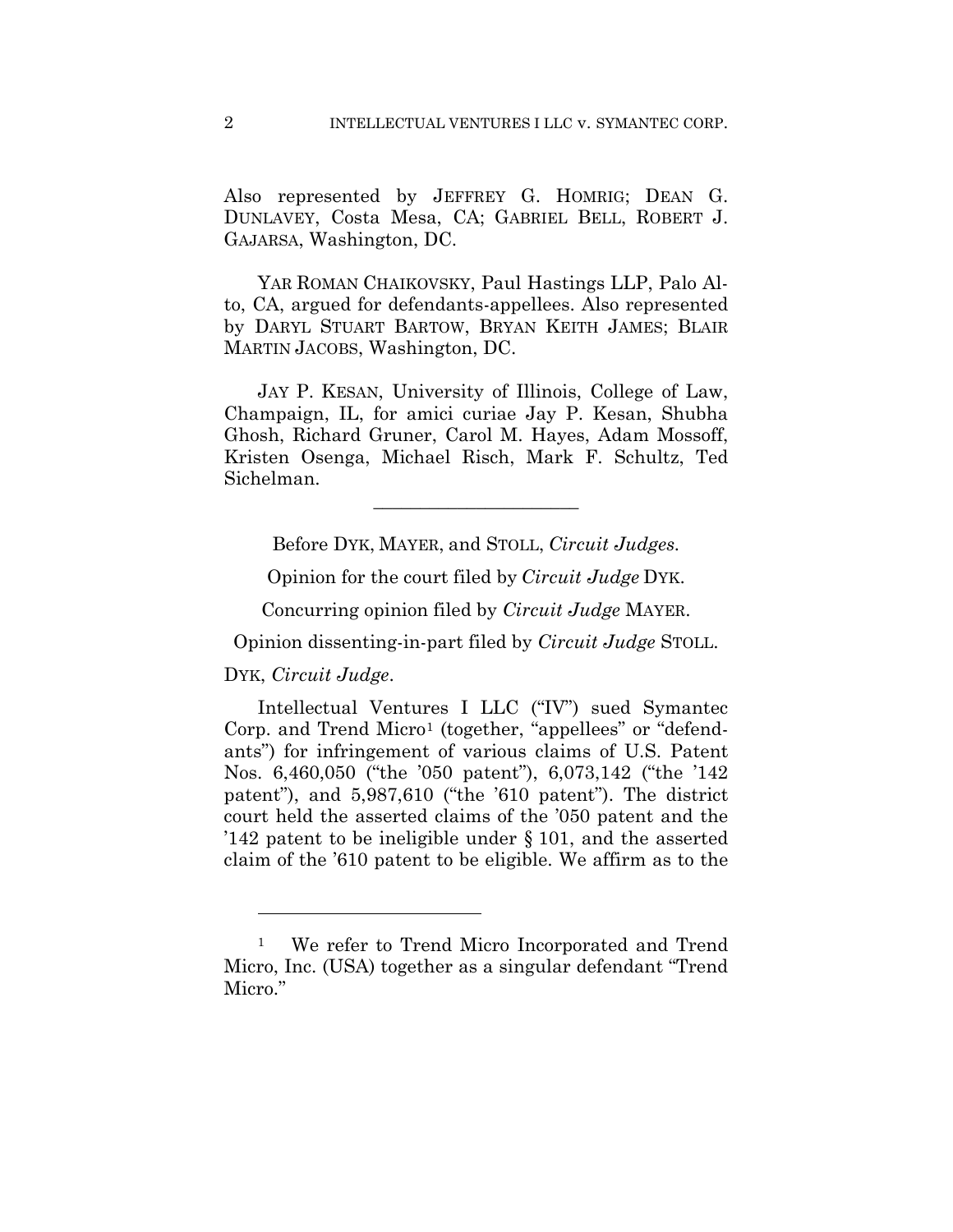asserted claims of the '050 patent and '142 patent, and reverse as to the asserted claim of the '610 patent.

#### **BACKGROUND**

I

IV owns the three patents at issue: the '050 patent, the '142 patent, and the '610 patent. IV sued Symantec and Trend Micro, two developers of anti-malware and anti-spam software, for infringement of various claims of those patents. Against Symantec, IV asserted claims 9, 16, and 22 of the '050 patent; claims 1, 7, 21, and 22 of the '142 patent; and claim 7 of the '610 patent. Against Trend Micro, IV asserted claims 9, 13, 16, 22, and 24 of the '050 patent; and claims 1, 7, 17, 21, 22, 24, and 26 of the '142 patent.

With respect to the two defendants, a § 101 patent eligibility issue arose at different stages of the proceedings. The case against Symantec went to trial. The jury found that Symantec had not proven by clear and convincing evidence that any asserted claims were invalid under §§ 102 and 103. The jury found Symantec had infringed the asserted claims of the '142 patent and '610 patent, and had not infringed any asserted claims of the '050 patent.2 After trial, Symantec brought a motion under Fed. R. Civ. P. 52(c) for a judgment that all the asserted claims of the three patents-in-suit are unpatentable under 35 U.S.C. § 101, an issue not addressed in the jury verdict.

The case against Trend Micro did not go to trial. Trend Micro brought a motion for summary judgment of

1

<sup>2</sup> The jury awarded \$9 million for infringement of the '142 patent and \$8 million for infringement of the '610 patent.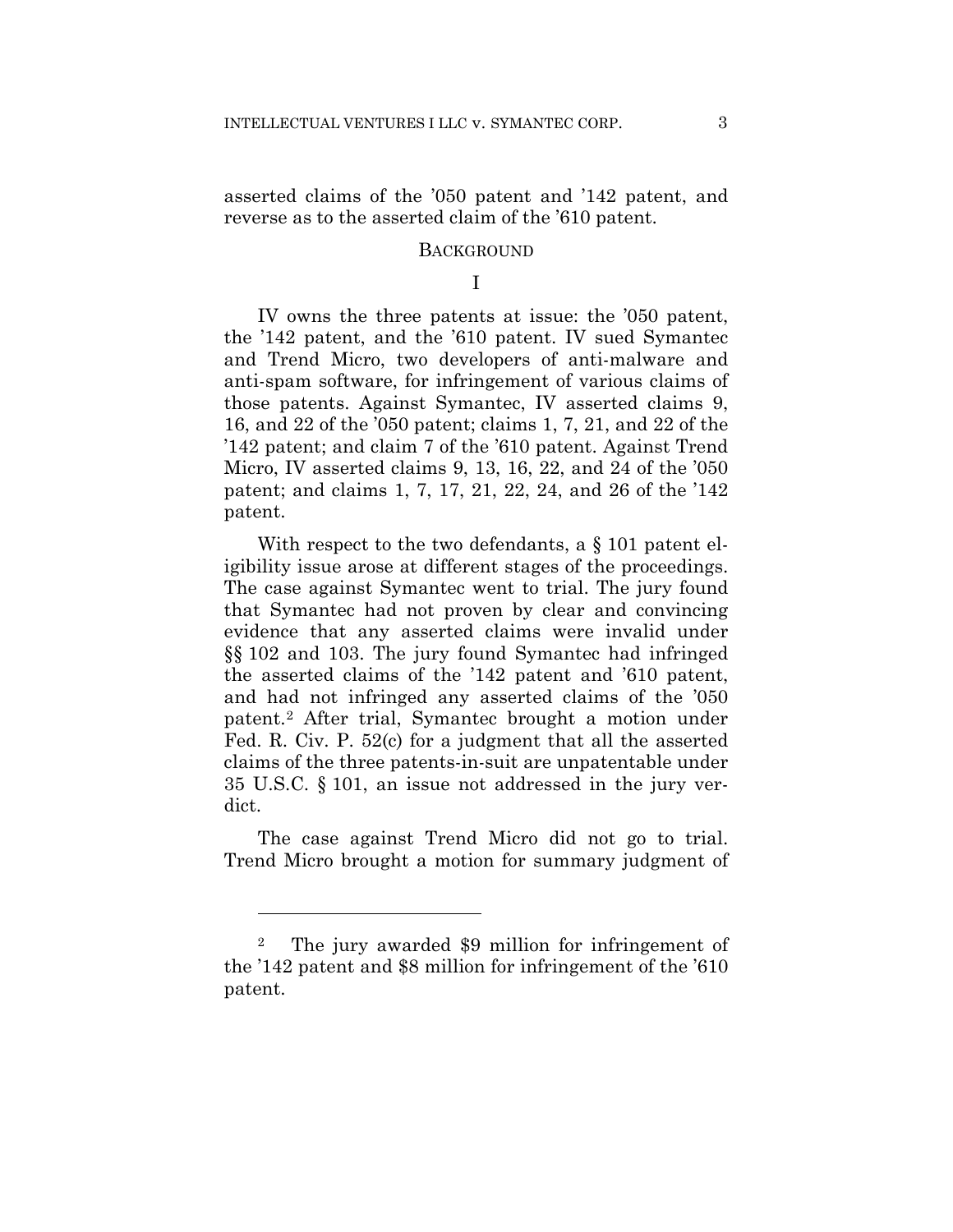invalidity under § 101 for all of the asserted claims.3 After Trend Motion had submitted its motion, IV withdrew its assertion of claim 7 of the '610 patent against Trend Micro, the only claim of the '610 patent asserted against Trend Micro. Thus the motions raised issues of patent eligibility as to the '050 and '142 patents with respect to both defendants, and as to the '610 patent only with respect to Symantec.

II

The '050 patent is entitled, "Distributed Content Identification System." The patent application was filed on December 22, 1999, and the '050 patent issued on October 1, 2002. The patent is directed to methods of screening emails and other data files for unwanted content.

The '142 patent is entitled, "Automated Post Office Based Rule Analysis of E-Mail Messages and Other Data Objects for Controlled Distribution in Network Environments." The patent application was filed on June 23, 1997, and the '142 patent issued on June 6, 2000. The patent is directed to methods of routing e-mail messages based on specified criteria (i.e., rules).

The '610 patent is entitled, "Computer Virus Screening Methods and Systems." The patent application was filed on February 12, 1998, and the patent issued on November 16, 1999. The patent is directed to using computer virus screening in the telephone network.

In both cases the district court determined that the asserted claims of the '050 patent and '142 patent claimed

 $\overline{a}$ 

<sup>3</sup> While Trend Motion did not state under which rule it brought its motion, the district court applied the Fed. R. Civ. P. 56 summary judgment standard, and the parties did not dispute the application of that standard.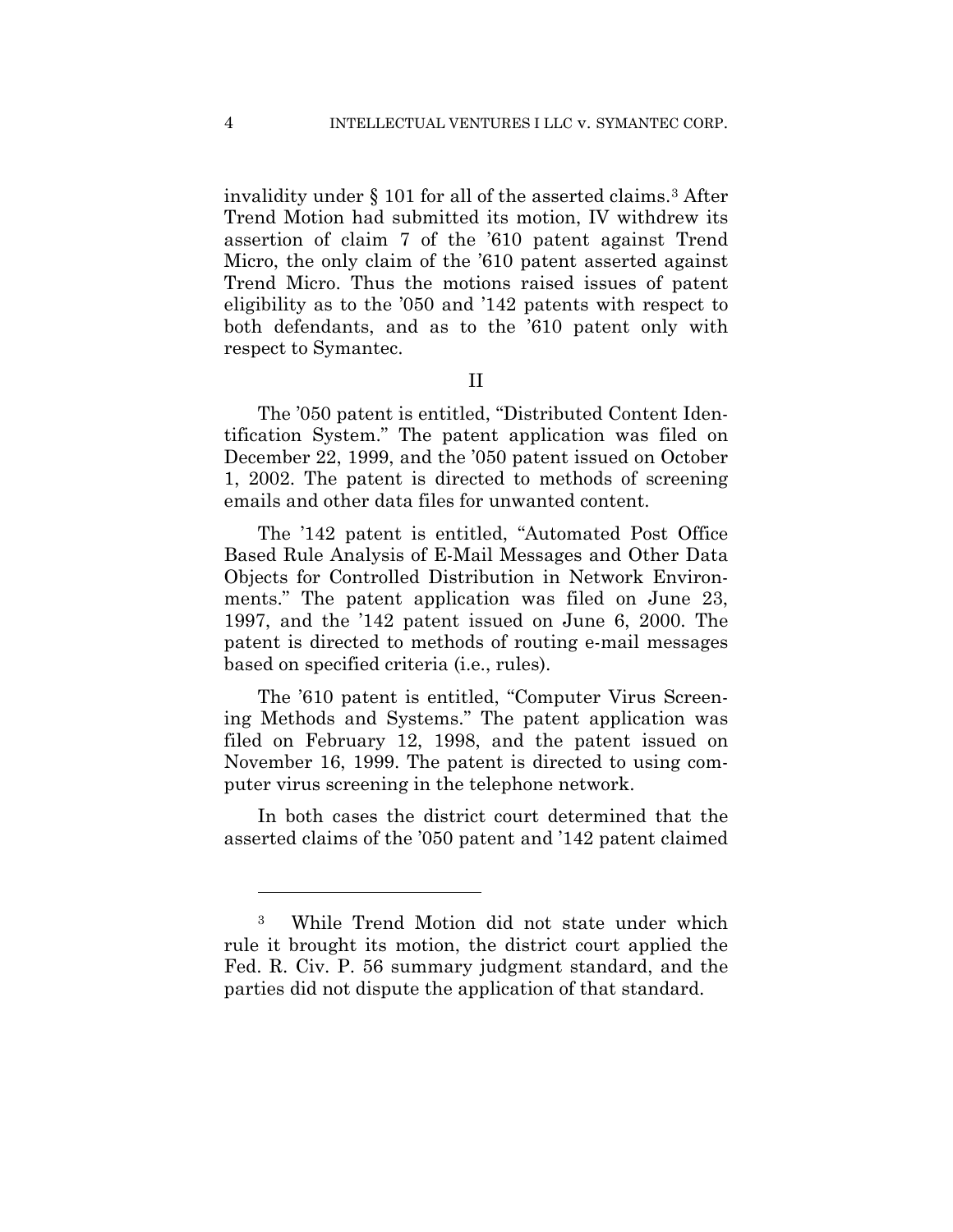ineligible subject matter under 35 U.S.C. § 101, and granted appellees' motions with respect to those patents. The district court held, however, that Symantec had failed to establish that the asserted claim of the '610 patent is patent-ineligible under § 101, and denied Symantec's motion with respect to that patent.

Final judgment was entered in favor of Symantec and Trend Micro that the asserted claims of the '050 and '142 patents are patent-ineligible under 35 U.S.C. § 101. *Id. See* Final Judgment Following Jury Trial ("Symantec Final Judgment")*, Intellectual Ventures I LLC v. Symantec Corp.*, No. 10-cv-1067-LPS (D. Del. March 24, 2016), ECF No. 770 at 2;4 Judgment, *Intellectual Ventures I LLC v. Trend Micro Inc.*, No. 12-cv-1581-LPS (D. Del. June 17, 2015), ECF No. 234 at 2. This resolved all claims against Trend Micro. With respect to Symantec, the district court entered final judgment in favor of IV that Symantec infringed claim 7 of the '610 patent with damages in the amount of \$8 million, and that claim 7 was also not proved invalid by Symantec under 35 U.S.C. §§ 102 or 103, or patent-ineligible under § 101. *See* Symantec Final Judgment at 2.

IV now appeals the district court's ineligibility determinations with respect to the '050 patent and '142 patent as to Symantec and Trend Micro, and Symantec crossappeals the determination of eligibility for the '610 patent. We have jurisdiction under 28 U.S.C. § 1295(a)(1).

1

<sup>4</sup> The entry of final judgment ripened Symantec's cross-appeal. *See Pause Tech. LLC v. TiVo Inc.*, 401 F.3d 1290, 1295 (Fed. Cir. 2005).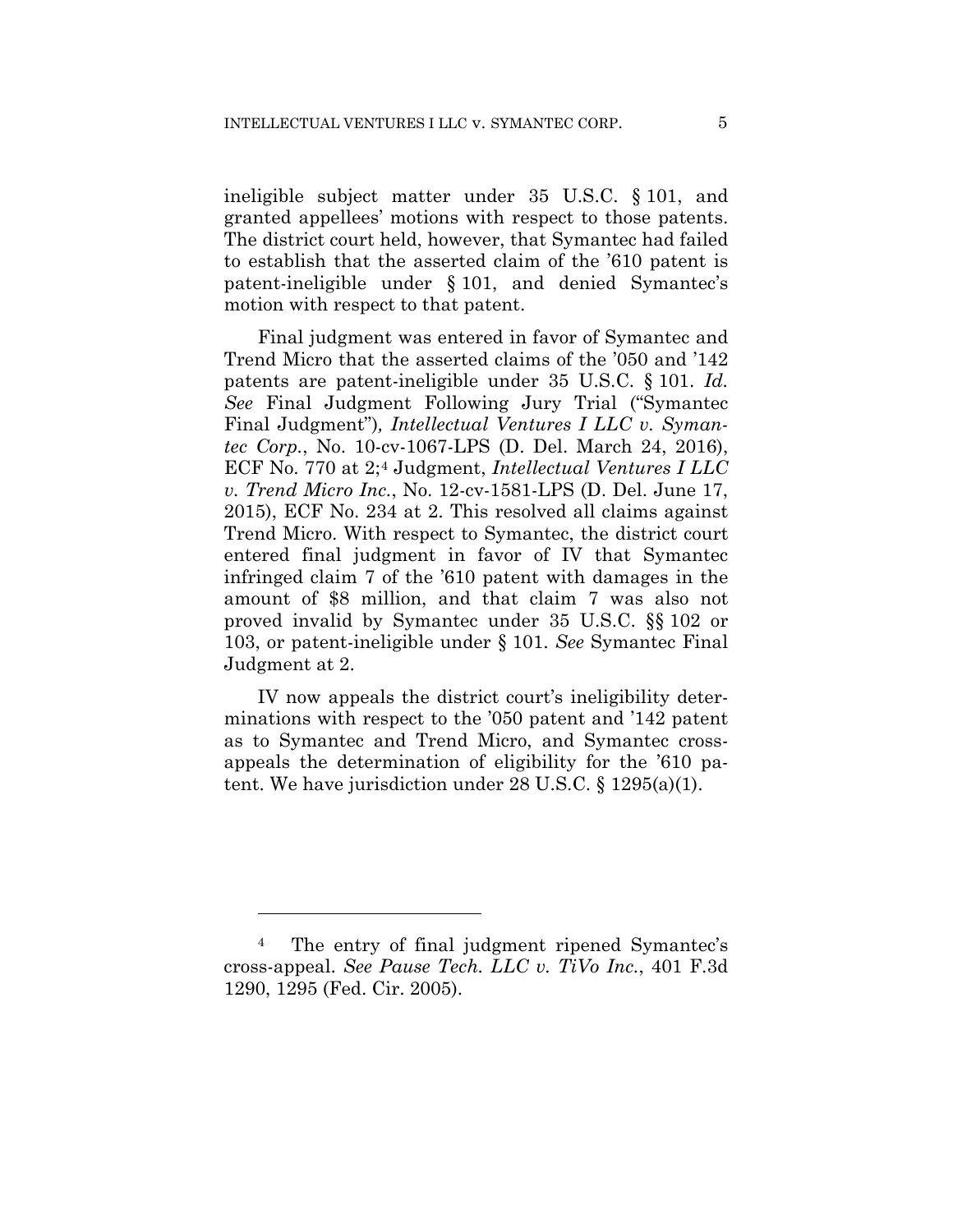#### **DISCUSSION**

I

 We review the grant or denial of summary judgment *de novo*. *See Nicini v. Morra*, 212 F.3d 798, 805 (3d Cir. 2000) (en banc). For the district court's entry of judgment under Rule 52(c), we review the district court's factual findings for clear error and its legal conclusions *de novo*. *See EBC, Inc. v. Clark Bldg. Sys., Inc.*, 618 F.3d 253, 273 (3d Cir. 2010). Patent eligibility under § 101 is an issue of law which we review *de novo*. *See OIP Techs., Inc. v. Amazon.com, Inc.*, 788 F.3d 1359, 1362 (Fed. Cir. 2015).

II

Section 101 of title 35 defines patent-eligible subject matter. It provides, "[w]hoever invents or discovers any new and useful process, machine, manufacture, or composition of matter, or any new and useful improvement thereof, may obtain a patent therefor  $\dots$ ." 35 U.S.C. § 101. For over 150 years, the Supreme Court has recognized an implicit exception to these broad categories encompassing "[l]aws of nature, natural phenomena, and abstract ideas[, which] are not patentable." *Mayo Collaborative Servs. v. Prometheus Labs., Inc*., 132 S. Ct. 1289, 1293 (2012) (citation and internal quotation marks omitted); *see also Bilski v. Kappos*, 561 U.S. 593, 601–02 (2010).

In *Mayo* and in *Alice*, the Court set forth a framework for "distinguishing patents that claim laws of nature, natural phenomena, and abstract ideas from those that claim patent-eligible applications of those concepts." *Alice Corp. Pty. Ltd. v. CLS Bank Int'l*, 134 S. Ct. 2347, 2355 (2014). At *Mayo/Alice* step one, a court must "determine whether the claims at issue are directed to one of those patent-ineligible concepts." *Id.* The category of abstract ideas embraces "fundamental economic practice[s] long prevalent in our system of commerce," *id.* at 2356 (quot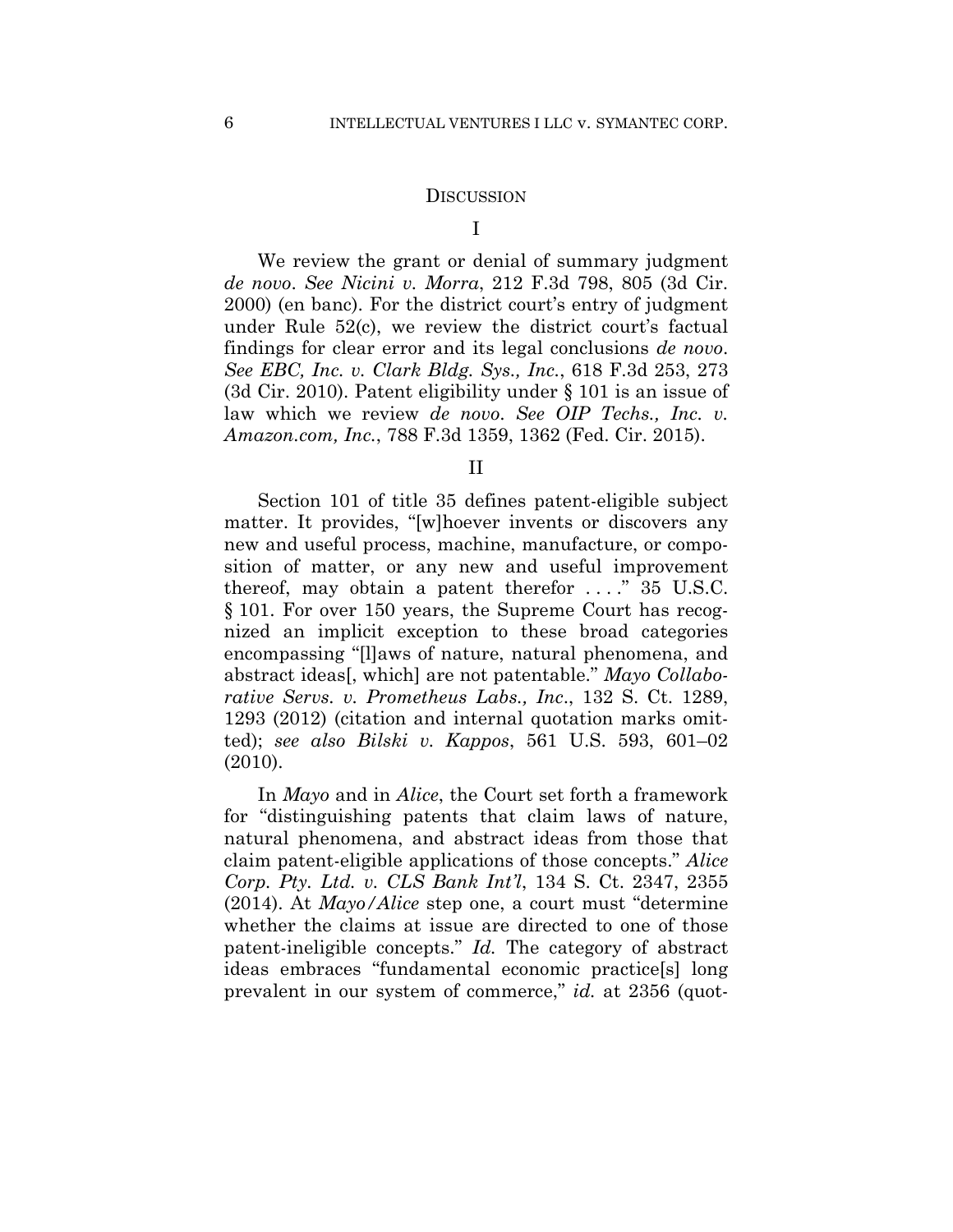ing *Bilski*, 561 U.S. at 611), including "longstanding commercial practice[s]" and "method[s] of organizing human activity," *id*. But the category of abstract ideas is not limited to economic or commercial practices or methods of organizing human activity. *See infra* note 5.

If a claim is directed to a patent-ineligible concept, the court must proceed to *Mayo/Alice* step two, and ask, "what else is there in the claims before us?" *Alice*, 134 S. Ct. at 2355 (citation and internal quotation citation omitted). Step two is "a search for an inventive concept *i.e.*, an element or combination of elements that is sufficient to ensure that the patent in practice amounts to significantly more than a patent upon the ineligible concept itself." *Id.* (citation and internal quotation marks omitted).

At *Mayo/Alice* step two, the search is for "an inventive concept sufficient to transform the claimed abstract idea into a patent-eligible application." *Id.* at 2357 (citation and internal quotation marks omitted). And "[s]imply appending conventional steps, specified at a high level of generality," which are "well known in the art" and consist of "well-understood, routine, conventional activit[ies]" previously engaged in by workers in the field, is not sufficient to supply the inventive concept. *Id.* at 2357, 2359 (citations and internal quotation marks omitted).

### 1. THE '050 PATENT

The district court held patent-ineligible the asserted claims of the '050 patent—claims 9, 13, 16, 22, and 24 directed to filtering e-mails that have unwanted content. We agree with the district court. The parties agree that independent claim 9 is representative. It recites:

9. A method for identifying characteristics of data files, comprising: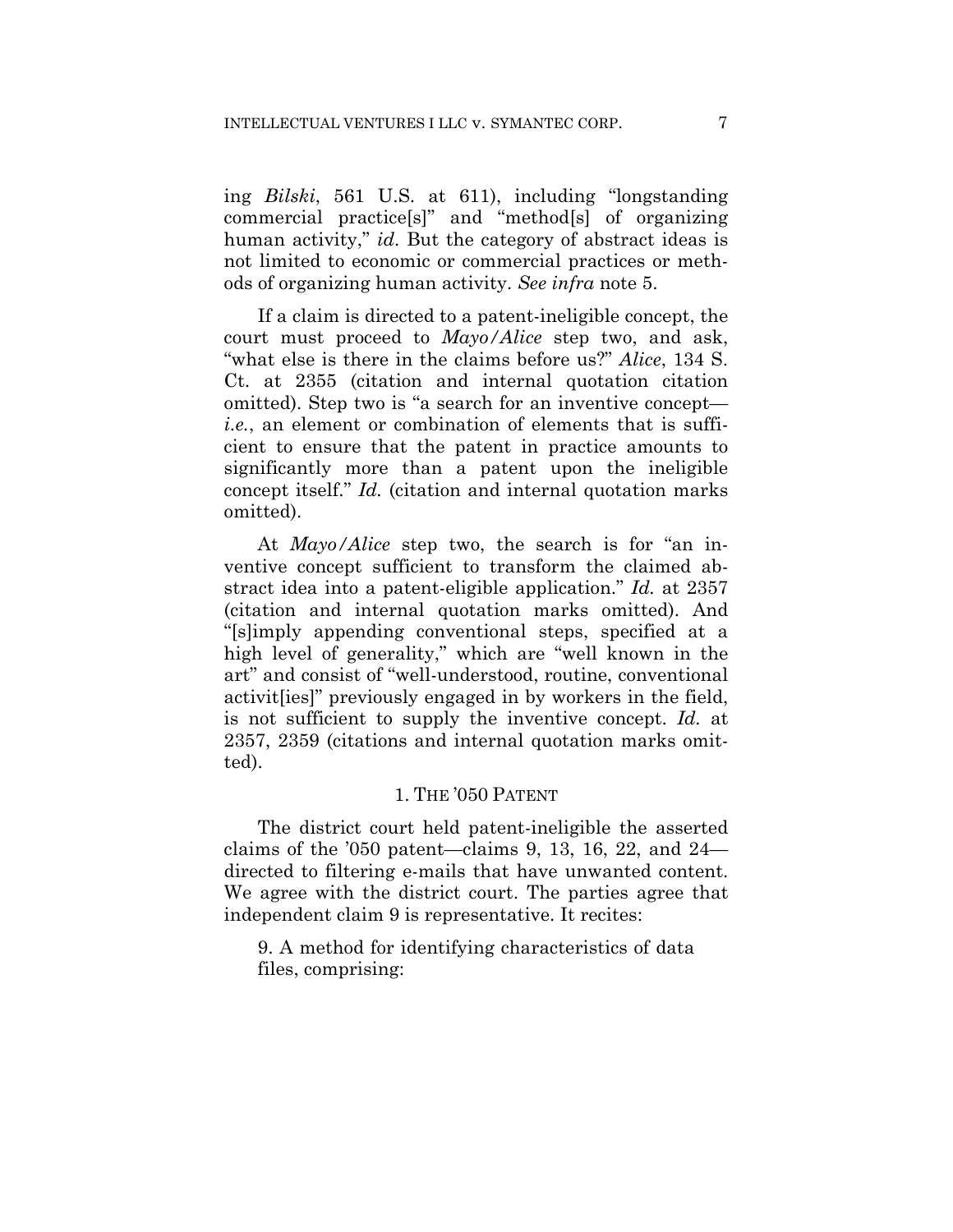receiving, on a processing system, file content identifiers for data files from a plurality of file content identifier generator agents, each agent provided on a source system and creating file content IDs using a mathematical algorithm, via a network;

determining, on the processing system, whether each received content identifier matches a characteristic of other identifiers; and

outputting, to at least one of the source systems responsive to a request from said source system, an indication of the characteristic of the data file based on said step of determining.

'050 patent, col. 8, ll. 13–26. According to IV, this method of filtering emails is used to address the problems of spam e-mail and the use of e-mail to deliver computer viruses.

We agree with the district court that receiving e-mail (and other data file) identifiers, characterizing e-mail based on the identifiers, and communicating the characterization—in other words, filtering files/e-mail—is an abstract idea.

 The Supreme Court has held that "fundamental . . . practice[s] long prevalent" are abstract ideas. *Alice*, 134 S. Ct. at 2356. The Supreme Court and we have held that a wide variety of well-known and other activities constitute abstract ideas.5

1

<sup>5</sup> *See, e.g.*, *Bilski*, 561 U.S. at 611 (claims directed to risk hedging); *Alice*, 134 S. Ct. at 2356 (claims directed to idea of intermediated settlement); In re *TLI Commc'ns LLC Patent Litig.*, 823 F.3d 607, 611 (Fed. Cir. 2016) (claims directed to classifying a digital image and storing the image based on its classification); *Mortg. Grader, Inc.*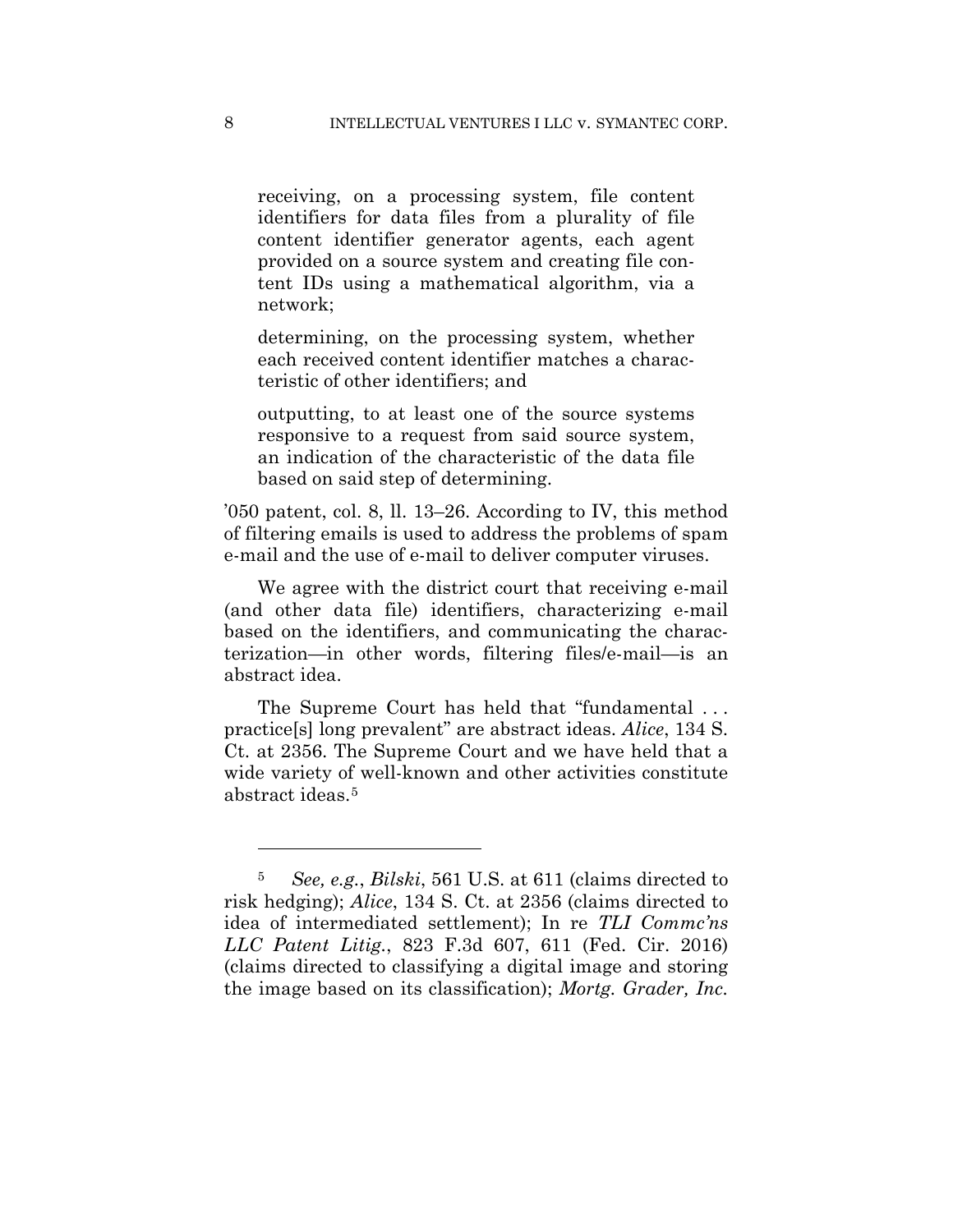*v. First Choice Loan Servs. Inc.*, 811 F.3d 1314, 1324 (Fed. Cir. 2016) (claims drawn to well-known idea of anonymous loan shopping); *Versata Dev. Grp., Inc. v. SAP Am., Inc.*, 793 F.3d 1306, 1333 (Fed. Cir. 2015) (claims directed to idea of determining a price using organizational and product group hierarchies); *Internet Patents Corp. v. Active Network, Inc.*, 790 F.3d 1343, 1348 (Fed. Cir. 2015) (claims directed to idea of retaining information in the navigation of online forms); *OIP Techs.*, 788 F.3d at 1362– 63 (claims directed to offer-based price optimization); *Content Extraction & Transmission LLC v. Wells Fargo Bank, Nat'l Ass'n*, 776 F.3d 1343, 1347 (Fed. Cir. 2014) (claims directed to the idea of collecting data, recognizing certain data within the collected data set, and storing that recognized data in a memory); *Ultramercial, Inc. v. Hulu LLC*, 772 F.3d 709, 714–15 (Fed. Cir. 2014) (claims directed to displaying an advertisement in exchange for access to copyrighted media); *buySAFE, Inc. v. Google, Inc.*, 765 F.3d 1350, 1355 (Fed. Cir. 2014) (claim directed toward guaranteeing a party's performance in a transaction); *Accenture Global Servs., GmbH v. Guidewire Software, Inc.,* 728 F.3d 1336, 1342 (Fed. Cir. 2013) (claims directed to automated methods for generating task lists); *Dealertrack, Inc. v. Huber*, 674 F.3d 1315, 1333 (Fed. Cir. 2012) (claims directed to processing information through a clearinghouse); *CyberSource Corp. v. Retail Decisions, Inc.,* 654 F.3d 1366, 1373 (Fed. Cir. 2011) (claims directed to a method for verifying the validity of a credit card transaction). *See also McRO, Inc. v. Bandai Namco Games Am. Inc.*, No. 2015-1080, 2016 WL 4896481, at \*8–10 (claims "focused on a specific asserted improvement in computer animation, i.e., the automatic use of rules of a particular type" held not to be directed to ineligible subject matter).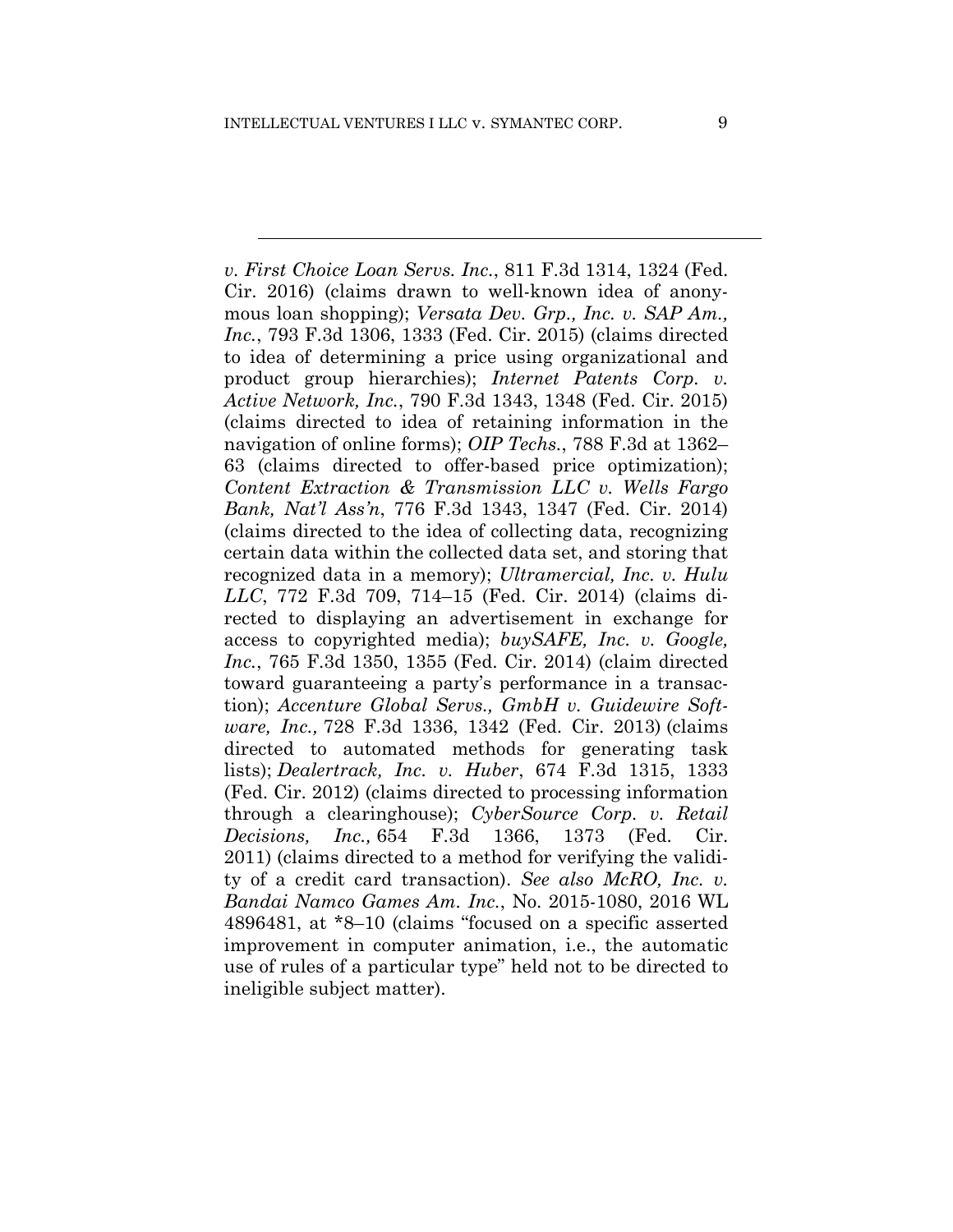Here, it was long-prevalent practice for people receiving paper mail to look at an envelope and discard certain letters, without opening them, from sources from which they did not wish to receive mail based on characteristics of the mail.6 The list of relevant characteristics could be kept in a person's head. Characterizing e-mail based on a known list of identifiers is no less abstract. The patent merely applies a well-known idea using generic computers "to the particular technological environment of the Internet." *DDR Holdings, LLC v. Hotels.com, L.P.*, 773 F.3d 1245, 1259 (Fed. Cir. 2014).

The asserted claims of the '050 patent also resemble claims we have held were directed to an abstract idea. Recently, in *BASCOM Global Internet Services, Inc. v. AT&T Mobility LLC*, we held that a claim to a "content filtering system for filtering content retrieved from an Internet computer network[, e.g., to prevent users from accessing certain websites] . . . is [directed to] an abstract idea." 827 F.3d 1341, 1348 (Fed. Cir. 2016).7 And in *Content Extraction*, 776 F.3d at 1347, *cert. denied*, 136 S. Ct. 119 (2015), we found that the asserted patents were "drawn to the abstract idea of 1) collecting data, 2) recog-

1

<sup>6</sup> For example, it is common for "an occupant who receives generically addressed mail [to] discard it as junk mail." *Jones v. Flowers*, 547 U.S. 220, 248 (2006) (Thomas, J., dissenting).

<sup>7</sup> In *BASCOM*, we found the claims patent-eligible because, at step two, the patent claimed "a technologybased solution (not an abstract-idea-based solution implemented with generic technical components in a conventional way) to filter content on the Internet that overcomes existing problems with other Internet filtering systems." 827 F.3d at 1351.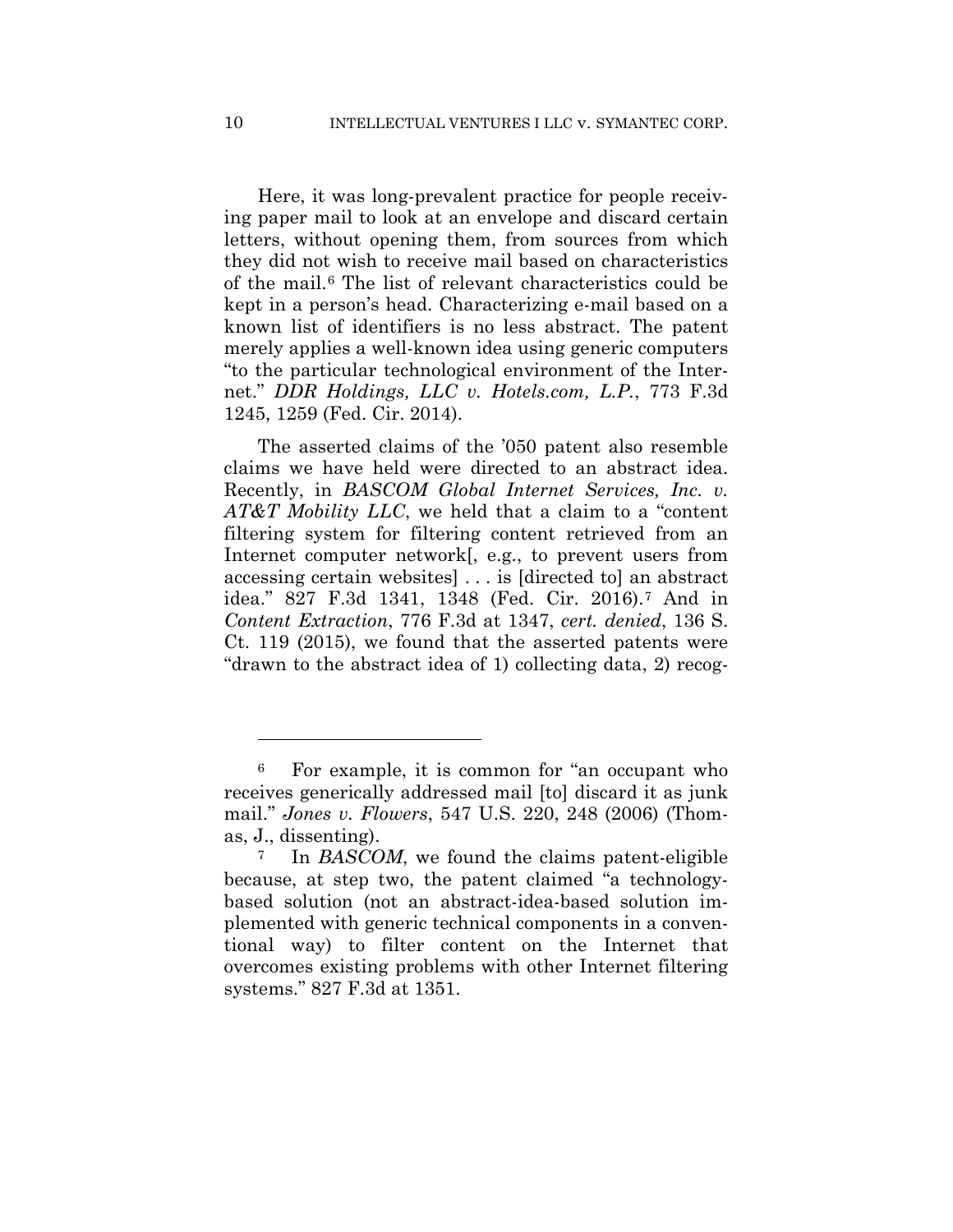nizing certain data within the collected data set, and 3) storing that recognized data in a memory."

Because we hold the asserted claims of the '050 patent are directed to an abstract idea, we proceed to *Mayo/Alice* step two to determine whether the claims contain an "inventive concept" that renders them patent-eligible. Claims that "amount to nothing significantly more than an instruction to apply [an] abstract idea . . . using some unspecified, generic computer" and in which "each step does no more than require a generic computer to perform generic computer functions" do not make an abstract idea patent-eligible, *Alice*, 134 S. Ct. at 2359–60 (citations and internal quotation marks omitted), because "claiming the improved speed or efficiency inherent with applying the abstract idea on a computer" does not "provide a sufficient inventive concept." *Intellectual Ventures I LLC v. Capital One Bank (USA)* ("*Intellectual Ventures v. Capital One Bank*"), 792 F.3d 1363, 1367 (Fed. Cir. 2015).

IV argues that the jury verdict determined that Symantec's proffered prior art did not anticipate or render obvious the asserted claims of the '050 patent, and that the jury's anticipation and obviousness determination is inconsistent with a determination that the claims are patent-ineligible. While the claims may not have been anticipated or obvious because the prior art did not disclose "determining . . . whether each received content identifier matches a characteristic" or "outputting . . . an indication of the characteristic of the data file," that does not suggest that the idea of "determining" and "outputting" is not abstract, much less that its implementation is not routine and conventional.

Indeed, "[t]he 'novelty' of any element or steps in a process, or even of the process itself, is of *no relevance* in determining whether the subject matter of a claim falls within the  $\S 101$  categories of possibly patentable subject matter." *Diamond v. Diehr*, 450 U.S. 175, 188–89 (1981)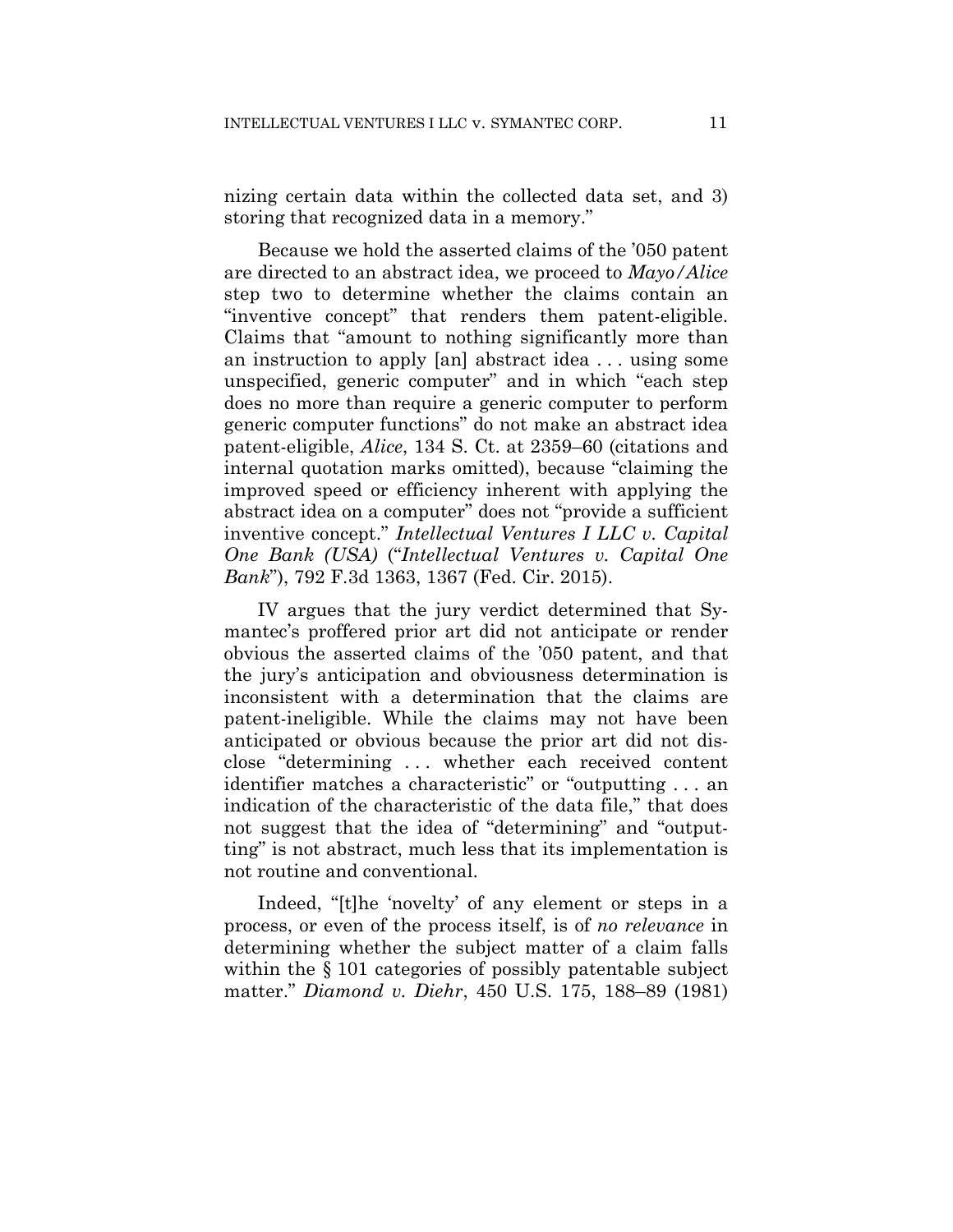(emphasis added); *see also Mayo*, 132 S. Ct. at 1303–04 (rejecting "the Government's invitation to substitute §§ 102, 103, and 112 inquiries for the better established inquiry under  $\S 101$ ").<sup>8</sup> Here, the jury's general finding that Symantec did not prove by clear and convincing evidence that three particular prior art references do not disclose all the limitations of or render obvious the asserted claims does not resolve the question of whether the claims embody an inventive concept at the second step of *Mayo/Alice*.

The steps of the asserted claims of the '050 patent do not "improve the functioning of the computer itself," *Alice*, 134 S. Ct. at 2359, for example by disclosing an "improved, particularized method of digital data compression," *DDR Holdings*, 773 F.3d at 1259, or by improving "the way a computer stores and retrieves data in memory," *Enfish, LLC v. Microsoft Corp.*, 822 F.3d 1327, 1339 (Fed. Cir. 2016). Rather, these claims use generic computers to perform generic computer functions.

In *Intellectual Ventures v. Capital One Bank*, we found abstract an Internet-based method for "tracking financial transactions to determine whether they exceed a pre-set spending limit (i.e., budgeting)." 792 F.3d at 1367. The fact that "the claims recite[d] budgeting using a 'communication medium' (broadly including the Internet and telephone networks), . . . [did] not render the claims any less abstract." *Id.* We also found abstract claims

 $\overline{a}$ 

<sup>8</sup> *See also Parker v. Flook*, 437 U.S. 584, 588 (1978) ("This case turns entirely on the proper construction of § 101 . . . . It does not involve the familiar issues of novelty and obviousness that routinely arise under §§ 102 and 103 when the validity of a patent is challenged. For the purpose of our analysis, we assume that respondent's formula is novel and useful and that he discovered it.").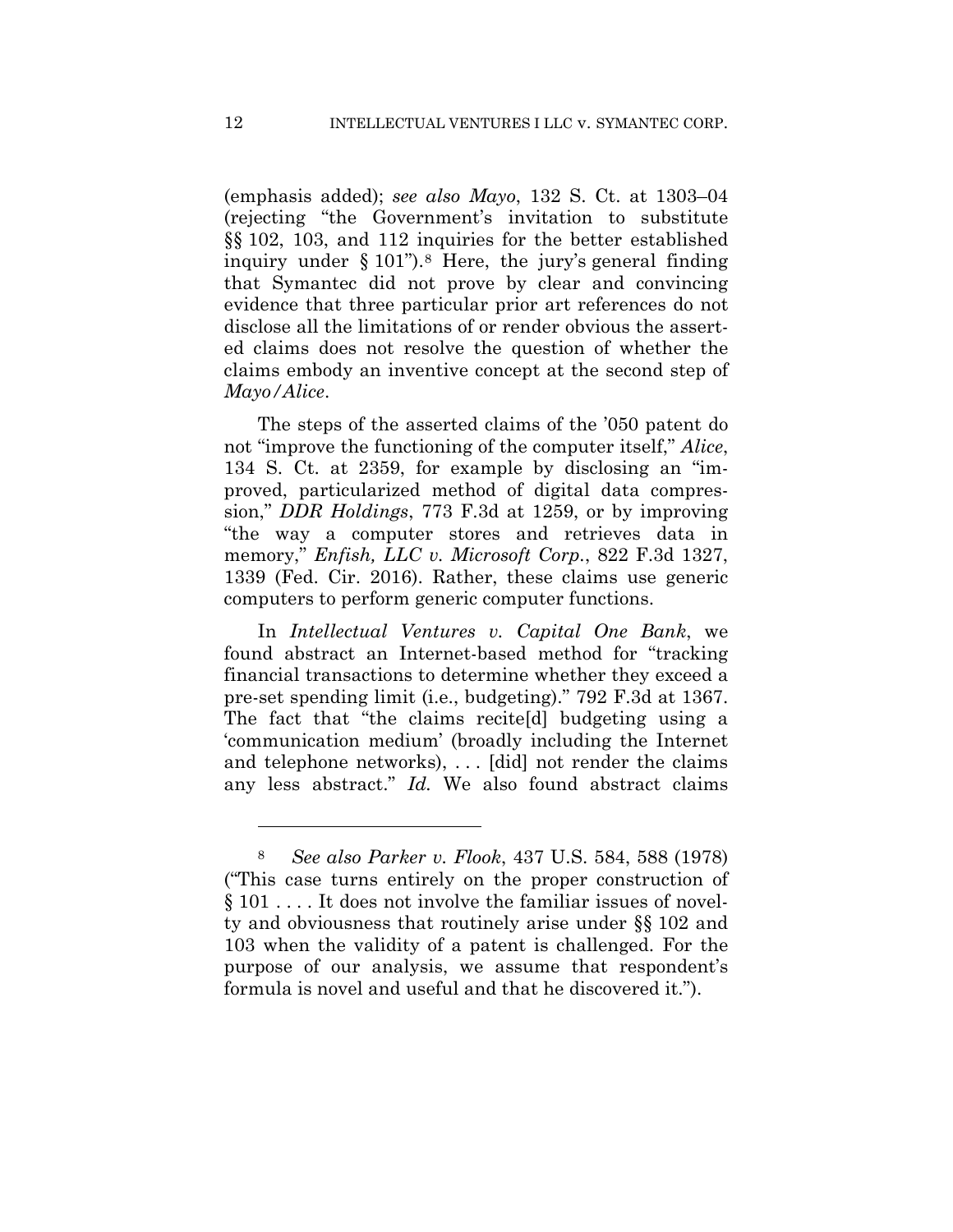related to "customizing [website] information based on (1) information known about the user and (2) navigation data," and similarly held that "a generic web server with attendant software . . . 'tasked with tailoring information and providing it to the user' provides no additional limitation beyond applying an abstract idea, restricted to the Internet, on a generic computer." *Id.* at 1370–71.

The claims here are also distinguishable from those in *BASCOM*, which allegedly improved an existing technological process by describing "how [a] particular arrangement of elements is a technical improvement over prior art ways of filtering [Internet] content," i.e., "a filter implementation versatile enough that it could be adapted to many different users' preferences while also installed remotely in a single location." 827 F.3d at 1350. There is not, in the '050 patent, any "specific or limiting recitation of . . . improved computer technology," *CLS Bank Int'l v. Alice Corp. Pty. Ltd.*, 717 F.3d 1269, 1286 (Fed. Cir. 2013) (en banc) (Lourie, J., concurring), as the asserted claims describe only generic computer elements.

Finally, IV argues that the '050 patent "shrink[s] the protection gap and moot[s] the volume problem." IV's Opening Br. at 14. According to IV, the protection gap is "the period of time between identification of a computer virus by an anti-malware provider and distribution of that knowledge to its users." *Id.* at 10. The volume problem is the "exponential growth in malware and spam," increasing the amount of antivirus signatures to be downloaded. *Id.* at 12–13. However, the asserted claims do not contain any limitations that address the protection gap or volume problem, e.g., by requiring automatic updates to the antivirus or antispam software or the ability to deal with a large volume of such software. We have explained that, "for a perceived abstract idea, if the *claim* 'contains an "inventive concept" sufficient to "transform" the claimed abstract idea into a patent-eligible application,' then the claims pass the test of eligibility under section 101."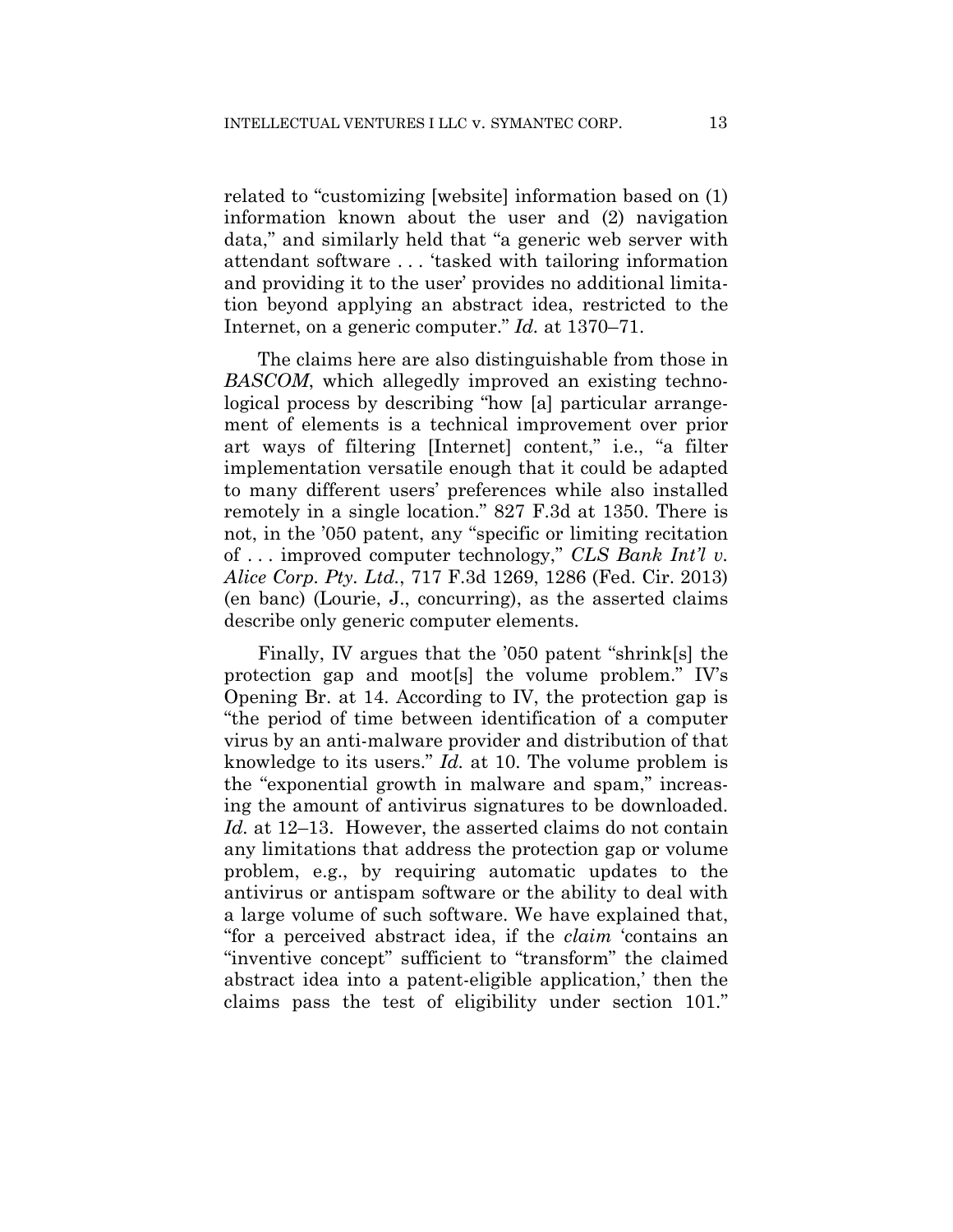*Internet Patents Corp.*, 790 F.3d at 1347 (emphasis added) (quoting *Alice*, 134 S. Ct. at 2357). But when a claim directed to an abstract idea "contains no restriction on how the result is accomplished . . . [and] [t]he mechanism . . . is not described, although this is stated to be the essential innovation[,]" *id.* at 1348, then the claim is not patent-eligible.

The asserted claims of the '050 patent are not patenteligible under § 101.

#### 2. THE '142 PATENT

The district court held ineligible claims 1, 7, 17, 22, 24, and 26 of the '142 patent, which relate to systems and methods for receiving, screening, and distributing e-mail, and we agree. According to IV, claim 1 is representative of how the '142 patent screens e-mail, $9$  and recites:

1. A post office for receiving and redistributing email messages on a computer network, the post office comprising:

a receipt mechanism that receives an e-mail message from a sender, the e-mail message having at least one specified recipient;

 $\overline{a}$ 

<sup>9</sup> Defendants agree, and IV does not dispute, that "[a]ll of the claims are substantially similar and no party claims that they differ in any manner relevant" to the § 101 analysis. Opening Br. of Cross-Appellant Symantec Corp. at 10. We focus on claim 1 of the '142 patent, which IV states is representative. Addressing each of the asserted claims is unnecessary when "all the claims are substantially similar and linked to the same abstract idea." *Content Extraction*, 776 F.3d at 1348 (internal quotation marks and citation omitted).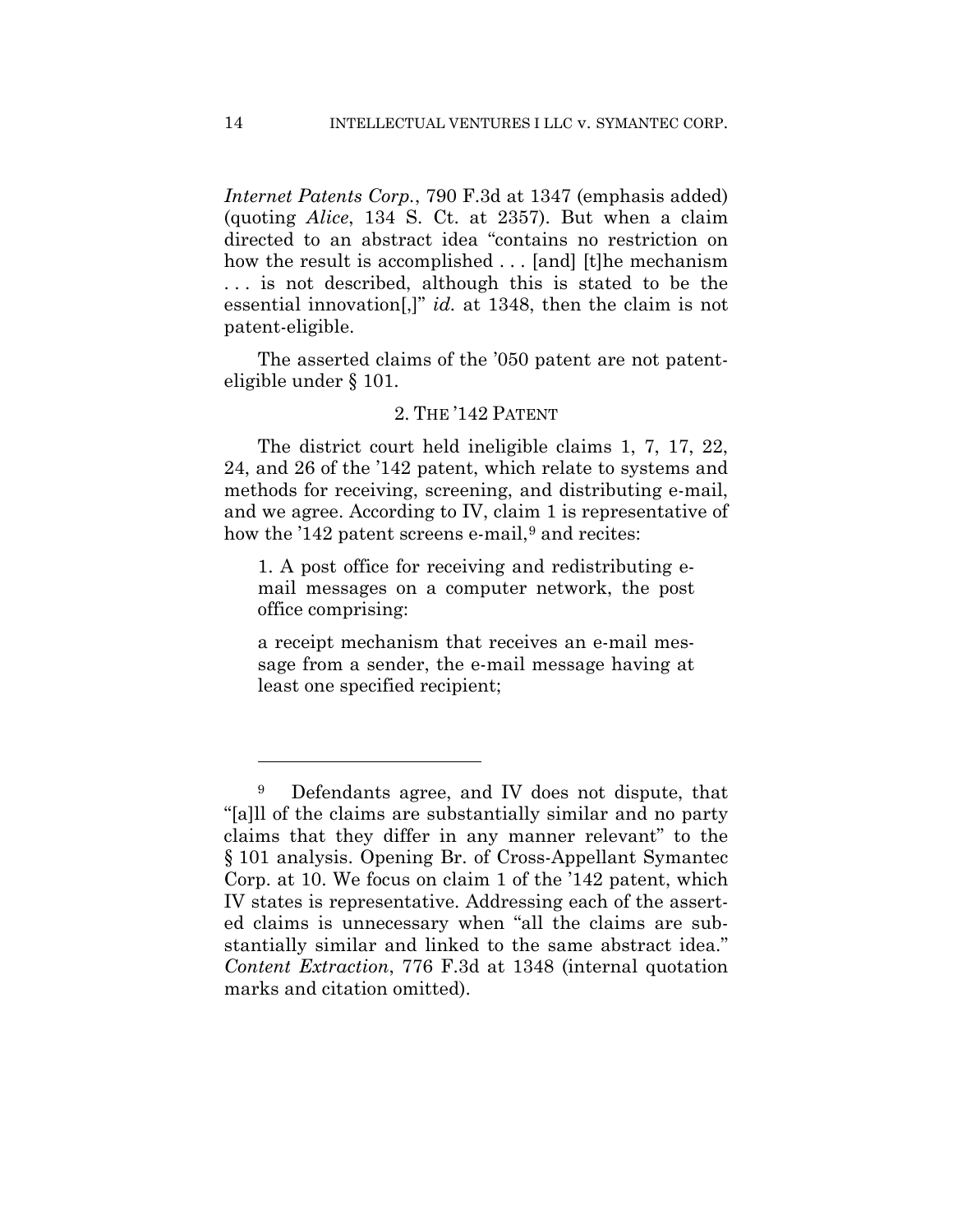a database of business rules, each business rule specifying an action for controlling the delivery of an e-mail message as a function of an attribute of the e-mail message;

a rule engine coupled to receive an e-mail message from the receipt mechanism and coupled to the database to selectively apply the business rules to the e-mail message to determine from selected ones of the business rules a set of actions to be applied to the e-mail message; and

a distribution mechanism coupled to receive the set of actions from the rule engine and apply at least one action thereof to the e-mail message to control delivery of the e-mail message and which in response to the rule engine applying an action of deferring delivery of the e-mail message, the distribution engine automatically combines the email message with a new distribution list specifying at least one destination post office for receiving the e-mail message for review by an administrator associated with the destination post office, and a rule history specifying the business rules that were determined to be applicable to the e-mail message by at least one rule engine, and automatically delivers the e-mail message to a first destination post office on the distribution list instead of a specified recipient of the e-mail message.

'142 patent, col. 27, ll. 2–32.

The written description is particularly useful in determining what is well-known or conventional. *See, e.g.*, *Internet Patents Corp.*, 790 F.3d at 1348. The '142 patent's abstract describes the invention as "[a] system, method and various software products . . . for automatic deferral and review of e-mail messages and other data objects in a networked computer system, by applying business rules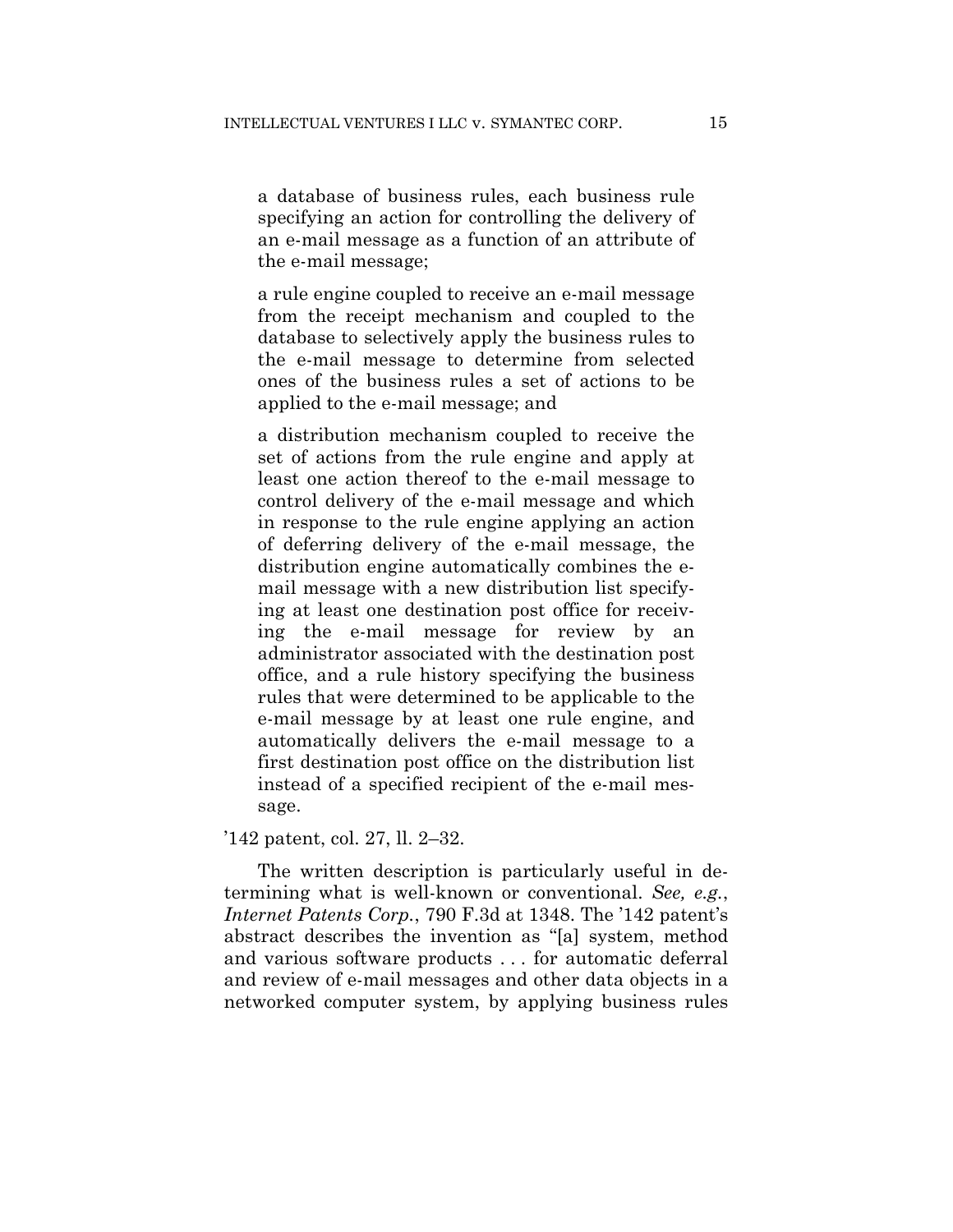to the messages as they are processed by post offices." '142 patent, Abstract. Claim 1 also describes the patented system as a "post office"—albeit an electronic one. '142 patent, col. 27, ll. 2. The district court held that "the asserted claims of the '142 patent are directed to humanpracticable concepts, which could be implemented in, for example, a brick-and-mortar post office." J.A. 35.

We agree, and think the district court's analogy to a corporate mailroom is also useful. Such mailrooms receive correspondence, keep business rules defining actions to be taken regarding correspondence based on attributes of the correspondence, apply those business rules to correspondence, and take certain actions based on the application of business rules. Those actions include gating the message for further review,  $10$  as in claim 1, and also releasing, deleting, returning, or forwarding the message, as described elsewhere in the '142 patent, *see, e.g.*, col. 3, ll. 30– 39.

Indeed, in recounting the background of the invention, the patent states,

[m]any corporate organizations have elaborate methods to control the flow of memorandum, publications, notices, and other printed information within the organization. An organization may limit the types of documents employees can distribute at work, and in some cases, control which persons within an organization communicate with each other. . . . These various rules are typically docu-

 $\overline{a}$ 

<sup>10</sup> The specification states, "[f]or example, a business rule to gate an e-mail for further review may be triggered for any e-mail message that is addressed to the president of the company." '142 patent, col. 3, 45–48.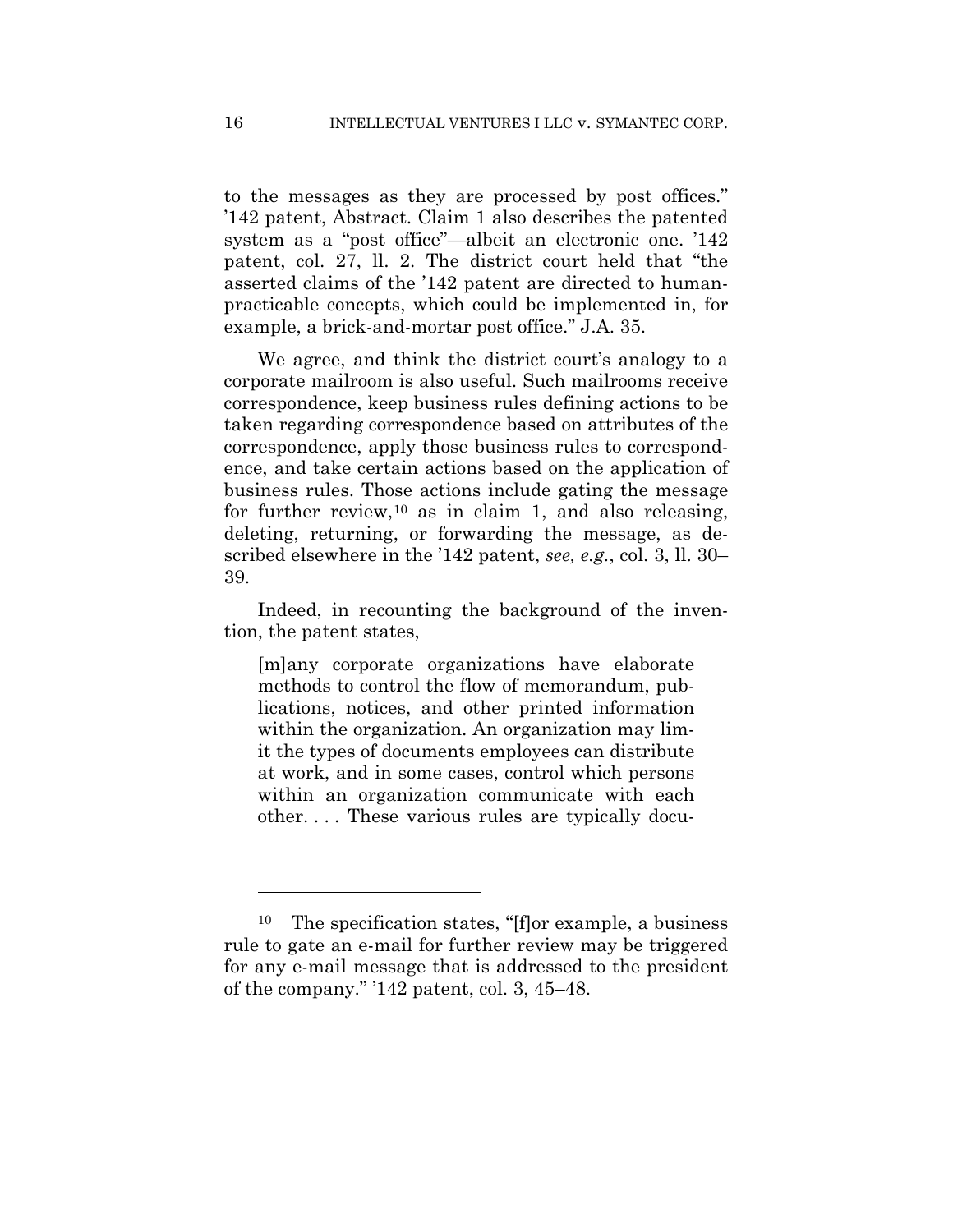mented as part of the organization's business communication policies.

*Id.* at col. 1, ll. 15–33. Thus, the '142 patent itself demonstrates that the claimed systems and methods of screening messages are abstract ideas, "fundamental . . . practice[s] long prevalent in our system" and "method[s] of organizing human activity." *Alice*, 134 S. Ct. at 2356 (citations and internal quotation marks omitted); *see also Intellectual Ventures v. Capital One Bank*, 792 F.3d at 1369.

And IV itself informed the district court, in its technology tutorial, "[i]n the typical environment, the post office resides on a mail server, where the company's emails are received, processed, and routed to recipients. Conceptually, this post office is not much different than a United States Postal Service office that processes letters and packages, except that the process is all computerimplemented and done electronically in a matter of seconds." J.A. 40.

This demonstrates that the concept is well-known and abstract. Furthermore, with the exception of generic computer-implemented steps, there is nothing in the claims themselves that foreclose them from being performed by a human, mentally or with pen and paper. *See CyberSource*, 654 F.3d at 1371–72. Indeed, the specification expressly states that one type of post office, the gatekeeping post office, which "provides for administrative review and processing of gated messages . . . provides for both manual review by a gatekeeper—a person designated to review gated messages—and automatic review and processing." '142 patent, col. 7, ll. 31–35; *see also id.* at col. 11, ll. 7–10. The '142 patent is directed to a conventional business practice—the screening of messages by corporate organizations—in the context of electronic communications.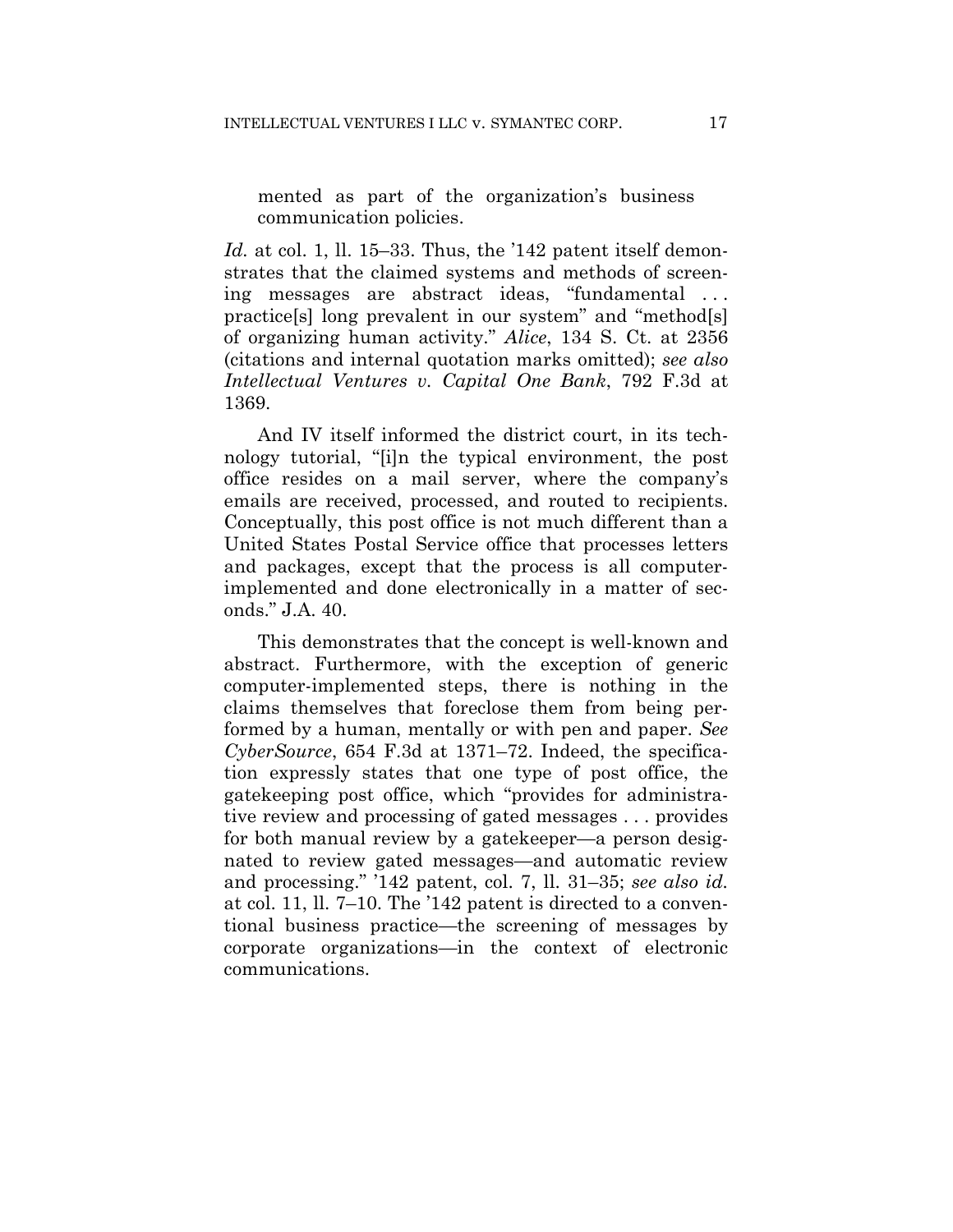Since the claims are directed to an abstract idea, we proceed to *Mayo/Alice* step two. According to the specification, the claims can "operate[] on a conventional communications network." *Id.* at col. 5, l. 46. The post offices are "[c]ommunicatively coupled to the network through conventional e-mail protocols," and "conventional mail servers and conventional post office/mail server combinations may be present." *Id.* at col. 5, ll. 48–49, 55–57. The patent discloses only generic computers performing generic functions: "[t]he [Rule Enforcing Post Offices] and [Gatekeeping Post Offices] are preferably implemented as software products executing on conventional server-class computers, such as . . . IBM compatible computers based on Intel Inc.'s Pentium™ processors. The servers operate in conjunction with conventional operating systems, such as UNIX™, or Microsoft Corp.'s Windows95™ or WindowNT™." *Id.* at col. 9, ll. 51–58. The specification thus confirms that the implementation of the abstract idea is routine and conventional. The '142 patent does not "improve the functioning of the computer itself." *Alice*, 134 S. Ct. at 2359 (citation omitted). Nor does it solve a "challenge particular to the Internet." *DDR Holdings*, 773 F.3d at 1257.

IV argues that the claims do not merely require routine and conventional use of computers and the Internet because "applying business rules to email is not what computers and the Internet do in the absence of this claim limitation" and "because computers and the Internet do not have 'rule engines' as a matter of course." IV's Opening Br. at 54. But the inquiry is not whether conventional computers already apply, for example, well-known business concepts like hedging or intermediated settlement. Rather, we determine whether "each step does *no more than require* a generic computer to perform generic computer functions." *Alice*, 134 S. Ct. at 2359 (emphasis added). Here that is the case.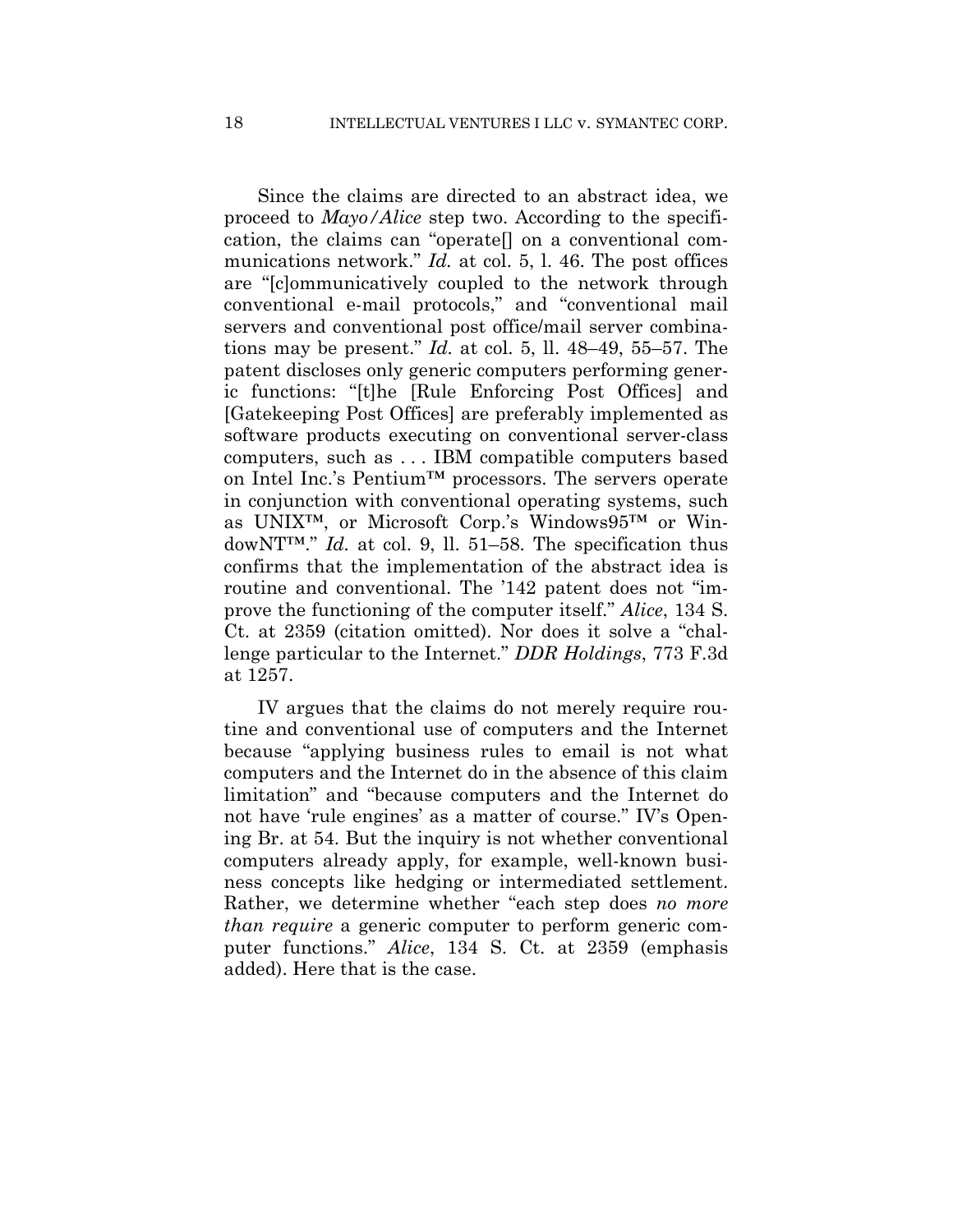The asserted claims of the '142 patent are not patenteligible under § 101.

#### 3. THE '610 PATENT

Claim 7 is the only asserted claim of the '610 patent. The district court held eligible claim 7 of the '610 patent. Claim 7 depends from claim 1, which provides:

1. A virus screening method comprising the steps of:

routing a call between a calling party and a called party of a telephone network;

receiving, within the telephone network, computer data from a first party selected from the group consisting of the calling party and the called party;

detecting, within the telephone network, a virus in the computer data; and

in response to detecting the virus, inhibiting communication of at least a portion of the computer data from the telephone network to a second party selected from the group consisting of the calling party and the called party.

'610 patent, col. 14, ll. 34–47. Claim 7 recites:

7. The virus screening method of claim 1 further comprising the step of determining that virus screening is to be applied to the call based upon at least one of an identification code of the calling party and an identification code of the called party.

*Id.* at col. 14, l. 66–col. 15 l. 3.

 Unlike the asserted claims of the '050 and '142 patents, claim 7 involves an idea that originated in the computer era—computer virus screening. But the idea of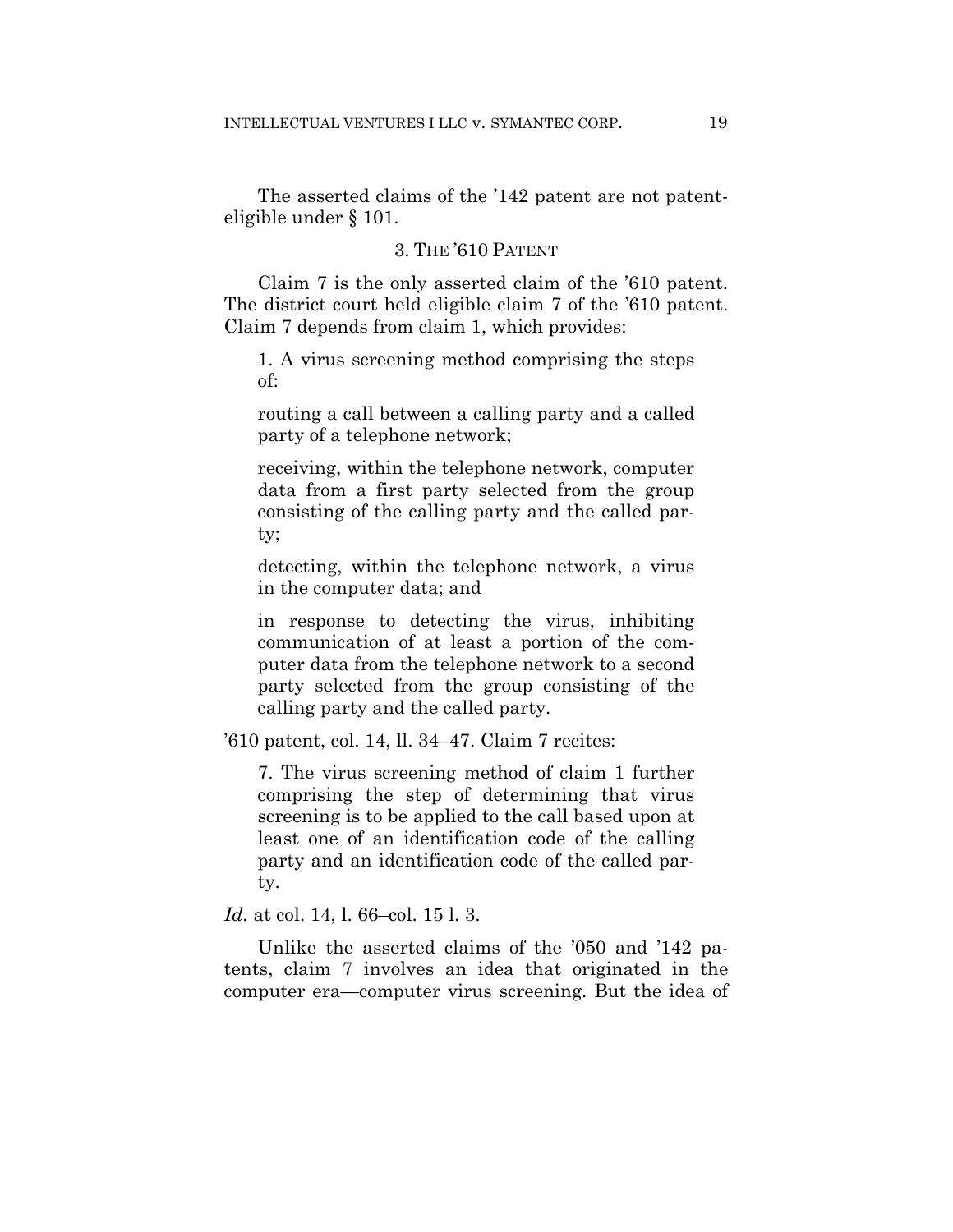virus screening was nonetheless well known when the '610 patent was filed. Performing virus screening was a long prevalent practice in the field of computers, and, as the patent admits, performed by many computer users. The patent acknowledges that, prior to the invention, "[m]any computer users [had] virus screening and detection software installed on their computers." *Id.* at col. 1, ll. 10–11. Claim 7 of the '610 patent, however, does not claim a new method of virus screening or improvements thereto—in fact, it requires only "detecting . . . a virus in the computer data." *Id.* at col. 14, ll. 40–41. The specification recites conventional "virus screening software." *See, e.g.,* '610 patent, col. 3, ll. 35–39. By itself, virus screening is well-known and constitutes an abstract idea.

At step two of *Mayo/Alice*, there is no other aspect of the claim that is anything but conventional.

The '610 patent is directed to the use of well-known virus screening software within the telephone network<sup>11</sup> or the Internet. We have previously determined that performing otherwise abstract activity on the Internet does not save the idea from being patent-ineligible. As we said in *Intellectual Ventures v. Capitol One Bank*, "[a]n abstract idea does not become nonabstract by limiting the invention to a particular . . . technological environment, such as the Internet. . . . [W]hile the claims recite budgeting using a 'communication medium' (broadly including the Internet and telephone networks), that limitation does not render the claims any less abstract." 792 F.3d at 1366–67. *See also Ultramercial*, 772 F.3d at 716 (Fed. Cir.

1

<sup>11</sup> The district court construed "within the telephone network" to mean "in the voice or data network connecting the calling party and called party, exclusive of the networks and gateway nodes of the called party and calling party." J.A. 276.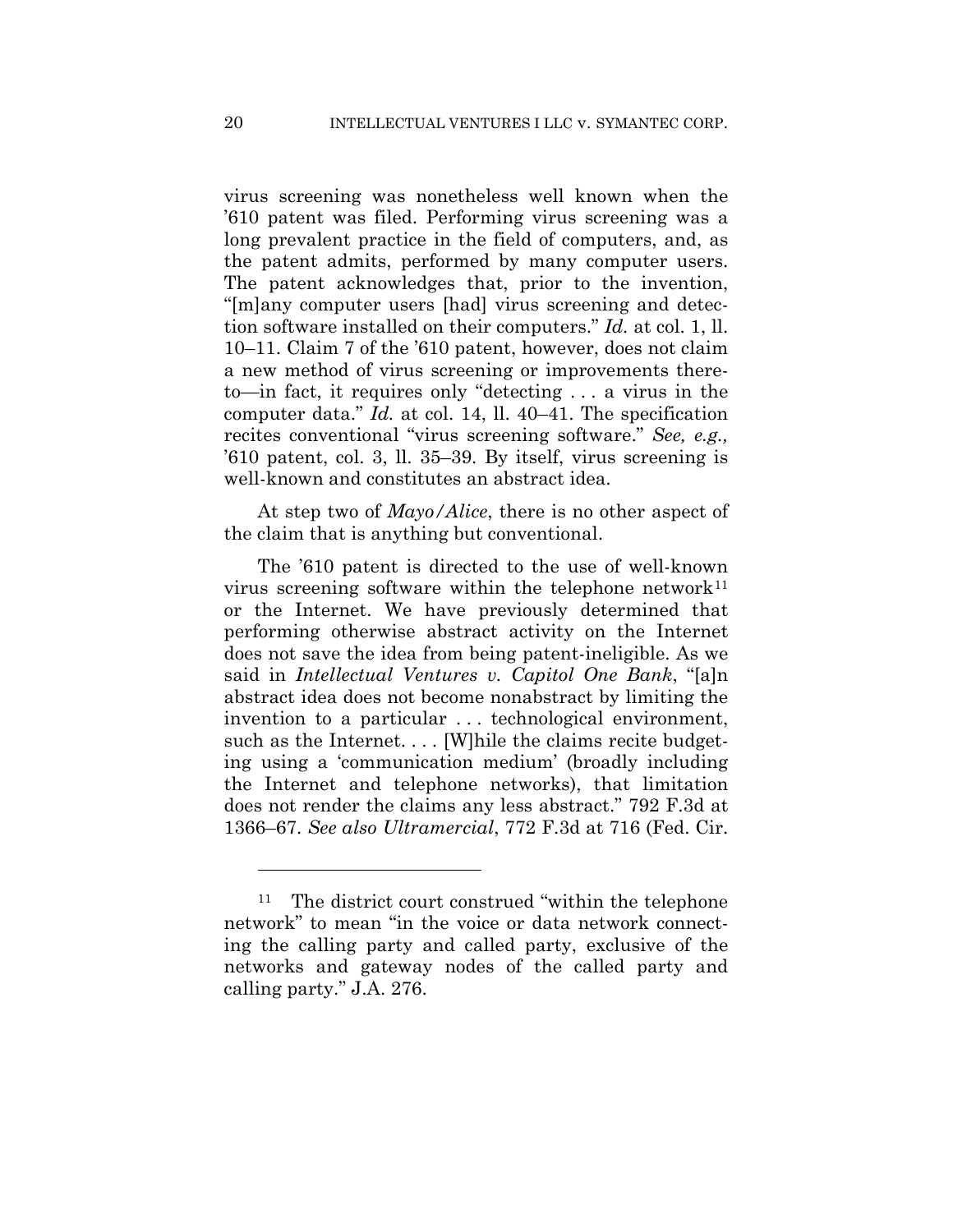2014) ("The claims' invocation of the Internet also adds no inventive concept. As we have held, the use of the Internet is not sufficient to save otherwise abstract claims from ineligibility under  $\S$  101.").<sup>12</sup>

Just as performance of an abstract idea on the Internet is abstract, so too the performance of an abstract concept in the environment of the telephone network is abstract, as *Intellectual Ventures v. Capitol One Bank* recognized. Our recent decision in *TLI Communications*  involved a similar situation. There, we held that a challenged claim was "drawn to the concept of classifying an image and storing the image based on its classification." 823 F.3d at 611. This was abstract because "[w]hile the [asserted claim] requires concrete, tangible components such as 'a telephone unit' and a 'server,' the specification makes clear that the recited physical components merely provide a generic environment in which to carry out the abstract idea of classifying and storing digital images in an organized manner." *Id*. Here, the recitation of a "telephone network," like the telephone unit and server in *TLI Communications*, merely provides a "generic environment" in which to carry out the well-known and abstract idea of virus screening.

Nor does the asserted claim improve or change the way a computer functions. Claim 7 recites no more than generic computers that use generic virus screening technology. But the "mere recitation of a generic computer cannot transform a patent-ineligible abstract idea into a patent-eligible invention." *Alice*, 134 S. Ct. at 2358. "For

1

<sup>12</sup> *See also, e.g.*, *buySAFE*, 765 F.3d at 1355 ("The computers in *Alice* were receiving and sending information over networks connecting the intermediary to the other institutions involved, and the Court found the claimed role of the computers insufficient.").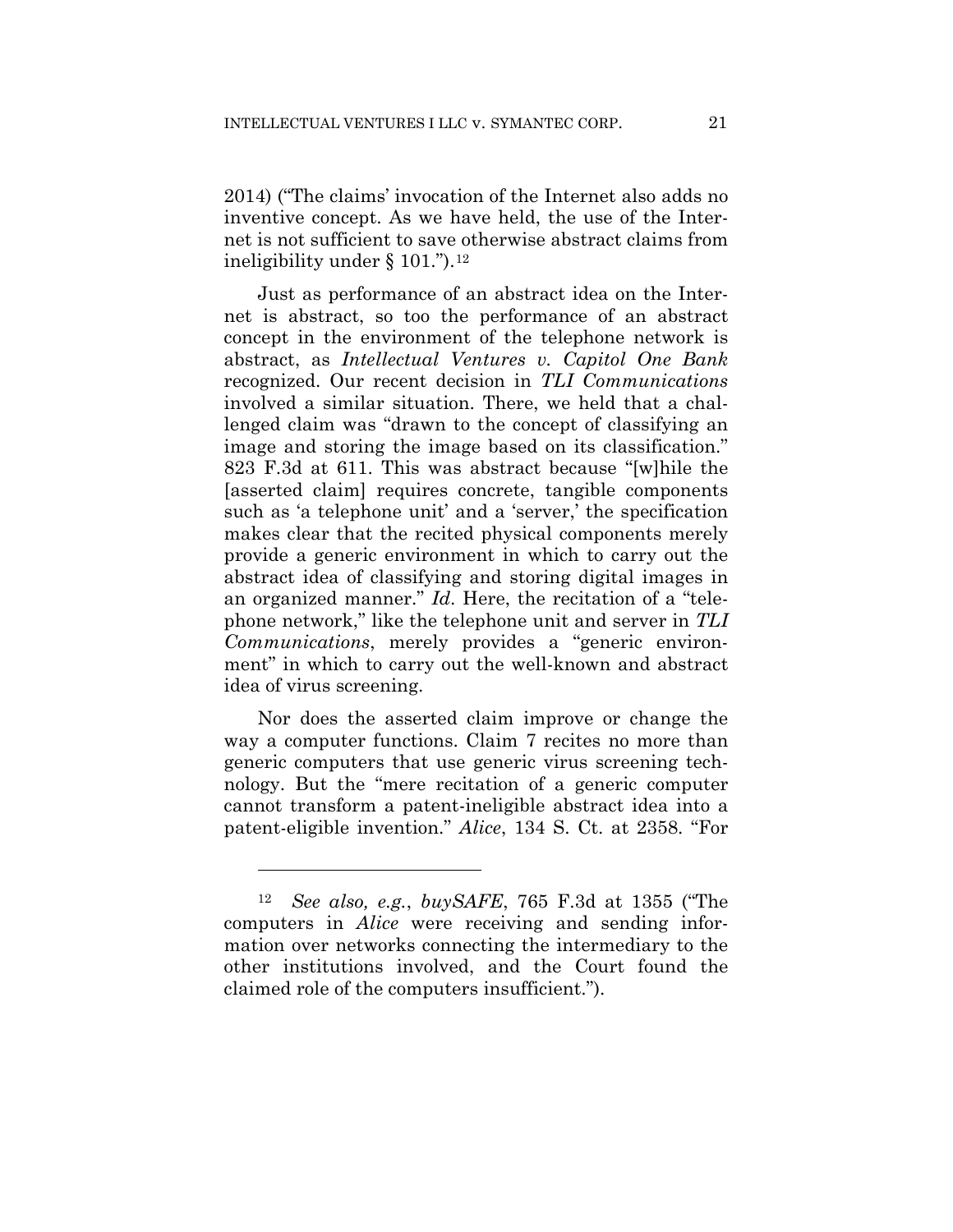the role of a computer in a computer-implemented invention to be deemed meaningful in the context of this analysis, it must involve more than performance of 'wellunderstood, routine, [and] conventional activities previously known to the industry.'" *Content Extraction*, 776 F.3d at 1347–48 (quoting *Alice*, 134 S. Ct. at 2359).

As the district court determined, claim 7 calls for at least three computers: the computer of the first party or sending party, the virus screening computer, and the computer of the second or receiving party. The sending and receiving computers can be generic—they perform only sending and receiving functions. *See buySAFE*, 765 F.3d at 1352, 1355. The virus screening computer fares no better. According to the specification, "[v]irus screening can be facilitated in the telephone network using either a *conventional* telephone network processor adapted to run associated virus screening software or an additional processor which runs virus screening software. . . . The processor can augment *conventional* circuit-switched network elements . . . ." '610 patent, col. 3, ll. 35–39, 49– 50 (emphasis added). "As is well known, each of the virusscreening processors can have one or more associated modems to modulate computer data for transmission, and to demodulate received computer data." *Id.* at col. 4, ll. 58–61. There is no indication that the virus screening software installed on a conventional telephone network processor is any different than the virus screening software "[m]any computer users have . . . installed on their computers." *Id.* at col. 1, ll. 10–11. These "generic computer components [are] insufficient to add an inventive concept to an otherwise abstract idea." *TLI Commc'ns*, 823 F.3d at 614.

IV argues that "[t]he claims of the '610 Patent include meaningful limitations that narrow the claimed invention to a specific way of screening for computer viruses *within the telephone network* . . . and does not preempt all virus detection." IV's Response and Reply Br. at 55. A narrow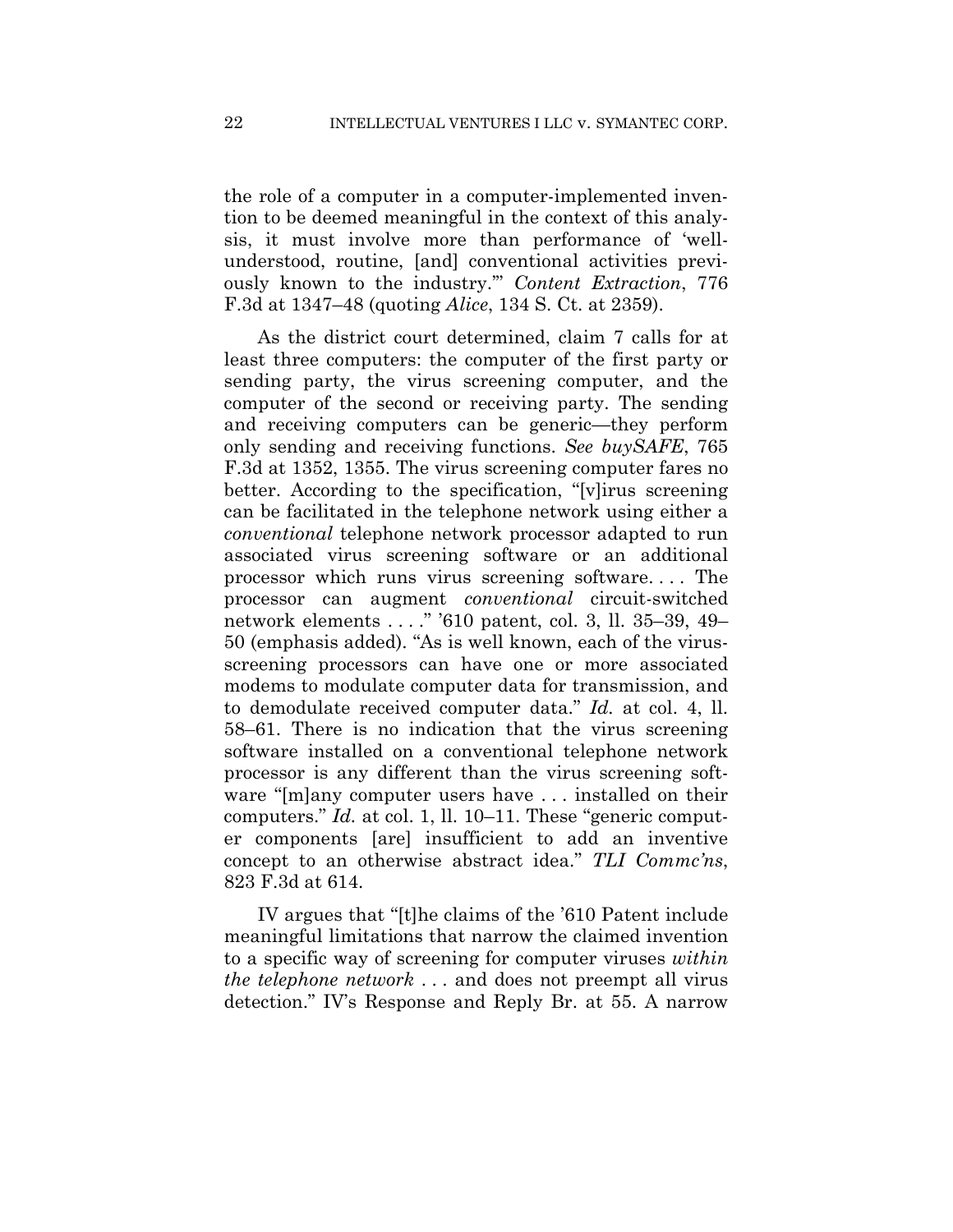claim directed to an abstract idea, however, is not necessarily patent-eligible, for "[w]hile preemption may signal patent ineligible subject matter, the absence of complete preemption does not demonstrate patent eligibility." *Ariosa Diagnostics, Inc. v. Sequenom, Inc.*, 788 F.3d 1371, 1379 (Fed. Cir. 2015); *see also OIP Techs.*, 788 F.3d at 1362–63 ("[T]hat the claims do not preempt all price optimization or may be limited to price optimization in the e-commerce setting do not make them any less abstract.").

In summary, unlike the claims at issue in *Enfish*, which involved a "specific type of data structure designed to improve the way a computer stores and retrieves data in memory," 822 F.3d at 1339, claim 7 of the '610 patent does not improve or change the way a computer functions. Nor does claim 7 overcome a problem unique to the Internet as was the case in *DDR Holdings*. 773 F.3d at 1258– 59.

Citing *BASCOM*, the dissent argues that "claim 7 constitutes an improvement of the network itself and, thus, focuses on improving computers as tools." Dissenting Op. at 5. Contrary to the dissent, this case is unlike *BASCOM*, where, "[o]n [a] limited record" and when viewed in favor of the patentee, the claims alleged a "technical improvement over prior art ways of filtering [Internet] content." 827 F.3d at 1350. The patent in *BASCOM* did not merely move existing content filtering technology from local computers to the Internet,<sup>13</sup> which "would not contain an inventive concept," but "overc[a]me[] existing problems with other Internet

 $\overline{a}$ 

<sup>13</sup> Indeed, in *BASCOM*, the patent specification acknowledged that several prior art systems already performed content filtering at either local or remote servers. *See* 827 F.3d at 1344.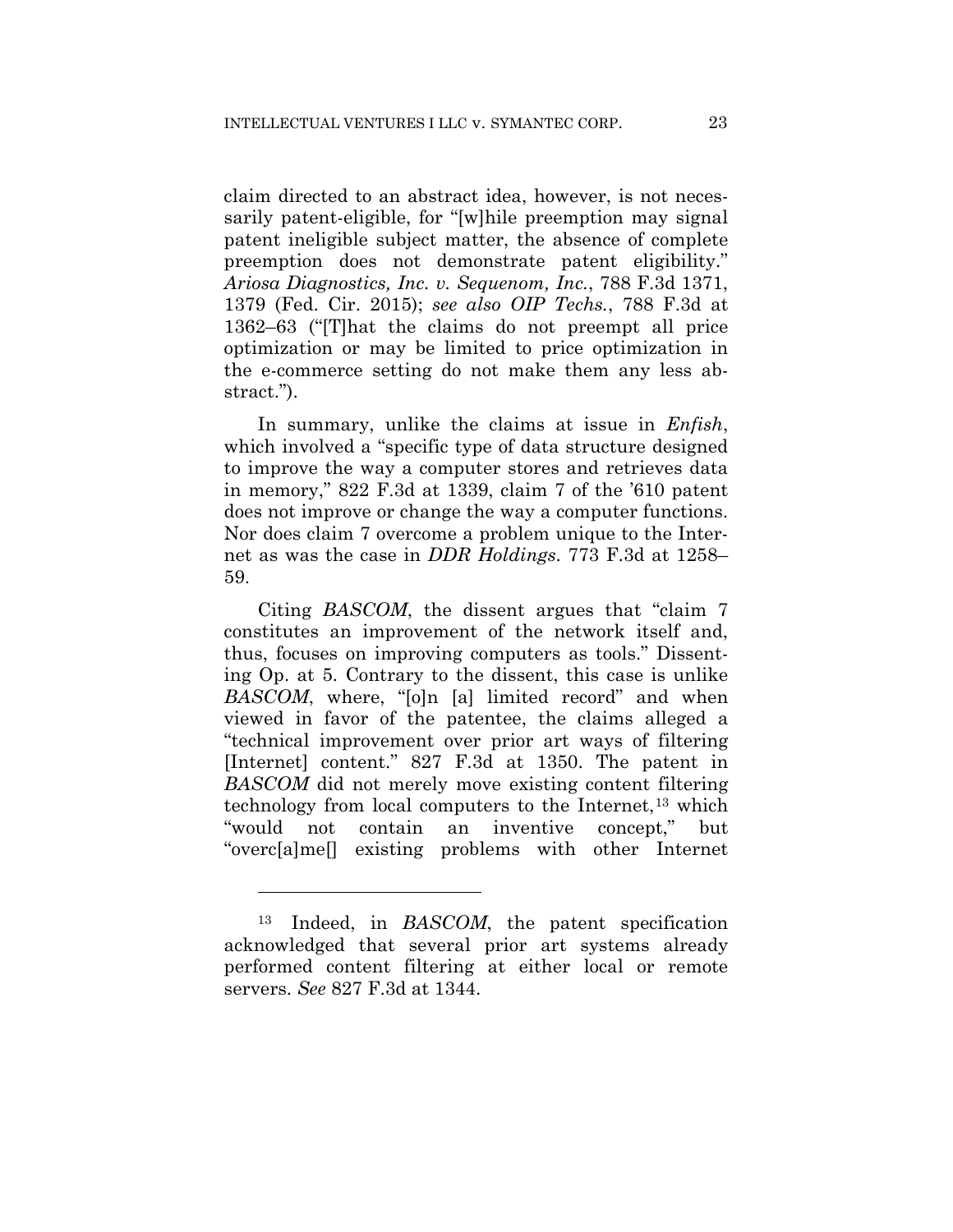filtering systems"—*i.e.*, it solved the problem of "inflexible one-size-fits-all" remote filtering schemes (caused by simply moving filtering technology to the Internet) by enabling individualized filtering at the ISP server. *Id* at 1350–51*.* In other words, the patent in *BASCOM* did not purport to improve the Internet itself by introducing prior art filtering technology to the Internet. Rather, the *BASCOM* patent fixed a problem presented by combining the two. Here the record does not indicate that claim 7 recites any improvement to conventional virus screening software, nor does claim 7 solve any problem associated with situating such virus screening on the telephone network.

The dissent nonetheless urges that there are two advantages to using virus screening on the telephone network that qualify as inventive concepts: (1) shifting virus detection away from the networks of the sender and recipient, which allows users to communicate over a network without concern of receiving computer viruses; and (2) closing the "protection gap," *i.e.*, the problem of individual computer users having to periodically update their virus screening software. Dissenting Op. at 2.

Regarding shifting virus detection to the telephone network, the claimed inventive solution of claim 7 is to utilize an intermediary computer in forwarding information. But that solution is perfectly conventional and is applied any time an e-mail recipient performs virus screening and, acting as an intermediary, forwards the email to another recipient. As discussed above, there is no claim here describing a particular method of incorporating virus screening into the Internet.14 To be sure, it may

1

<sup>14</sup> *See Affinity Labs of Tex., LLC v. DirecTV, LLC*, No. 2015-1845 (Fed. Cir. Sept. 23, 2016), slip op. at 16 (holding patent ineligible where it "d[id] not provide an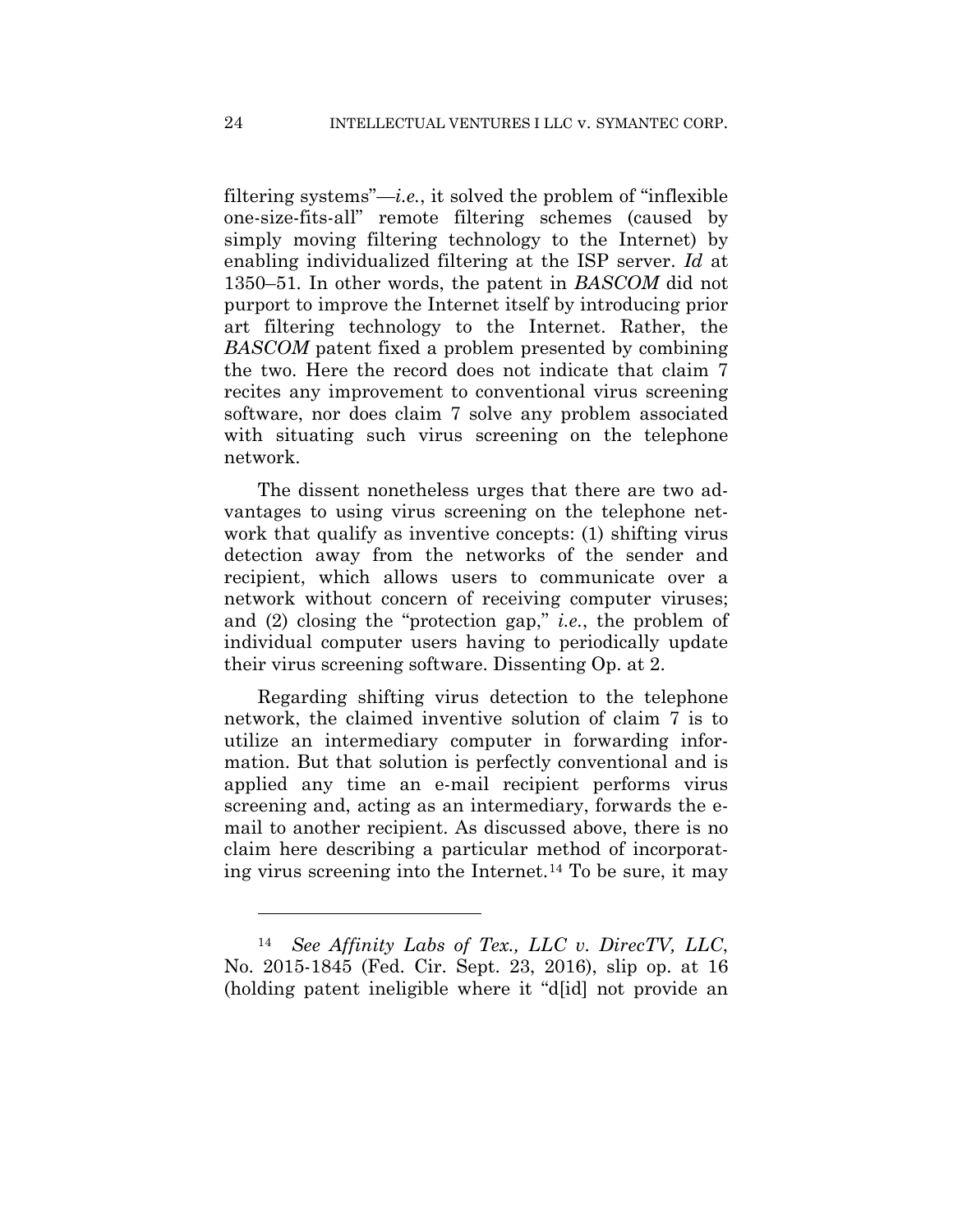be that other claims that recite particular features of intermediate computers (e.g., modeling to match the recipient's computer architecture) incorporate an inventive concept, but those claims are not before us.

As to the protection gap, claim 7 of the '610 patent does not describe or require a solution to the protection gap. *See supra* at 13–14 (explaining that the language of the challenged claims of the '050 patent do not address the protection gap). The district court erred in relying on technological details set forth in the patent's specification and not set forth in the claims to find an inventive concept. *See Accenture*, 728 F.3d at 1345 ("[T]he complexity of the implementing software or the level of detail in the specification does not transform a claim reciting only an abstract concept into a patent-eligible system or method."); *Content Extraction*, 776 F.3d at 1346 ("We focus here on whether the *claims* of the asserted patents fall within the excluded category of abstract ideas.") (emphasis added).

As we explained in *TLI Communications*, the claim here is "not directed to a specific improvement to computer functionality. Rather, [it is] directed to the use of conventional or generic technology in a nascent but wellknown environment, without any claim that the invention reflects an inventive solution to any problem presented by combining the two*.*" 823 F.3d at 612

Claim 7 of the '610 patent is not patent-eligible under § 101.

l

inventive solution to a problem in implementing the idea of remote delivery of regional broadcasting; it simply recite[d] that the abstract idea of remote delivery will be implemented using the conventional components and functions generic to cellular telephones.").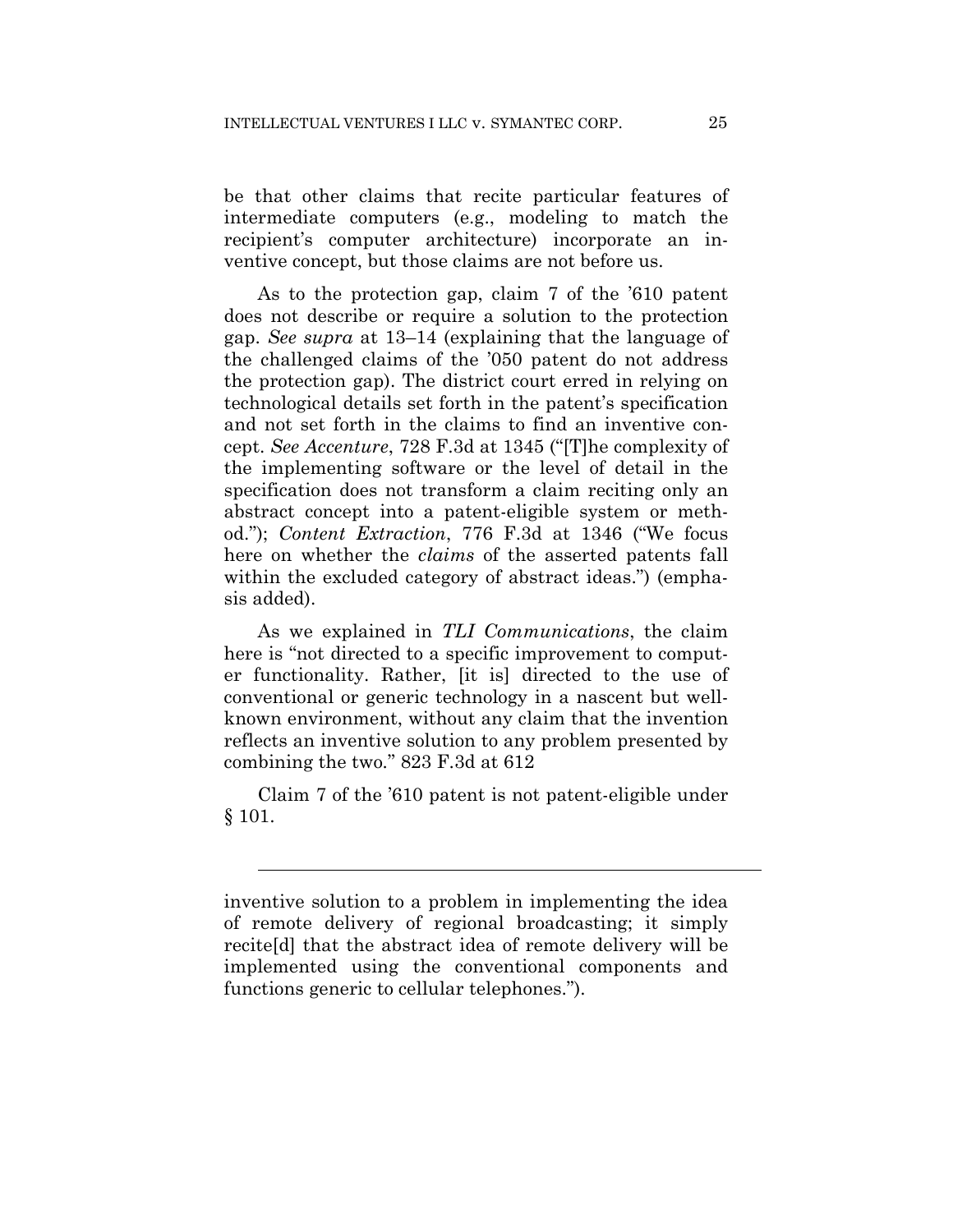## **AFFIRMED-IN-PART AND REVERSED-IN-PART**

COSTS

Costs to defendants.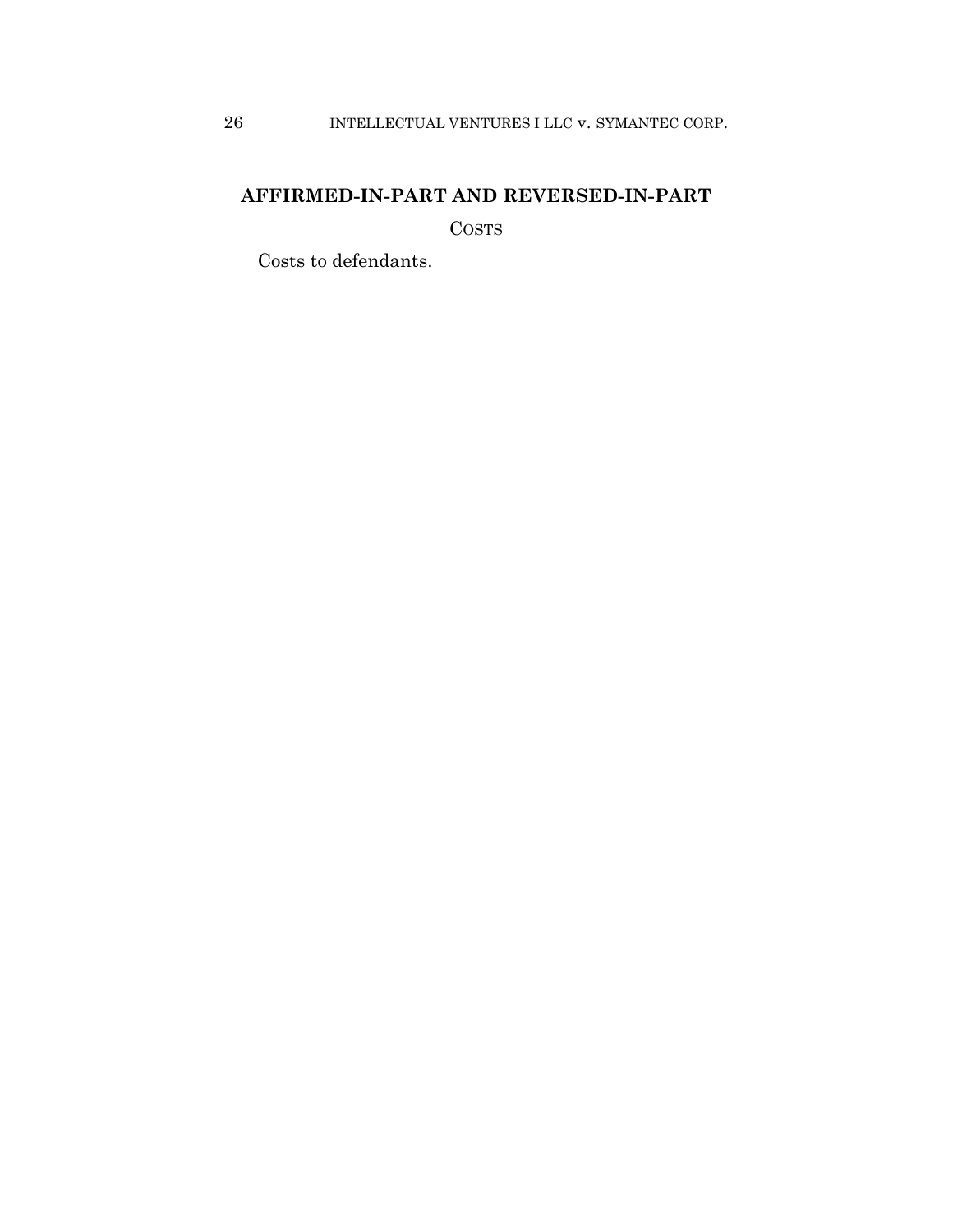# United States Court of Appeals for the Federal Circuit

**\_\_\_\_\_\_\_\_\_\_\_\_\_\_\_\_\_\_\_\_\_\_** 

**INTELLECTUAL VENTURES I LLC,** *Plaintiff-Appellant*

**v.**

**SYMANTEC CORP.,** *Defendant-Cross-Appellant*

### **TREND MICRO INCORPORATED, TREND MICRO, INC. (USA),** *Defendants-Appellees*

2015-1769, 2015-1770, 2015-1771

**\_\_\_\_\_\_\_\_\_\_\_\_\_\_\_\_\_\_\_\_\_\_** 

**\_\_\_\_\_\_\_\_\_\_\_\_\_\_\_\_\_\_\_\_\_\_** 

Appeals from the United States District Court for the District of Delaware in Nos. 1:10-cv-01067-LPS, 1:12-cv-01581-LPS, Chief Judge Leonard P. Stark.

**\_\_\_\_\_\_\_\_\_\_\_\_\_\_\_\_\_\_\_\_\_\_** 

MAYER, *Circuit Judge*, concurring.

I agree that all claims on appeal fall outside of 35 U.S.C. § 101. I write separately, however, to make two points: (1) patents constricting the essential channels of online communication run afoul of the First Amendment; and (2) claims directed to software implemented on a generic computer are categorically not eligible for patent.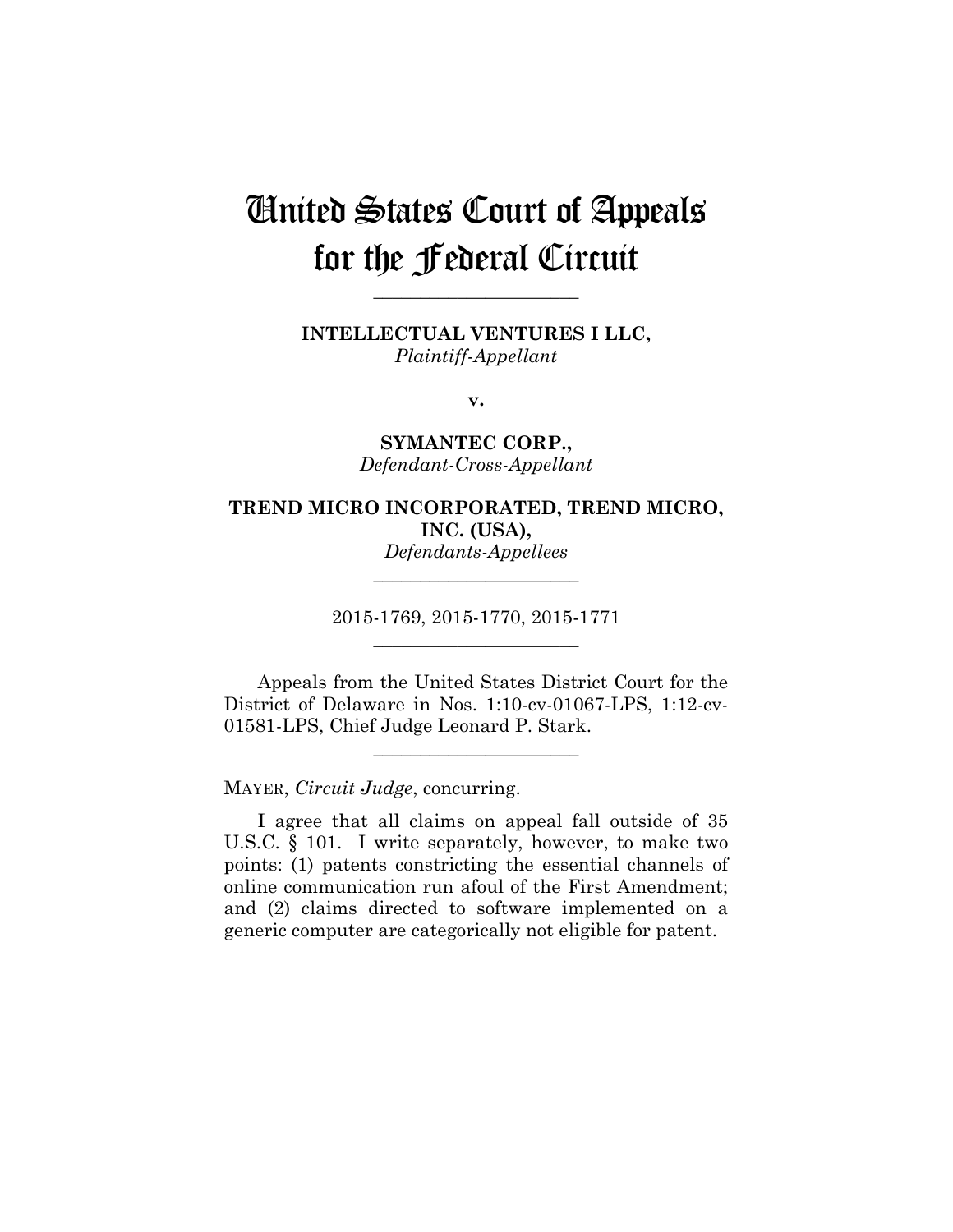I.

"[T]he Constitution protects the right to receive information and ideas. . . . This right to receive information and ideas, regardless of their social worth, is fundamental to our free society." *Stanley v. Georgia*, 394 U.S. 557, 564 (1969) (citations omitted). Patents, which function as government-sanctioned monopolies, invade core First Amendment rights when they are allowed to obstruct the essential channels of scientific, economic, and political discourse. *See United States v. Playboy Entm't Grp., Inc.*, 529 U.S. 803, 812 (2000) ("The distinction between laws burdening and laws banning speech is but a matter of degree."); *see also In re Tam*, 808 F.3d 1321, 1340 (Fed. Cir. 2015) (en banc) (explaining that the government may impermissibly burden speech "even when it does so indirectly").

Although the claims at issue here disclose no new technology, they have the potential to disrupt, or even derail, large swaths of online communication. U.S. Patent No. 6,460,050 (the "050 patent") purports to cover methods of "identifying characteristics of data files," '050 patent, col. 8 l. 13, whereas U.S. Patent No. 6,073,142 (the " $142$  patent") broadly claims systems and methods which allow an organization to control internal email distribution, '142 patent, col. 1 ll. 15–34. U.S. Patent No. 5,987,610 (the "610 patent") describes, in sweeping terms, screening a communication for viruses or other harmful content at an intermediary location before delivering it to an addressee. *See* '610 patent, col. 14 ll. 34–47. The asserted claims speak in vague, functional language, giving them the elasticity to reach a significant slice of all email traffic. *See Gottschalk v. Benson*, 409 U.S. 63, 69 (1972) ("*Benson*") (explaining that claims are patent eligible only if they contain limitations "sufficiently definite to confine the patent monopoly within rather definite bounds"). Indeed, the claims of the '610 patent could reasonably be read to cover most methods of screening for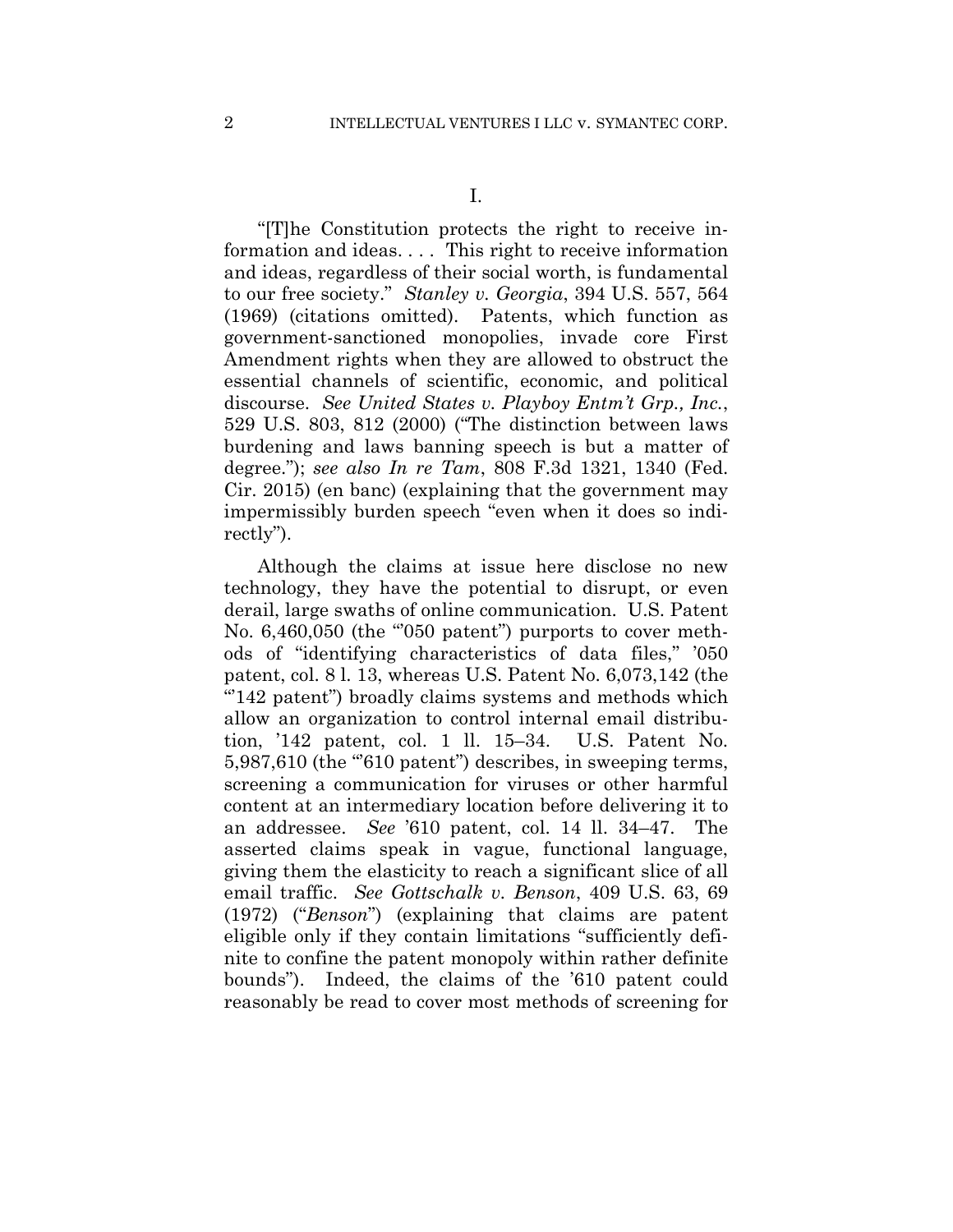harmful content while data is being transmitted over a network. *See* '610 patent, col. 1 ll. 59–61 (describing "screen[ing] computer data for viruses within a telephone network before communicating the computer data to an end user").

Suppression of free speech is no less pernicious because it occurs in the digital, rather than the physical, realm. "[W]hatever the challenges of applying the Constitution to ever-advancing technology, the basic principles of freedom of speech and the press, like the First Amendment's command, do not vary when a new and different medium for communication appears." *Brown v. Entm't Merchs. Ass'n*, 564 U.S. 786, 790 (2011) (citations and internal quotation marks omitted). Essential First Amendment freedoms are abridged when the Patent and Trademark Office ("PTO") is permitted to balkanize the Internet, granting patent owners the right to exact heavy taxes on widely-used conduits for online expression.

Like all congressional powers, the power to issue patents and copyrights is circumscribed by the First Amendment. *See Golan v. Holder*, 132 S. Ct. 873, 889–93 (2012); *Eldred v. Ashcroft*, 537 U.S. 186, 219–21 (2003). In the copyright context, the law has developed "built-in First Amendment accommodations." *Eldred*, 537 U.S. at 219; *see also Park 'N Fly, Inc. v. Dollar Park & Fly, Inc*., 469 U.S. 189, 201 (1985) (noting that the Lanham Act contains safeguards to prevent trademark protection from "tak[ing] from the public domain language that is merely descriptive"). Specifically, copyright law "distinguishes between ideas and expression and makes only the latter eligible for copyright protection." *Eldred*, 537 U.S. at 219; *see also Harper & Row Publishers, Inc. v. Nation Enters.*, 471 U.S. 539, 556 (1985) (explaining that "copyright's idea/expression dichotomy" supplies "a definitional balance between the First Amendment and the Copyright Act by permitting free communication of facts while still protecting an author's expression" (citations and internal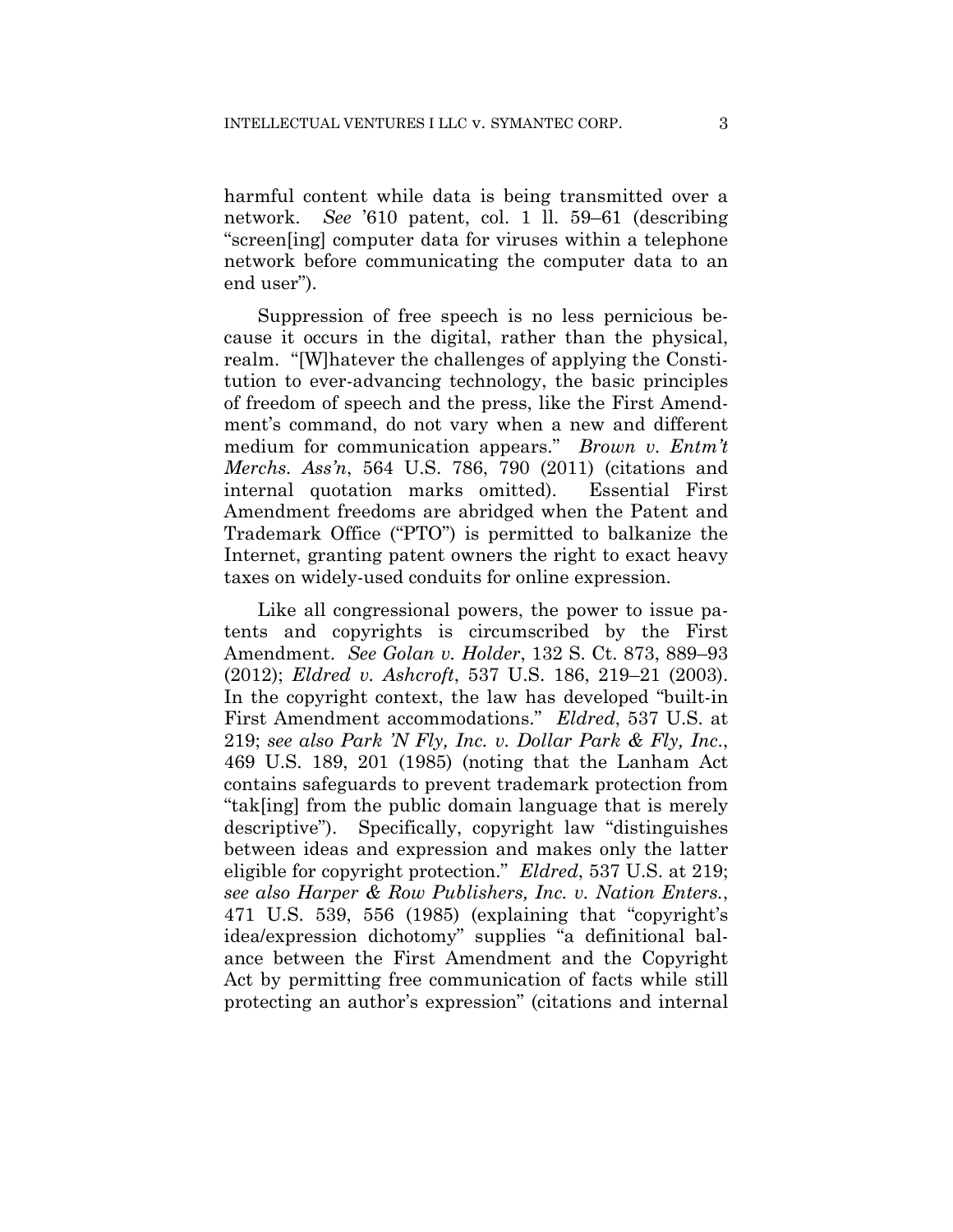quotation marks omitted)). It also applies a "fair use" defense, permitting members of "the public to use not only facts and ideas contained in a copyrighted work, but also expression itself in certain circumstances." *Eldred*, 537 U.S. at 219; *see* 17 U.S.C. § 107 ("[T]he fair use of a copyrighted work, including such use by reproduction in copies . . . for purposes such as criticism, comment, news reporting, teaching (including multiple copies for classroom use), scholarship, or research, is not an infringement of copyright.").

Just as the idea/expression dichotomy and the fair use defense serve to keep copyright protection from abridging free speech rights, restrictions on subject matter eligibility can be used to keep patent protection within constitutional bounds. Section 101 creates a "patent-free zone" and places within it the indispensable instruments of social, economic, and scientific endeavor. *See Alice Corp. v. CLS Bank Int'l*, 134 S. Ct. 2347, 2354 (2014) (emphasizing that the "building blocks of human ingenuity" are patent ineligible); *Benson*, 409 U.S. at 67 (stating that "mental processes . . . and abstract intellectual concepts are not patentable, as they are the basic tools of scientific and technological work"). Online communication has become a "basic tool[]," *Benson*, 409 U.S. at 67, of modern life, driving innovation and supplying a widely-used platform for political dialogue. *See Ultramercial, Inc. v. Hulu, LLC*, 772 F.3d 709, 716 (Fed. Cir. 2014) (noting that the Internet "is a ubiquitous informationtransmitting medium"); *see also U.S. Telecom Ass'n v. Fed. Commc'n Comm'n*, 825 F.3d 674, 698 (D.C. Cir. 2016) (explaining that online communication "has transformed nearly every aspect of our lives, from profound actions like choosing a leader, building a career, and falling in love to more quotidian ones like hailing a cab and watching a movie"). Section 101, if properly applied, can preserve the Internet's open architecture and weed out those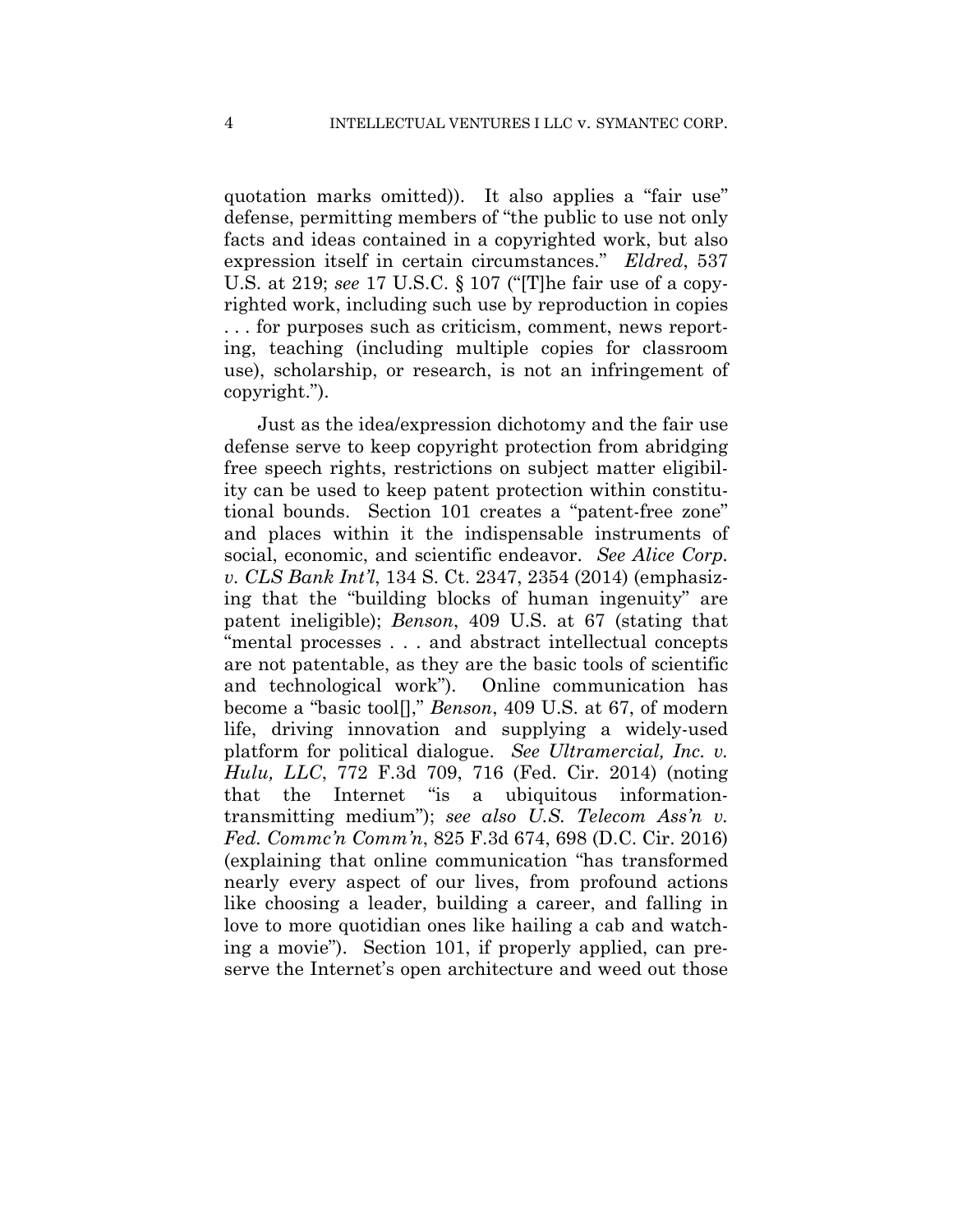patents that chill political expression and impermissibly obstruct the marketplace of ideas.

As both the Supreme Court and this court have recognized, section 101 imposes "a threshold test," *Bilski v. Kappos*, 561 U.S. 593, 602 (2010), one that must be satisfied before a court can proceed to consider subordinate validity issues such as non-obviousness under 35 U.S.C. § 103 or adequate written description under 35 U.S.C. § 112. *See Parker v. Flook*, 437 U.S. 584, 593 (1978) ("*Flook*") ("The obligation to determine what type of discovery is sought to be patented" so as to determine whether it falls within the ambit of section 101 "must precede the determination of whether that discovery is, in fact, new or obvious."); *In re Comiskey*, 554 F.3d 967, 973 (Fed. Cir. 2009) ("Only if the requirements of § 101 are satisfied is the inventor allowed to pass through to the other requirements for patentability, such as novelty under § 102 and . . . non-obviousness under § 103." (citations and internal quotation marks omitted)); *State St. Bank & Trust Co. v. Signature Fin. Grp., Inc.*, 149 F.3d 1368, 1372 n.2 (Fed. Cir. 1998) (explaining that section 101 is "[t]he first door which must be opened on the difficult path to patentability" (citations and internal quotation marks omitted)). Indeed, if claimed subject matter is not even *eligible* for patent protection, any pronouncement on whether it is novel or adequately supported by the written description constitutes an impermissible advisory opinion. *See, e.g.*, *Golden v. Zwickler*, 394 U.S. 103, 108 (1969) (emphasizing that Article III courts "do not render advisory opinions" (citations and internal quotation marks omitted)).

The public has a "paramount interest in seeing that patent monopolies . . . are kept within their legitimate scope." *Cuozzo Speed Techs., LLC v. Lee*, 136 S. Ct. 2131, 2144 (2016) (citations and internal quotation marks omitted); *see also Medtronic, Inc. v. Mirowski Family Ventures, LLC*, 134 S. Ct. 843, 851 (2014). Nowhere is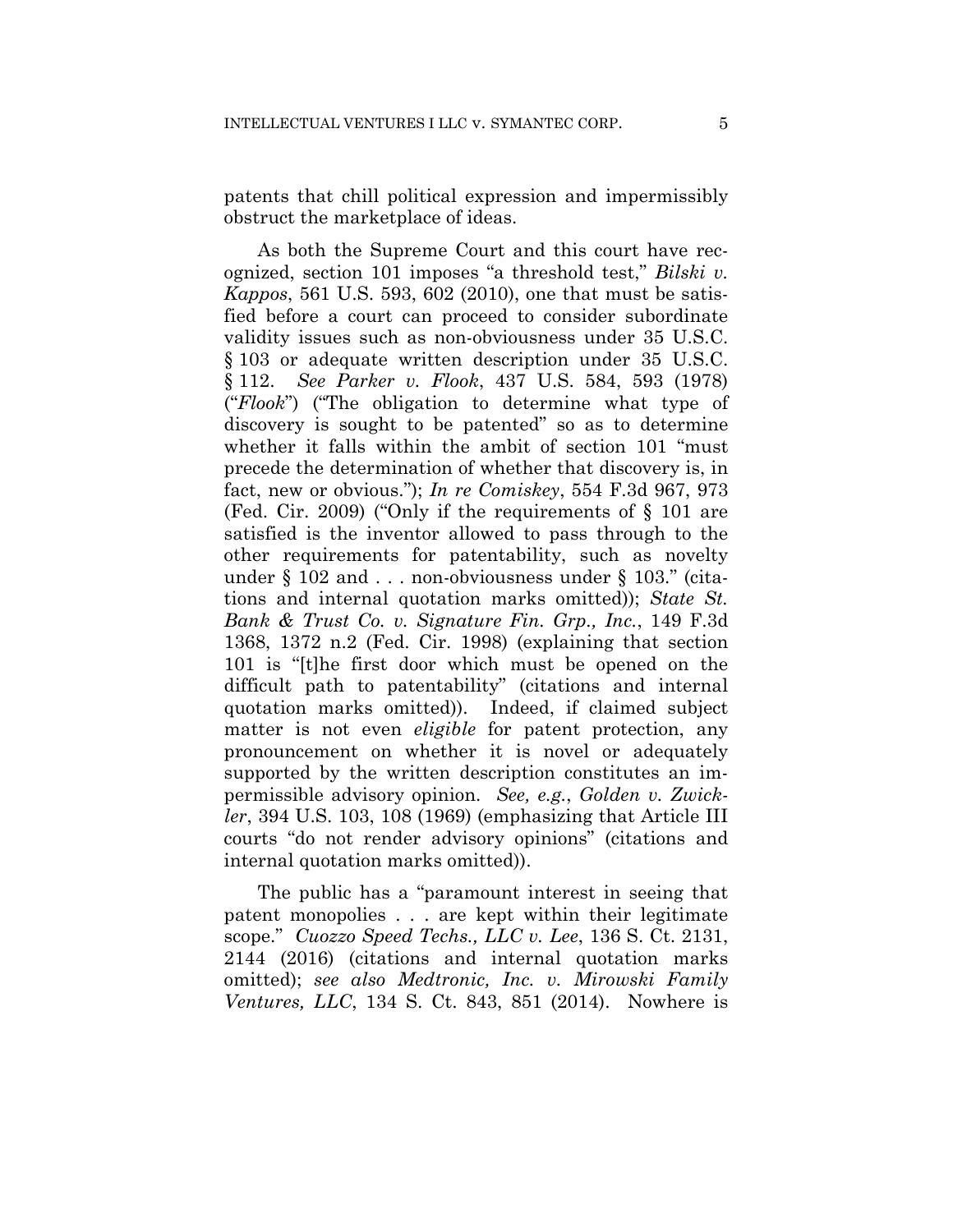that interest more compelling than in the context of claims that threaten fundamental First Amendment freedoms. *See Palko v. Connecticut*, 302 U.S. 319, 326–27 (1937) ("[F]reedom of thought and speech . . . is the matrix, the indispensable condition, of nearly every other form of freedom."). "As the most participatory form of mass speech yet developed, the Internet deserves the highest protection from governmental intrusion." *ACLU v. Reno*, 929 F. Supp. 824, 883 (E.D. Pa. 1996), *aff'd*, 521 U.S. 844 (1997). A robust application of section 101 at the outset of litigation will ensure that the essential channels of online communication remain "free to all men and reserved exclusively to none," *Funk Brothers Seed Co. v. Kalo Inoculant Co.*, 333 U.S. 127, 130 (1948).

II.

Most of the First Amendment concerns associated with patent protection could be avoided if this court were willing to acknowledge that *Alice* sounded the death knell for software patents. The claims at issue in *Alice* were directed to a computer-implemented system for mitigating settlement risk. 134 S. Ct. at 2352–53. Although the petitioners argued that their claims were patent eligible because they were tied to a computer and a computer is a tangible object, the Supreme Court unanimously and emphatically rejected this argument. *Id.* at 2358–60. The Court explained that the "mere recitation of a generic computer cannot transform a patent-ineligible abstract idea into a patent-eligible invention." *Id.* at 2358. Accordingly, "[t]he fact that a computer necessarily exist[s] in the physical, rather than purely conceptual, realm is beside the point" in the section 101 calculus. *Id.*  (citations and internal quotation marks omitted).

Software is a form of language—in essence, a set of instructions. *See Microsoft Corp. v. AT&T Corp*., 550 U.S. 437, 447 (2007) (explaining that "software" is "the set of instructions, known as code, that directs a computer to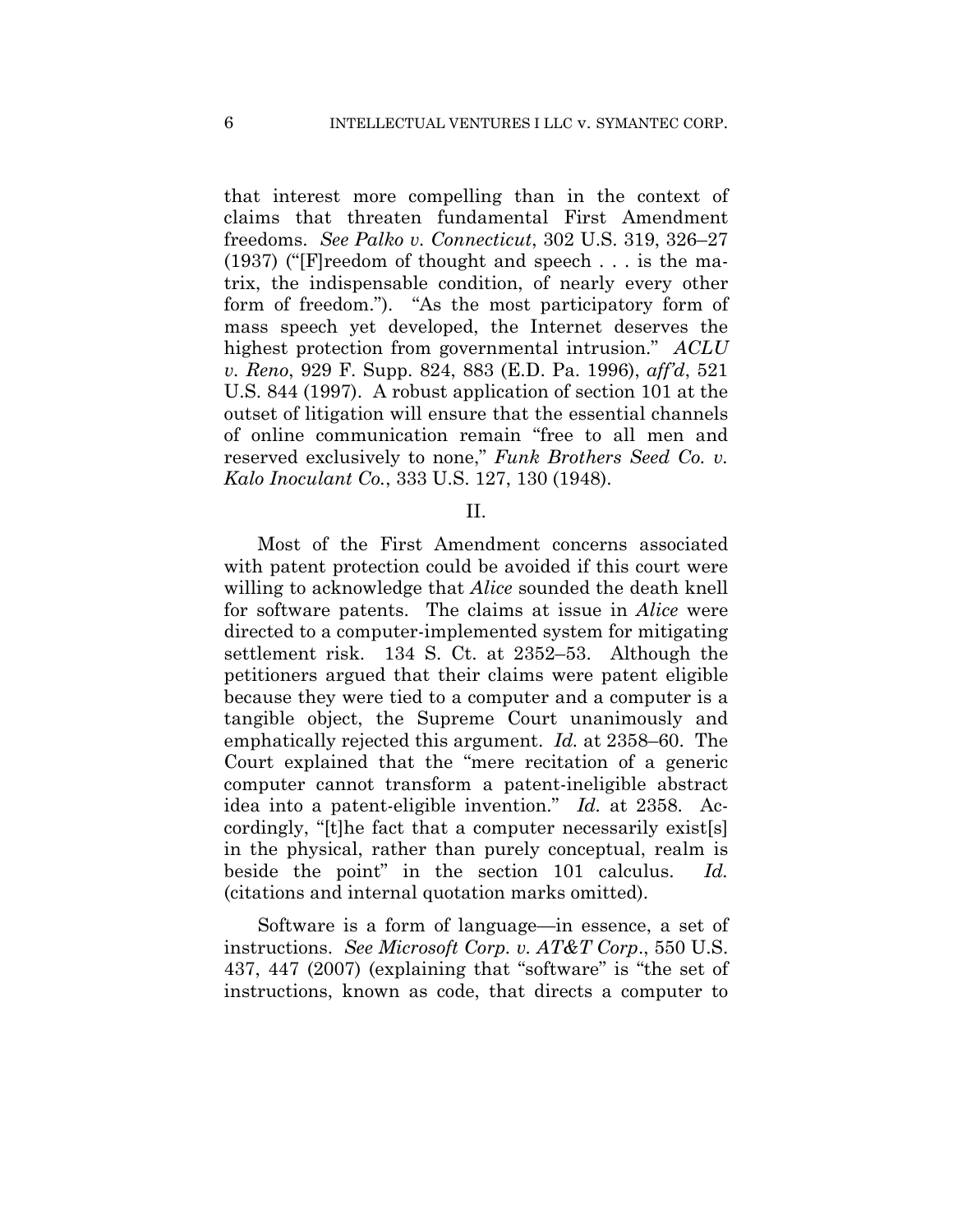perform specified functions or operations" (citations and internal quotation marks omitted)); *see also* 17 U.S.C. § 101 (defining a "'computer program,'" for purposes of the Copyright Act, as "a set of statements or instructions to be used directly or indirectly in a computer in order to bring about a certain result"). It is inherently abstract because it is merely "an *idea* without physical embodiment," *Microsoft*, 550 U.S. at 449 (emphasis added). Given that an "idea" is not patentable, *see, e.g.*, *Benson*, 409 U.S. at 67, and a generic computer is "beside the point" in the eligibility analysis, *Alice*, 134 S. Ct. at 2358, all software implemented on a standard computer should be deemed categorically outside the bounds of section 101.

The central problem with affording patent protection to generically-implemented software is that standard computers have long been ceded to the public domain. *See Flook*, 437 U.S. at 593 n.15 ("[I]n granting patent rights, the public must not be deprived of any rights that it theretofore freely enjoyed" (citations and internal quotation marks omitted)). Because generic computers are ubiquitous and indispensable, in effect *the* "basic tool[]," *Benson*, 409 U.S. at 67, of modern life, they are not subject to the patent monopoly. In the section 101 calculus, adding software (which is as abstract as language) to a conventional computer (which rightfully resides in the public domain) results in a patent eligibility score of zero. *See Alice*, 134 S. Ct. at 2358 ("Stating an abstract idea while adding the words 'apply it with a computer' simply combines those two steps, with the same deficient result.").

Software lies in the antechamber of patentable invention. Because generically-implemented software is an "idea" insufficiently linked to any defining physical structure other than a standard computer, it is a precursor to technology rather than technology itself. *See Mackay Radio & Tel. Co. v. Radio Corp.*, 306 U.S. 86, 94 (1939) ("While a scientific truth, or the mathematical expression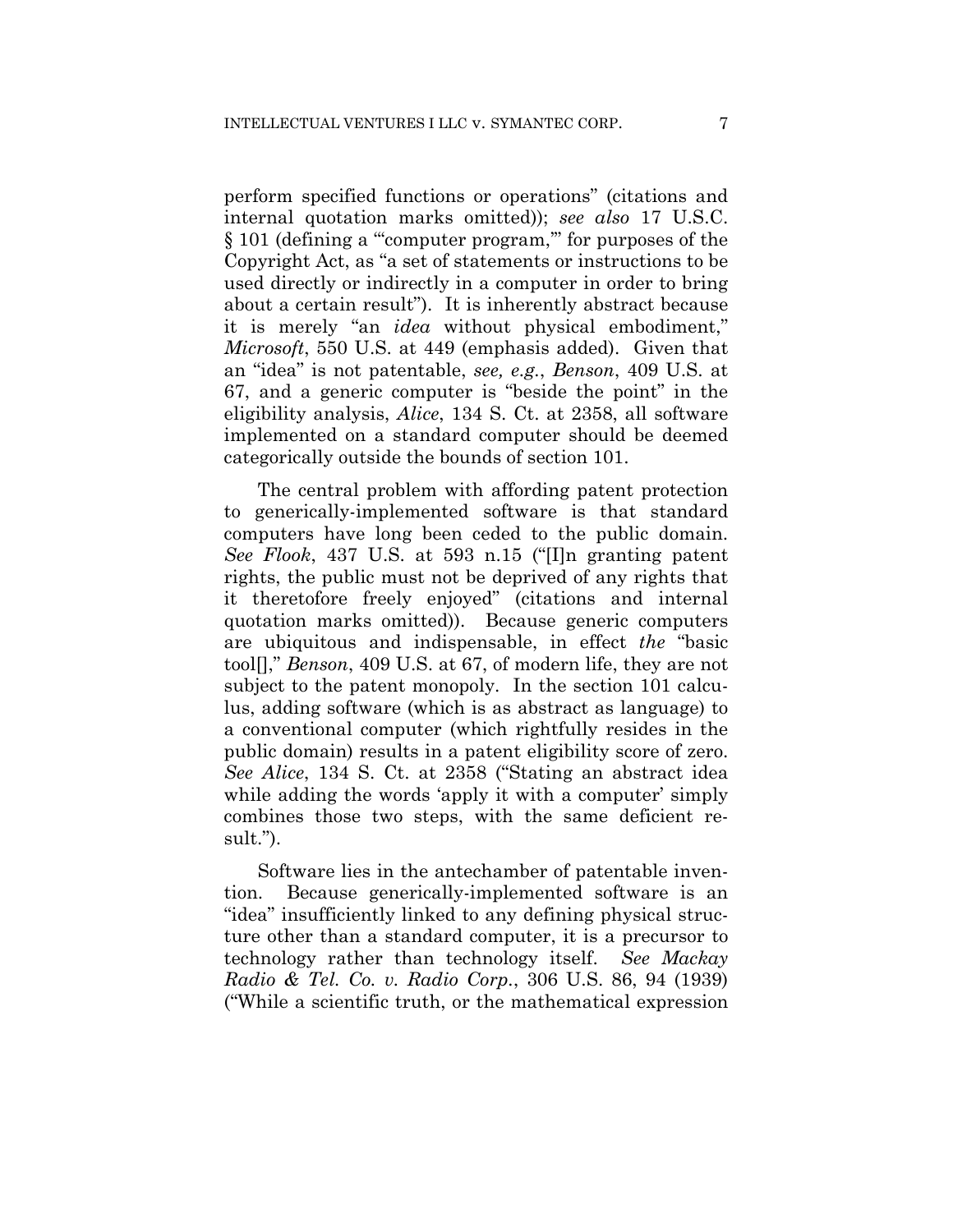of it, is not patentable invention, a novel and useful structure created with the aid of knowledge of scientific truth may be."). It is well past time to return software to its historical dwelling place in the domain of copyright. *See Benson*, 409 U.S. at 72 (citing a report from a presidential commission explaining that copyright is available to protect software and that software development had "undergone substantial and satisfactory growth" even without patent protection (citations and internal quotation marks omitted)); *Oracle Am., Inc. v. Google Inc.*, 750 F.3d 1339, 1380 (Fed. Cir. 2014) (noting that "several commentators" have "argue[d] that the complex and expensive patent system is a terrible fit for the fastmoving software industry" and that copyright provides "[a] perfectly adequate means of protecting and rewarding software developers for their ingenuity" (citations and internal quotation marks omitted)); Peter S. Menell, *An Analysis of the Scope of Copyright Protection for Application Programs*, 41 Stan. L. Rev. 1045, 1076 (1989) (explaining that patents were historically "not seen as a viable option for the protection of most application program code" and that many software programs "simply do not manifest sufficient novelty or nonobviousness to merit patent protection").

Software development has flourished despite—not because of—the availability of expansive patent protection. *See* Brief of Amicus Curiae Elec. Frontier Found. in Support of Respondents, *Alice*, 134 S. Ct. 2347 (No. 13- 298), 2014 WL 828047, at \*6–7 ("EFF Brief") ("The software market began its rapid increase in the early 1980s . . . more than a decade *before* the Federal Circuit concocted widespread software patents in 1994. . . . Obviously, no patents were needed for software to become a \$60 billion/year industry by 1994."); Mark A. Lemley, *Software Patents and the Return of Functional Claiming*, 2013 Wis. L. Rev. 905, 935 (2013) ("Software patents . . . have created a large number of problems for the industry,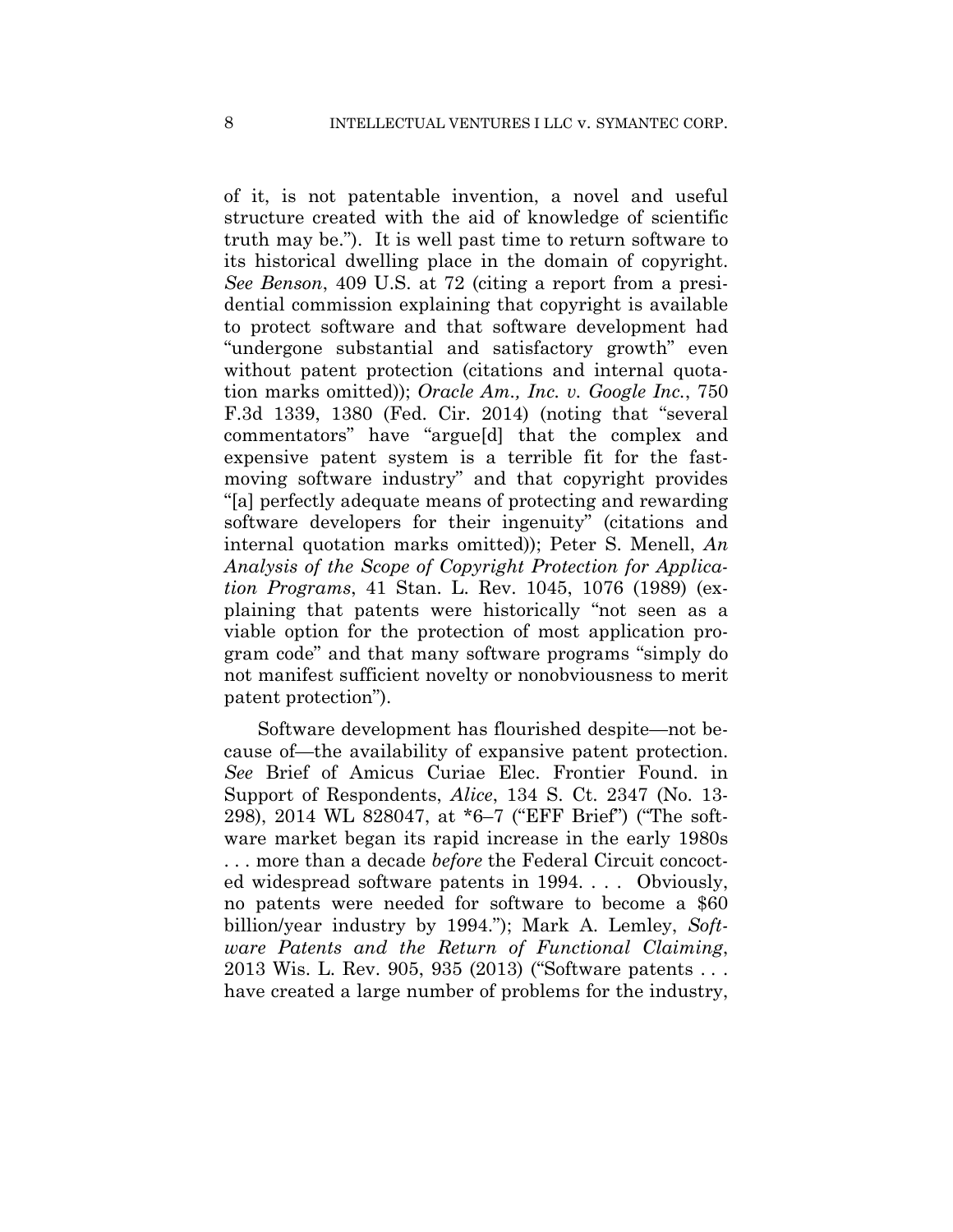particularly for the most innovative and productive companies. . . . [T]he existence of a vibrant open source community suggests that innovation can flourish in software absent patent protection." (footnote omitted)); Wendy Seltzer, *Software Patents and/or Software Development*, 78 Brook. L. Rev. 929, 930 (2013) ("Seltzer") ("Present knowledge and experience now offer sufficient evidence that patents disserve software innovation."); Arti K. Rai, John R. Allison, & Bhaven N. Sampat, *University Software Ownership and Litigation: A First Examination*, 87 N.C. L. Rev. 1519, 1555–56 (2009) ("While most small biotechnology firms that receive venture financing have patents, the available empirical evidence indicates that most software start-ups that receive venture financing, particularly in the first round, do not have patents.").

From an eligibility perspective, software claims suffer from at least four insurmountable problems. First, their scope is generally vastly disproportionate to their technological disclosure. In assessing patent eligibility, "the underlying functional concern . . . is a *relative* one: how much future innovation is foreclosed relative to the contribution of the inventor." *Mayo Collaborative Servs. v. Prometheus Labs., Inc.*, 132 S. Ct. 1289, 1303 (2012); *see also Motion Picture Patents Co. v. Universal Film Mfg. Co.*, 243 U.S. 502, 513 (1917) ("[T]he inventor [is entitled to] the exclusive use of just what his inventive genius has discovered. It is all that the statute provides shall be given to him and it is all that he should receive, for it is the fair as well as the statutory measure of his reward for his contribution to the public stock of knowledge."). Software patents typically do not include any actual code developed by the patentee, but instead describe, in intentionally vague and broad language, a particular goal or objective. *See* Dan L. Burk & Mark A. Lemley, *Is Patent Law Technology-Specific?*, 17 Berkeley Tech. L. J. 1155, 1164–65 (2002) ("Unfortunately, the Federal Circuit's peculiar direction in the software enablement cases has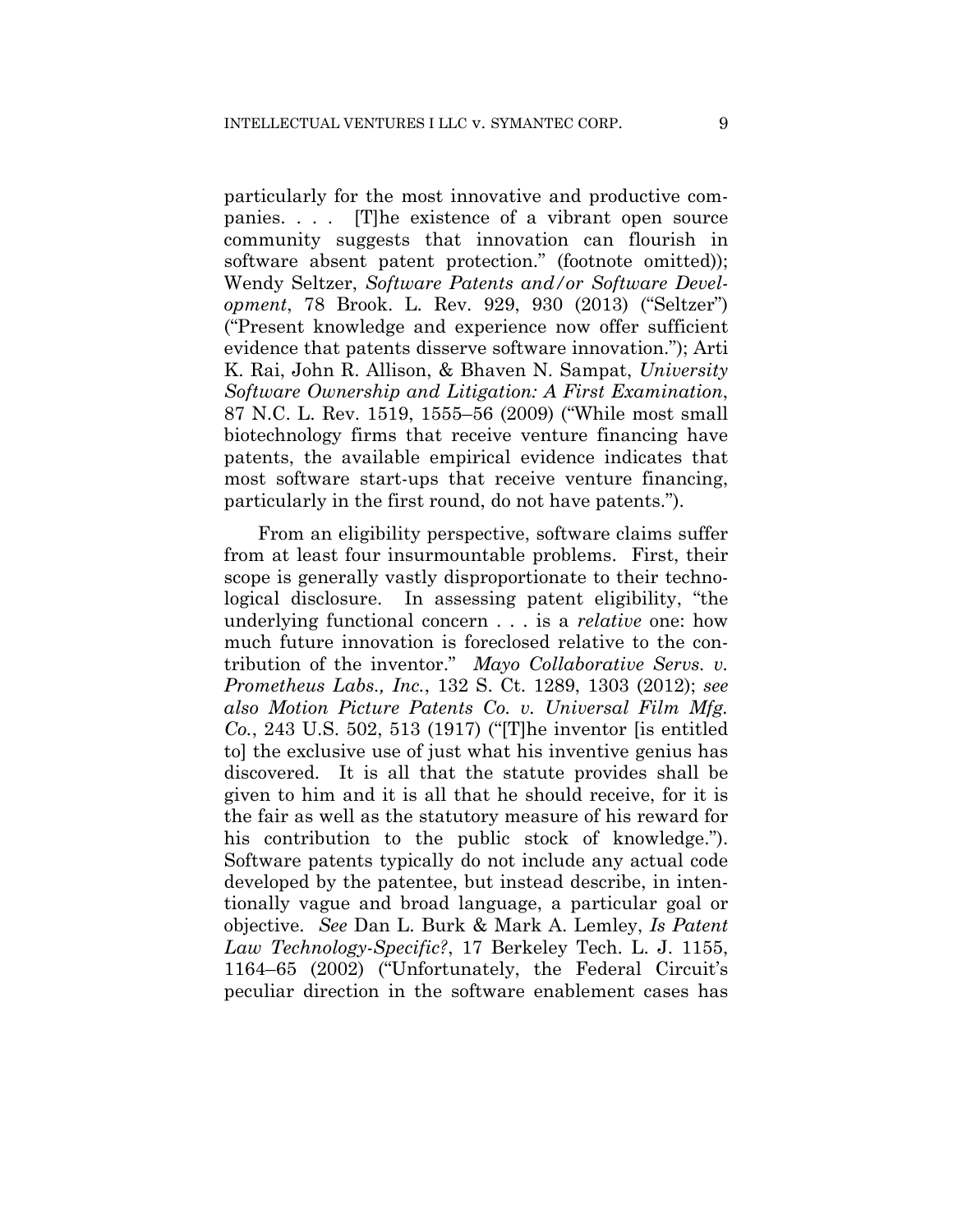effectively nullified the disclosure requirement for software patents. And since source code is normally kept secret, software patentees generally disclose little or no detail about their programs to the public." (footnote omitted)). Here, for example, the '610 patent discusses the objective of "screen[ing] computer data for viruses . . . before communicating the computer data to an end user," '610 patent, col. 1 ll. 59–61, but fails to disclose any specific, inventive guidance for achieving that goal. In effect, the '610 patent, like most software patents, describes a desirable destination but neglects to provide any intelligible roadmap for getting there.

A second, and related, problem with software patents is that they provide incentives at the wrong time. Because they are typically obtained at the "idea" stage, before any real inventive work has been done, such patents are incapable of effectively incentivizing meaningful advances in science and technology. "A player focused on patenting can obtain numerous patents without developing any of the technologies to useful levels of deployment or disclosure, leaving a minefield of abstract patent claims for others who actually deploy software." Seltzer, 78 Brook. L. Rev. at 931. Here, for example, it took no significant inventive effort to recognize that communications should be screened for harmful content before delivery. The hard work came later, when software developers created screening systems capable of preventing our email boxes from being overrun with spam or disabled by viruses. Granting patents on software "ideas"—before they have been actually reduced to practice—has created a perverse incentive scheme. Under our current regime, those who scamper to the PTO early, often equipped with little more than vague notions about using computers to automate well-known business and social practices, can reap hefty financial dividends. By contrast, those who actually create and deploy useful computer-centric products are "rewarded" with mammoth potential infringe-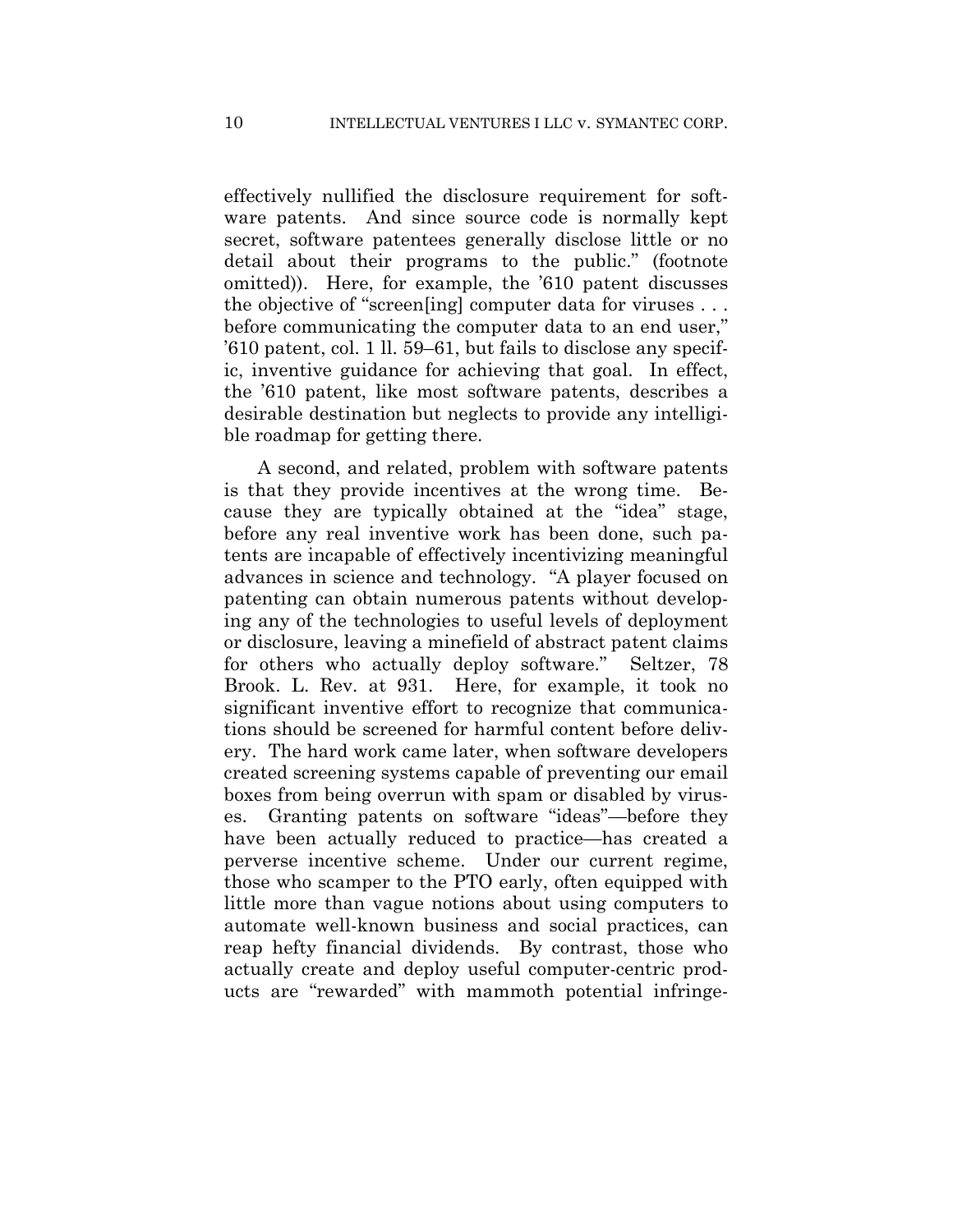ment liability. *See id.* at 972 ("In software . . . the long road from idea to implementation often snags on patents early in the course. Engineers can describe what they want software to do—in terms that have been sufficient for the PTO—well before they have made it work. Pressures to patent early produce a thicket of preimplementation claims."); EFF Brief, 2014 WL 828047, at \*23 (describing a study which "found that between 2007 and 2011, 46 percent of patent lawsuits involved software patents, accounting for 89 percent of the increase in the number of patent defendants during this timeframe").

Yet another intractable problem with software patents is their sheer number. *See* Brief Of Amici Curiae Checkpoint Software, Inc. et al. in Support of Respondents, *Alice*, 134 S. Ct. 2347 (No. 13-298), 2014 WL 828039, at \*8 ("[B]ecause computer products—as opposed to patents—inevitably integrate complex, multicomponent technology, any given product is potentially subject to a large number of patents. . . . Some industry experts have estimated that 250,000 patents go into a modern smartphone." (citations omitted)). Given the vast number of software patents—most of which are replete with broad, functional claims—it is virtually impossible to innovate in any technological field without being ensnared by the patent thicket. *See id.* (describing the "overwhelming set of overlapping patent rights that impede innovation"). Software patents impose a deadweight loss on the nation's economy, erecting often insurmountable barriers to innovation and forcing companies to expend exorbitant sums defending against meritless infringement suits. *See* Shawn P. Miller, "*Fuzzy" Software Patent Boundaries and High Claim Construction Reversal Rates*, 17 Stan. Tech. L. Rev. 809, 810 (2014) ("Patent litigation is so expensive it has been described as the sport of kings. . . . These expenses, however, may be dwarfed by the social cost of patent litigation in reducing incentives for producers to bring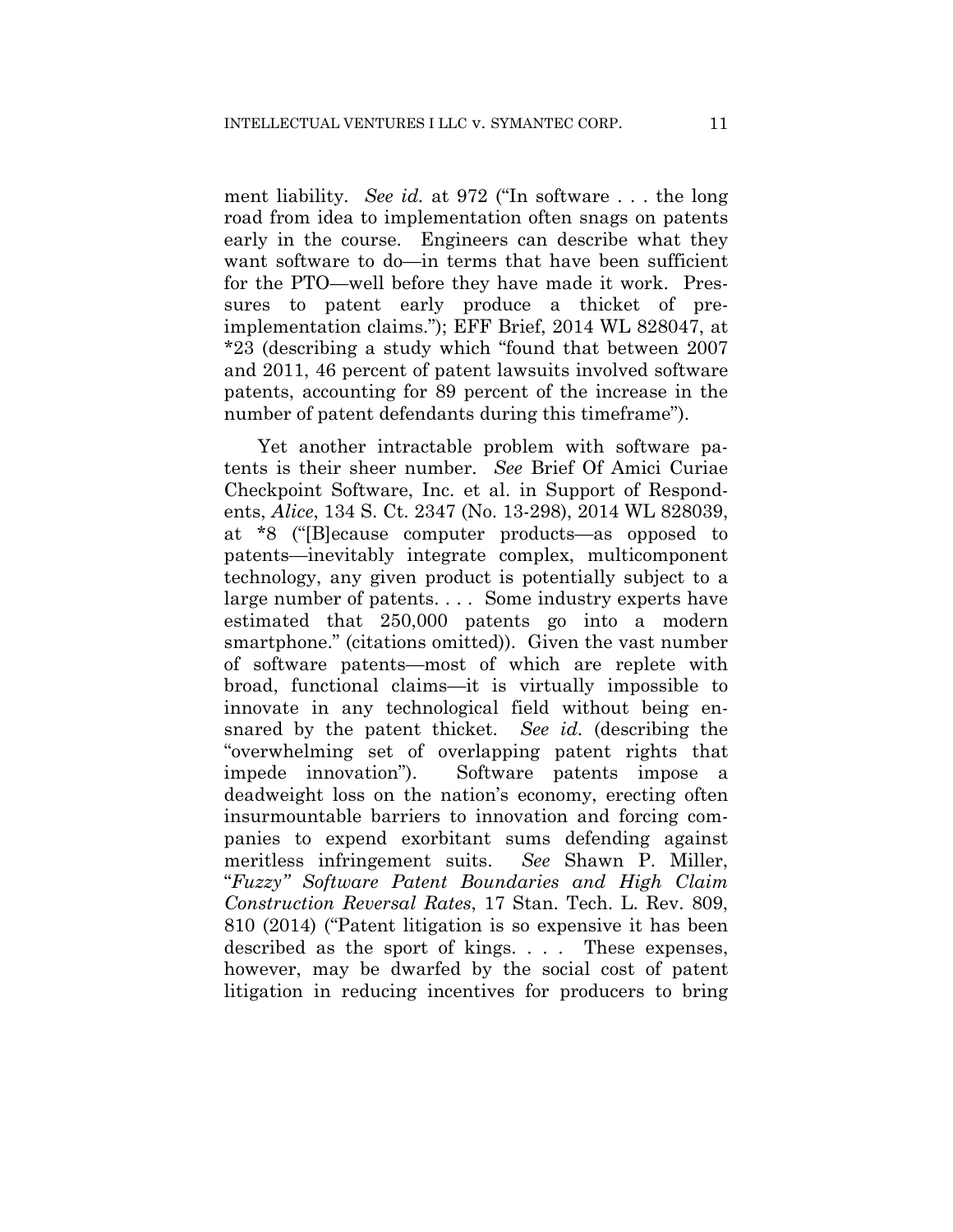innovative products to market." (footnote and internal quotation marks omitted)).

Fourth, and most fundamentally, genericallyimplemented software invariably lacks the concrete borders the patent law demands. *See, e.g.*, *Digital Equip. Corp. v. AltaVista Tech., Inc.*, 960 F. Supp. 456, 462 (D. Mass. 1997) ("The Internet has no territorial boundaries. To paraphrase Gertrude Stein, as far as the Internet is concerned, not only is there perhaps 'no there there,' the 'there' is *everywhere* where there is Internet access."). Patent protection is all about boundaries. An applicant has the right to obtain a patent only if he can describe, with reasonable clarity, the metes and bounds of his invention. *See Festo Corp. v. Shoketsu Kinzoku Kogyo Kabushiki Co.*, 535 U.S. 722, 730 (2002) (explaining that the patent "monopoly is a property right[] and like any property right, its boundaries should be clear"). A properly issued patent claim represents a line of demarcation, defining the territory over which the patentee can exercise the right to exclude. *See Nautilus, Inc. v. Biosig Instruments, Inc.*, 134 S. Ct. 2120, 2129 (2014) (emphasizing that "a patent must be precise enough to afford clear notice of what is claimed, thereby appris[ing] the public of what is still open to them" (citations and internal quotation marks omitted)).

Software, however, is akin to a work of literature or a piece of music, undeniably important, but too unbounded, i.e., too "abstract," to qualify as a patent-eligible invention. *See Microsoft*, 550 U.S. at 447–48 (explaining that software "instructions . . . detached from any medium" are analogous to "[t]he notes of Beethoven's Ninth Symphony"). And, as discussed previously, given that generic computers are both omnipresent and indispensable, they are incapable of providing structure "sufficiently definite to confine the patent monopoly within rather definite bounds," *Benson*, 409 U.S. at 69. In short, because directing that software should be applied via standard comput-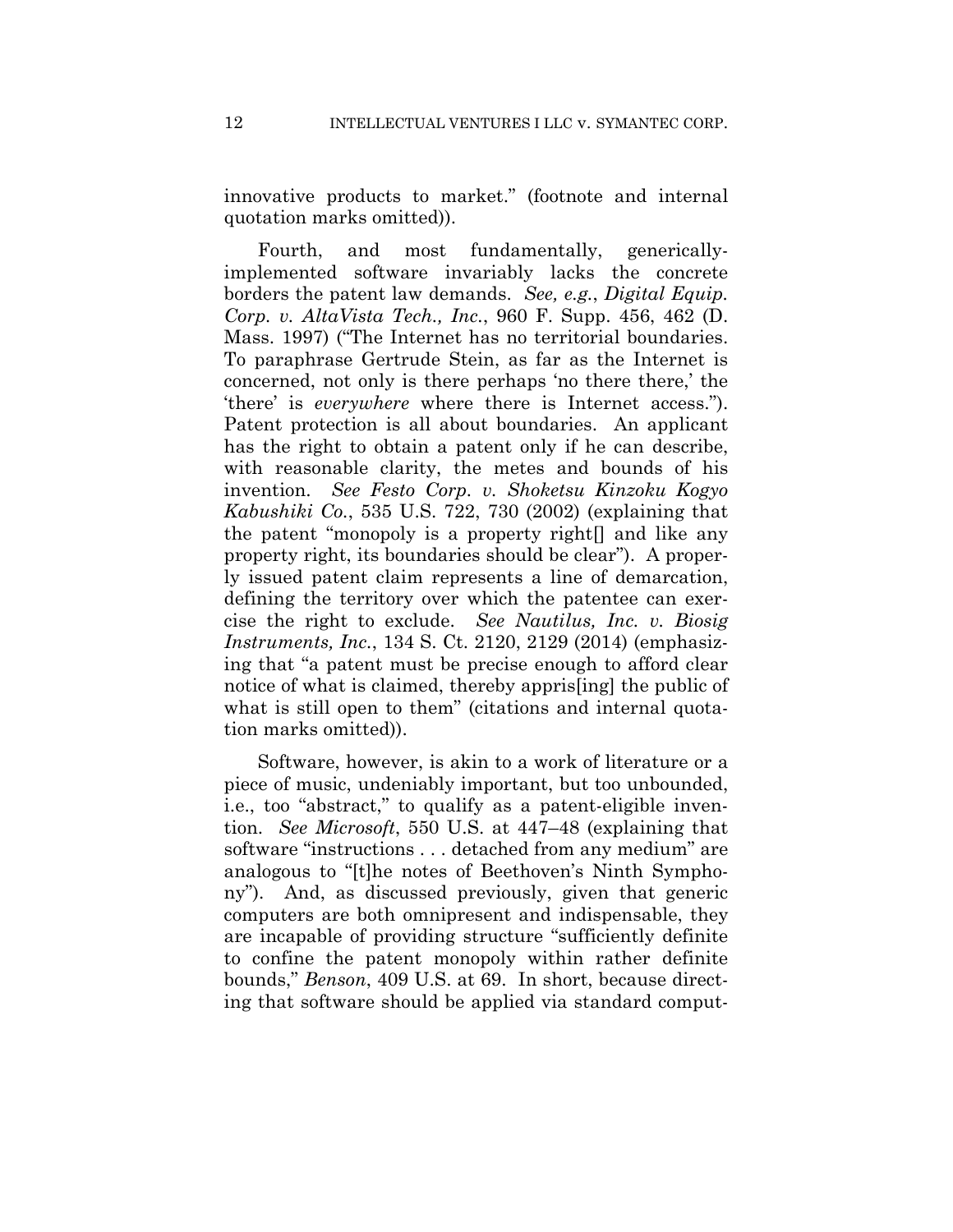er elements is little different than stating that it should be written down using pen and paper, genericallyimplemented software lacks the concrete contours required by section 101. *See Alice*, 134 S. Ct. at 2352 (emphasizing that "merely requiring generic computer implementation" does not remove claims from the realm of the abstract).

Declaring that software implemented on a generic computer falls outside of section 101 would provide muchneeded clarity and consistency in our approach to patent eligibility. It would end the semantic gymnastics of trying to bootstrap software into the patent system by alleging it offers a "specific method of filtering Internet content," *see BASCOM Global Internet Servs., Inc. v. AT&T Mobility LLC*, 827 F.3d 1341, 1350 (Fed. Cir. 2016), makes the computer faster, *see Enfish, LLC v. Microsoft Corp.*, 822 F.3d 1327, 1337–39 (Fed. Cir. 2016), or the Internet better, *see DDR Holdings, LLC v. Hotels.com, L.P.*, 773 F.3d 1245, 1257 (Fed. Cir. 2014), just to snuggle up to a casual bit of dictum in *Alice*, 134 S. Ct. at 2359. Software runs computers and the Internet; improving them up to the current limits of technology is merely more of the same. The claims at issue in *BASCOM, Enfish,* and *DDR*, like those found patent ineligible in *Alice*, do "no more than require a generic computer to perform generic computer functions," *Alice*, 134 S. Ct. at 2359. Eliminating generically-implemented software patents would clear the patent thicket, ensuring that patent protection promotes, rather than impedes, "the onward march of science," *O'Reilly v. Morse*, 56 U.S. (15 How.) 62, 113 (1853), and allowing technological innovation to proceed apace.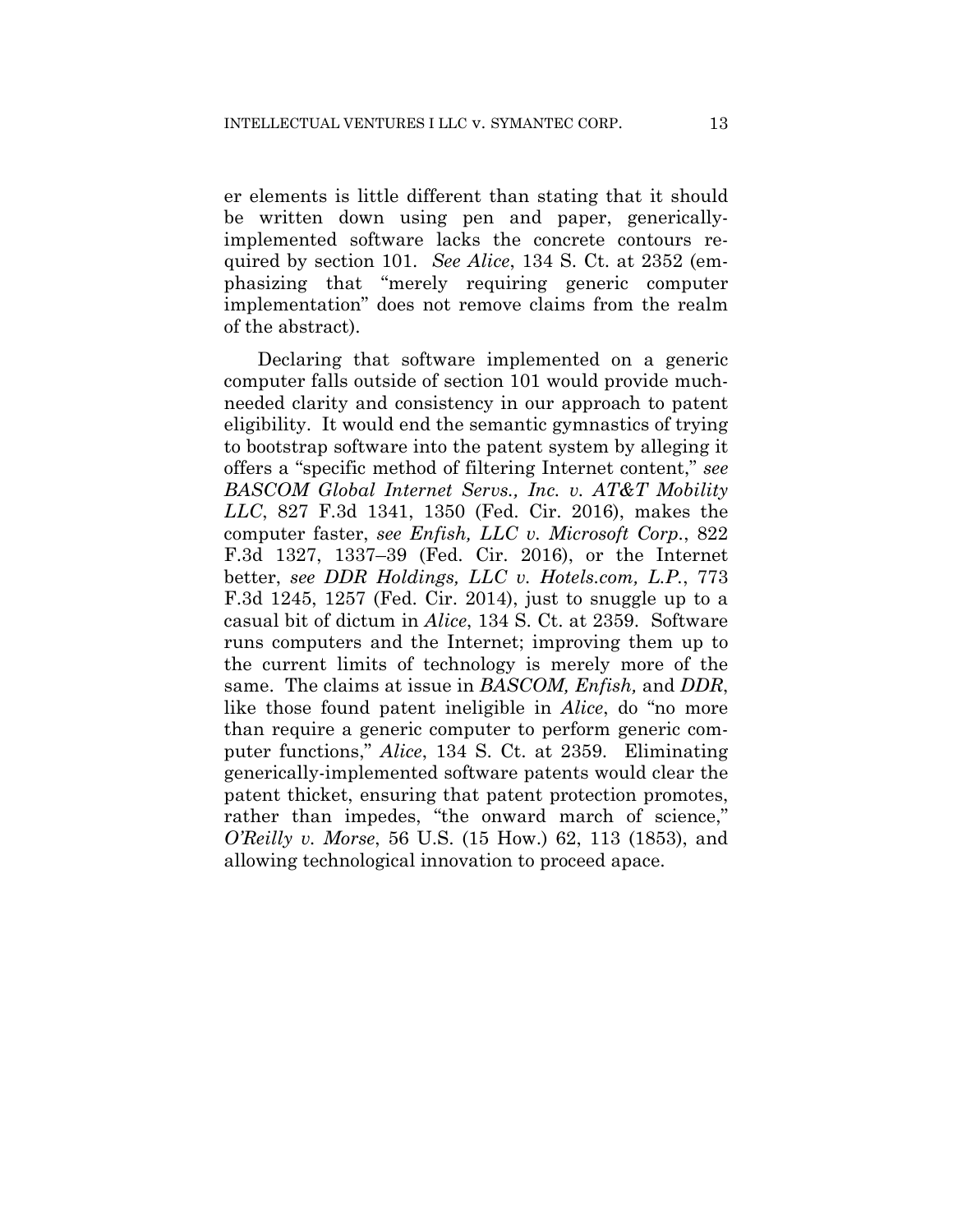# United States Court of Appeals for the Federal Circuit

**\_\_\_\_\_\_\_\_\_\_\_\_\_\_\_\_\_\_\_\_\_\_** 

**INTELLECTUAL VENTURES I LLC,** *Plaintiff-Appellant*

**v.**

**SYMANTEC CORP.,** *Defendant-Cross-Appellant*

# **TREND MICRO INCORPORATED, TREND MICRO, INC. (USA),**

*Defendants-Appellees* **\_\_\_\_\_\_\_\_\_\_\_\_\_\_\_\_\_\_\_\_\_\_** 

2015-1769, 2015-1770, 2015-1771 **\_\_\_\_\_\_\_\_\_\_\_\_\_\_\_\_\_\_\_\_\_\_** 

Appeals from the United States District Court for the District of Delaware in Nos. 1:10-cv-01067-LPS, 1:12-cv-01581-LPS, Chief Judge Leonard P. Stark.

**\_\_\_\_\_\_\_\_\_\_\_\_\_\_\_\_\_\_\_\_\_\_** 

STOLL, *Circuit Judge,* dissenting in part.

I concur in the result reached by the majority except with respect to the '610 patent. I would affirm the judgment of the district court that asserted claim 7 of the '610 patent is eligible under § 101.

The '610 patent confirms that the claimed invention "advantageously screen[s] computer data for viruses within a telephone network before communicating the computer data to an end user." '610 patent col. 1 ll. 59– 61. The patent explains that this was a fundamental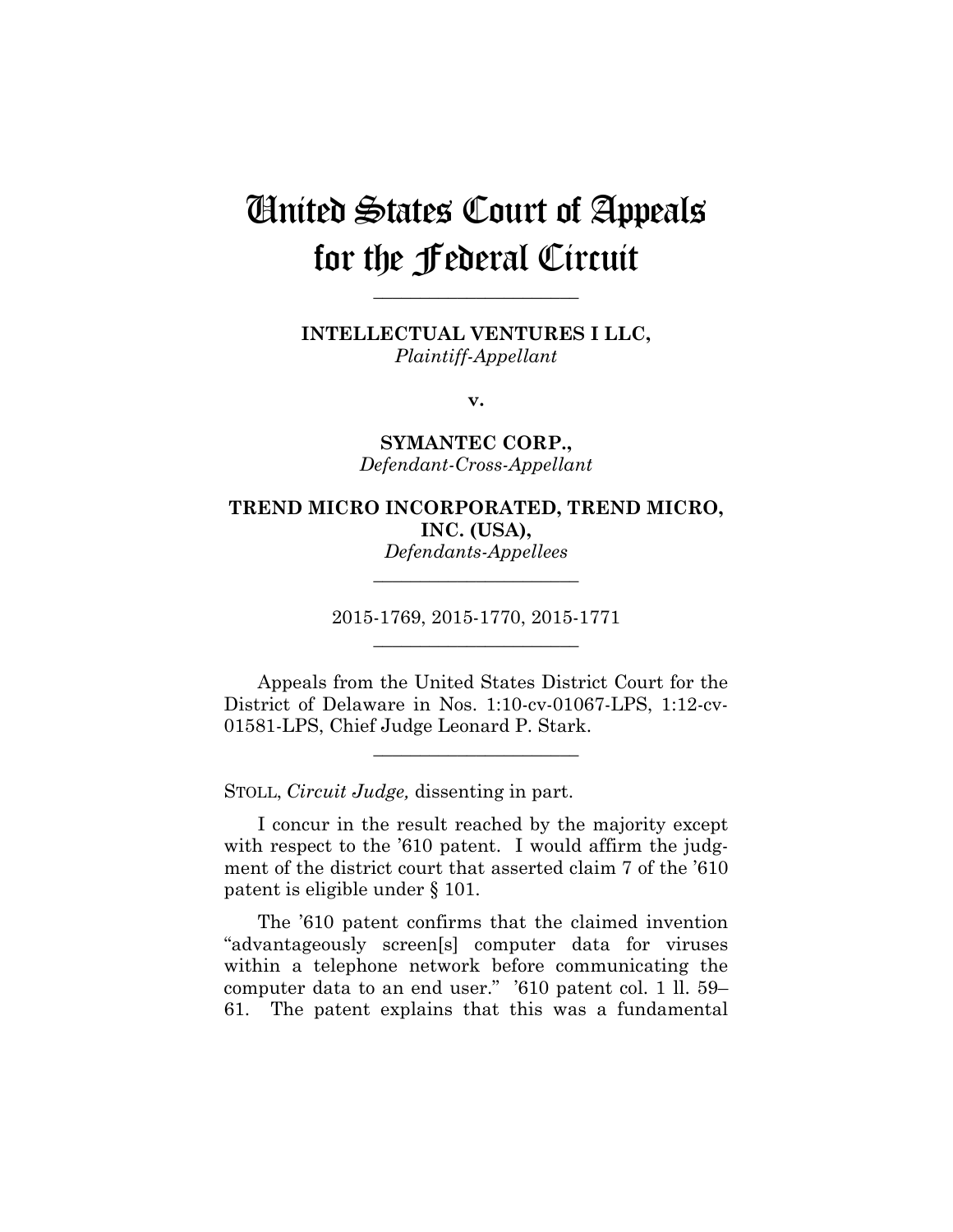architectural shift from prior-art virus screening, which occurred locally on an end user's computer rather than centrally as in the invention. *Id.* col. 1 ll. 10–11. This shift improved the overall security of telecommunication networks by thwarting the ability of viruses to reach and exploit end users. Using the patented invention, end users could communicate over a network "without concern of receiving various predetermined computer viruses." *Id.*  col. 1 ll. 63–64; *see also Intellectual Ventures I LLC v. Symantec Corp.* (*Dist. Ct. Op.*), 100 F. Supp. 3d 371, 400 (D. Del. 2015). As IV's expert, Dr. McDaniel, testified at trial, "the key about the '610[] is because it's actually on a network, . . . it's out on the cloud. So that's a big advantage, because all of the dangerous code goes out there" and it becomes "somebody else's problem to deal with it," not the end users'. J.A. 800 (Trial Tr. 518 ll. 9–16). Additionally, as the district court noted, the patent helped solve "the problem of individual computer users having periodically to update their virus screening software locally on their computers in order to ensure adequate protection from computer viruses." *Dist. Ct. Op.*, 100 F. Supp. 3d at 400; *see also* '610 patent col. 1 ll. 20–23 (explaining that in prior art configurations "each computer user has to repeatedly upgrade the virus screening software installed on his/her computer to ensure protection from recently-discovered viruses"). Dr. McDaniel described this improvement as closing the virus "protection gap" that existed in computer networks before the '610 patent because "as soon as Symantec knows about a virus, you have got protection in your e-mail immediately." J.A. 808 (Trial Tr. 526 ll. 2–7); *see also id.* 800 (Trial Tr. 518 ll. 2–6).

I agree with the district court that the claimed invention is eligible under § 101. *Dist. Ct. Op.*, 100 F. Supp. 3d at 396–400. Analyzing claim 7 under the *Mayo*/*Alice*  framework, I accept the majority's step-one determination that the patent is directed to the abstract idea of "virus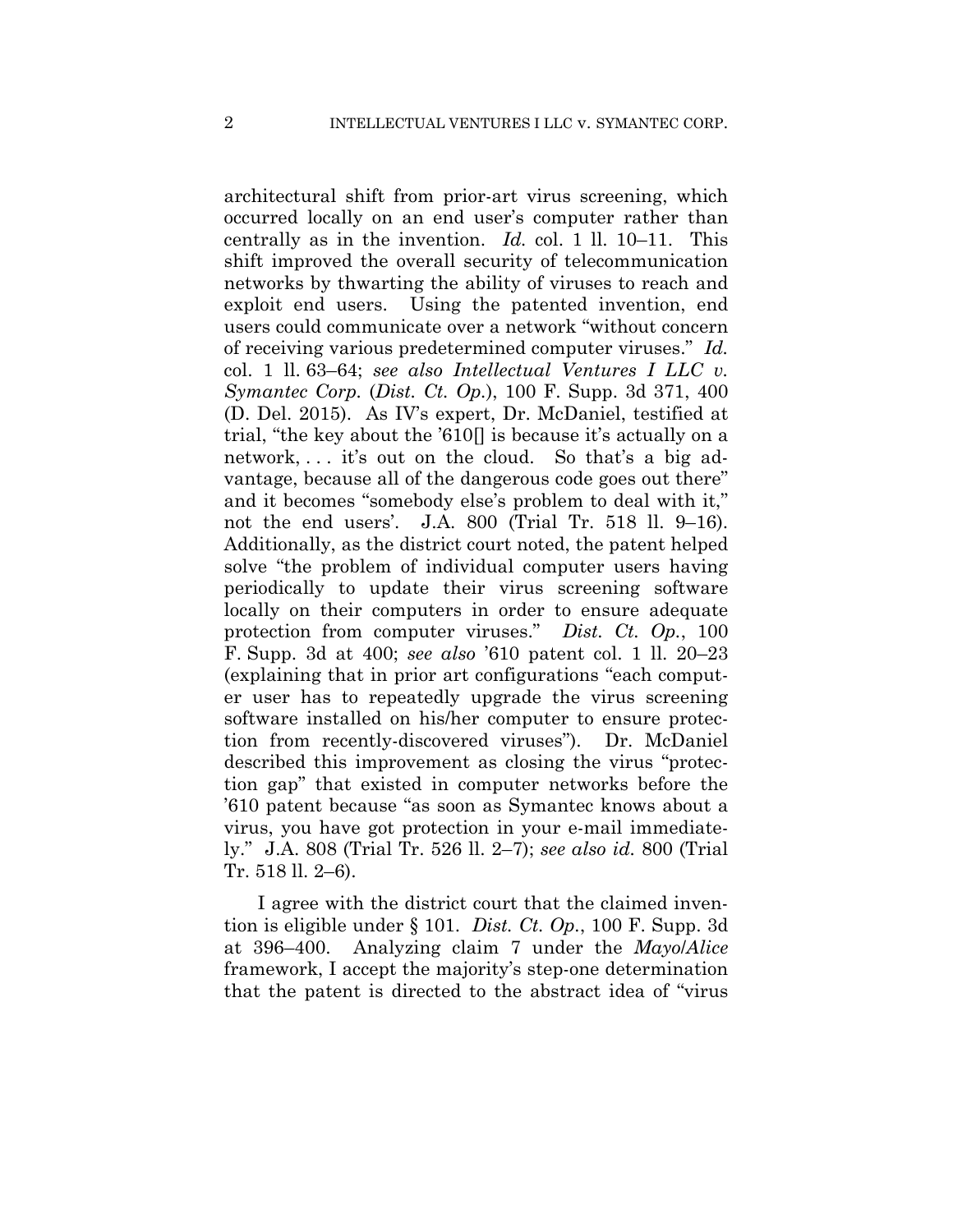screening." Maj. Op. 20. But I depart from the majority's analysis at step two—the "search for an 'inventive concept'" that "'transform[s]' the claimed abstract idea into a patent-eligible application." *Alice*, 134 S. Ct. at 2355, 2357 (quoting *Mayo Collaborative Servs. v. Prometheus Labs., Inc.*, 132 S. Ct. 1289, 1294, 1298 (2012)). The majority gives short shrift to the Supreme Court's instruction that in step two we must "consider the elements of each claim both individually *and 'as an ordered combination*.'" *Alice*, 134 S. Ct. at 2355 (emphasis added) (quoting *Mayo*, 132 S. Ct. at 1297). The Supreme Court explained that this approach "is consistent with the general rule that patent claims 'must be considered as a whole.'" *Alice*, 134 S. Ct. at 2355 n.3 (quoting *Diamond v. Diehr*, 450 U.S. 175, 188 (1981)) (citing *Parker v*. *Flook,* 437 U.S. 584, 594 (1978)).

 Claim 7 is eligible as an ordered combination. While the network components and virus screening software recited by the claim may themselves be conventional, "an inventive concept can be found in the non-conventional and non-generic arrangement of known, conventional pieces." *BASCOM Glob. Internet Servs., Inc. v. AT&T Mobility LLC*, 827 F.3d 1341, 1350 (Fed. Cir. 2016). As described above, claim 7's inventive concept is moving virus screening software from its typical location on end users' computers and deploying it instead "within the telephone network" itself. '610 patent col. 14 l. 37. Thus, the invention harnesses network architecture and exploits it by utilizing a non-conventional and non-generic arrangement of virus screening components, which improves overall network security and usability. As to this arrangement being non-conventional and non-generic, the district court had before it IV's expert testimony that the invention provided a novel solution to the protection gap problem and greatly reduced the likelihood of an end user receiving a virus when it held claim 7 eligible. I also note that the jury verdict in the Symantec case—the only one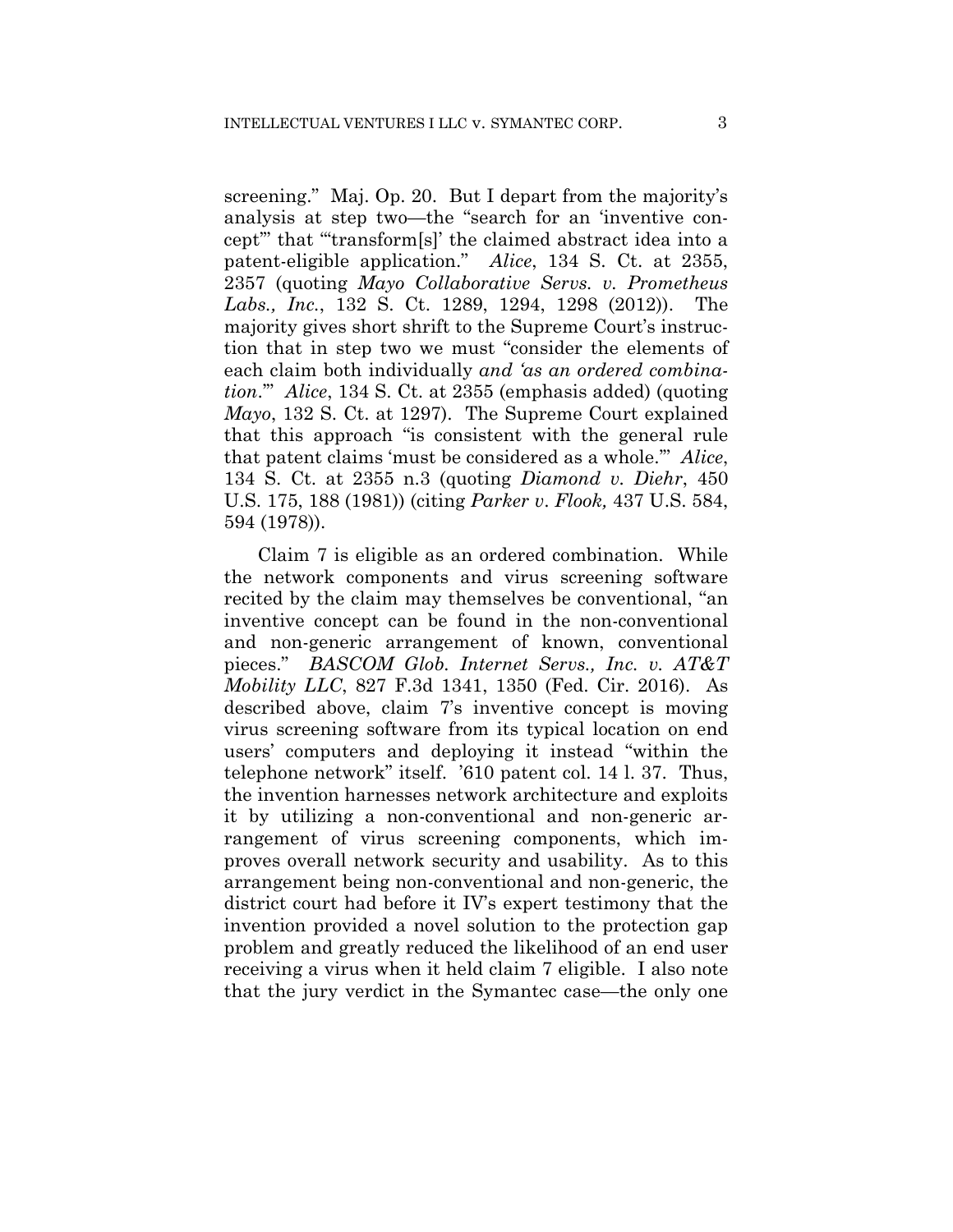of the consolidated cases that went to trial—found the '610 patent not invalid over the asserted prior art. While I recognize that validity under §§ 102 and 103 is a distinct inquiry from eligibility under § 101, and may not be dispositive of § 101, the jury verdict nonetheless supports the notion that this particular ordering of the components in claim 7 was not conventional at the time. *See Internet Patents Corp. v. Active Network, Inc.*, 790 F.3d 1343, 1347 (Fed. Cir. 2015) ("[P]ragmatic analysis of § 101 is facilitated by considerations analogous to those of §§ 102 and 103 as applied to the particular case.").

The claimed invention is also markedly similar to that in *BASCOM*, where we vacated the district court's ineligibility determination on the basis of a step-two ordered combination. *Compare* '610 patent col. 1 ll. 59–61 ("Embodiments of the present invention advantageously screen computer data for viruses within a telephone network before communicating the computer data to an end user."), *with BASCOM*, 827 F.3d at 1348 ("The claims of the '606 patent are directed to filtering content on the Internet," i.e., not on a user's local computer). We found the abstract idea in *BASCOM* to be "filtering content," *BASCOM*, 827 F.3d at 1348–49, similar to the abstract idea of "virus screening" in this case, Maj. Op. 20. Unlike the majority here, this court in *BASCOM* recognized that although "the limitations of the claims, taken individually, recite generic computer, network and Internet components," the patent's "particular arrangement of elements is a technical improvement over prior art ways of filtering such content." *BASCOM*, 827 F.3d at 1349, 1350. The court in *BASCOM* identified several concrete problems that the patent in that case addressed, much like how the patent before us addressed specific technological issues with virus screening, such as the protection gap. Thus, the court found the claims of the *BASCOM* patent to be "more than a drafting effort designed to monopolize the [abstract idea]," *id.* at 1350–51 (quoting *Alice*, 134 S. Ct.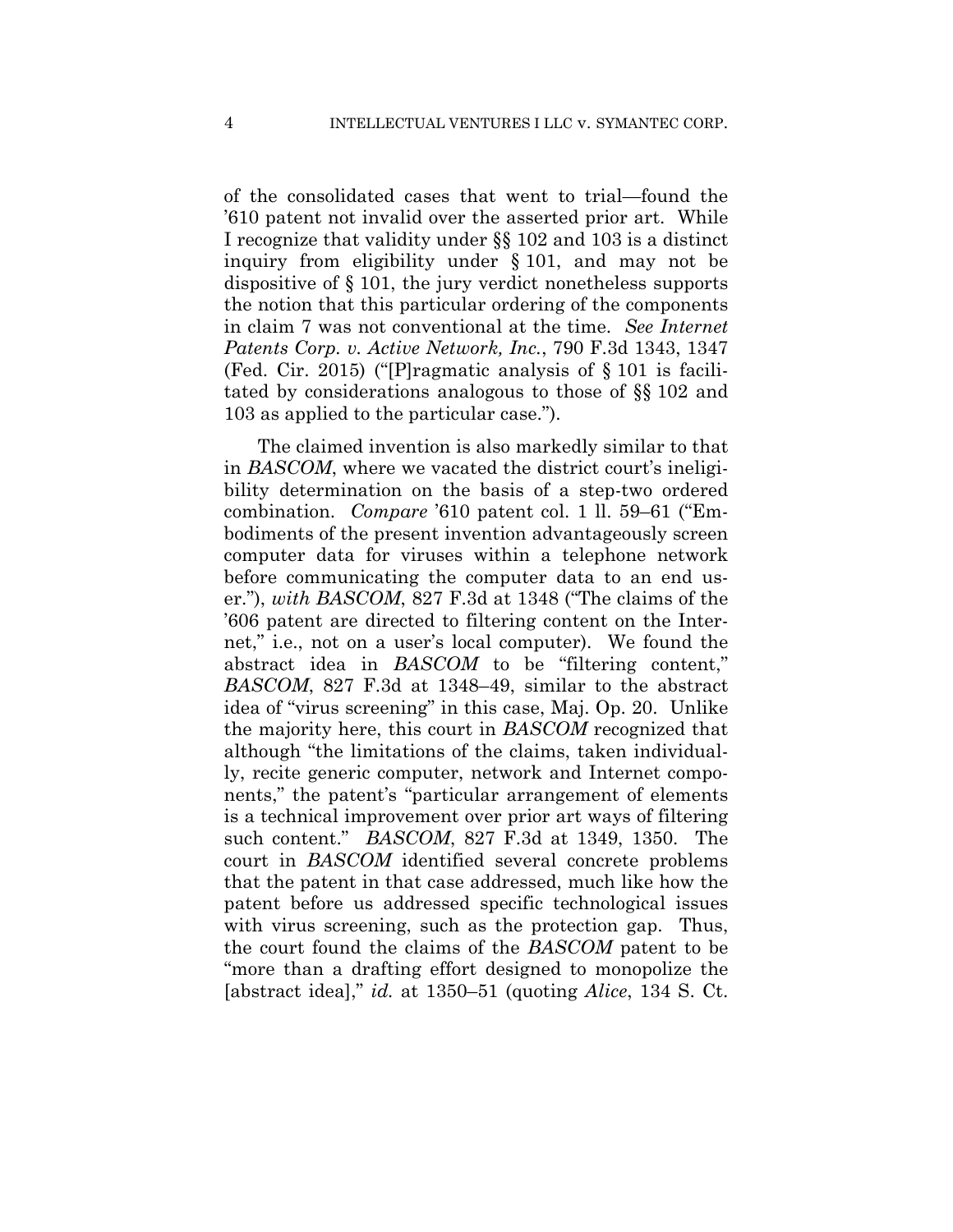at 2357), because they "may be read to 'improve an existing technological process,'" *id.* at 1351 (quoting *Alice*, 134 S. Ct. at 2358 (discussing claims in *Diehr*, 450 U.S. 175)). There is no meaningful difference between *BASCOM* and this case in terms of eligibility because claim 7 also "purport[s] to improve the functioning of the computer itself," or, at the very least, the functioning of the network. *Dist. Ct. Op.*, 100 F. Supp. 3d at 400 (quoting *Alice*, 134 S. Ct. at 2359); *see also* Oral Argument at 25:30–26:17, *available at* http://oralarguments.cafc.uscourts.gov/default. aspx?fl=2015-1769.mp3 (counsel for Symantec acknowledging that, under *Alice*, a patent that improves the functioning of a network may be patent eligible under § 101).

I disagree with the majority's characterization of this case as fitting within our line of cases rendering ineligible patents that merely "perform[] otherwise abstract activity on the Internet." Maj. Op. 20. The claims at issue in those cases, like the claims at issue in *Alice*, simply invoked the Internet as a means to an end; they did not improve the security and functioning of the Internet itself. Patents that fall within that paradigm are ineligible because "the focus of the[ir] claims is not on such an improvement in computers as tools, but on certain independently abstract ideas that use computers as tools." *Elec. Power Grp., LLC v. Alstom S.A.*, No. 2015-1778, 2016 WL 4073318, at \*4 (Fed. Cir. Aug. 1, 2016). In contrast, claim 7 constitutes an improvement of the network itself and, thus, focuses on improving computers as tools. *See BASCOM*, 827 F.3d at 1351 (describing similar patent as "not claiming the idea of filtering content simply applied to the Internet" but rather "a technology-based solution . . . to filter content on the Internet that overcomes existing problems with other Internet filtering systems").Describing claimed inventions similar to the one at issue here, we have said that we "are not persuaded that the invention's ability to run on a general